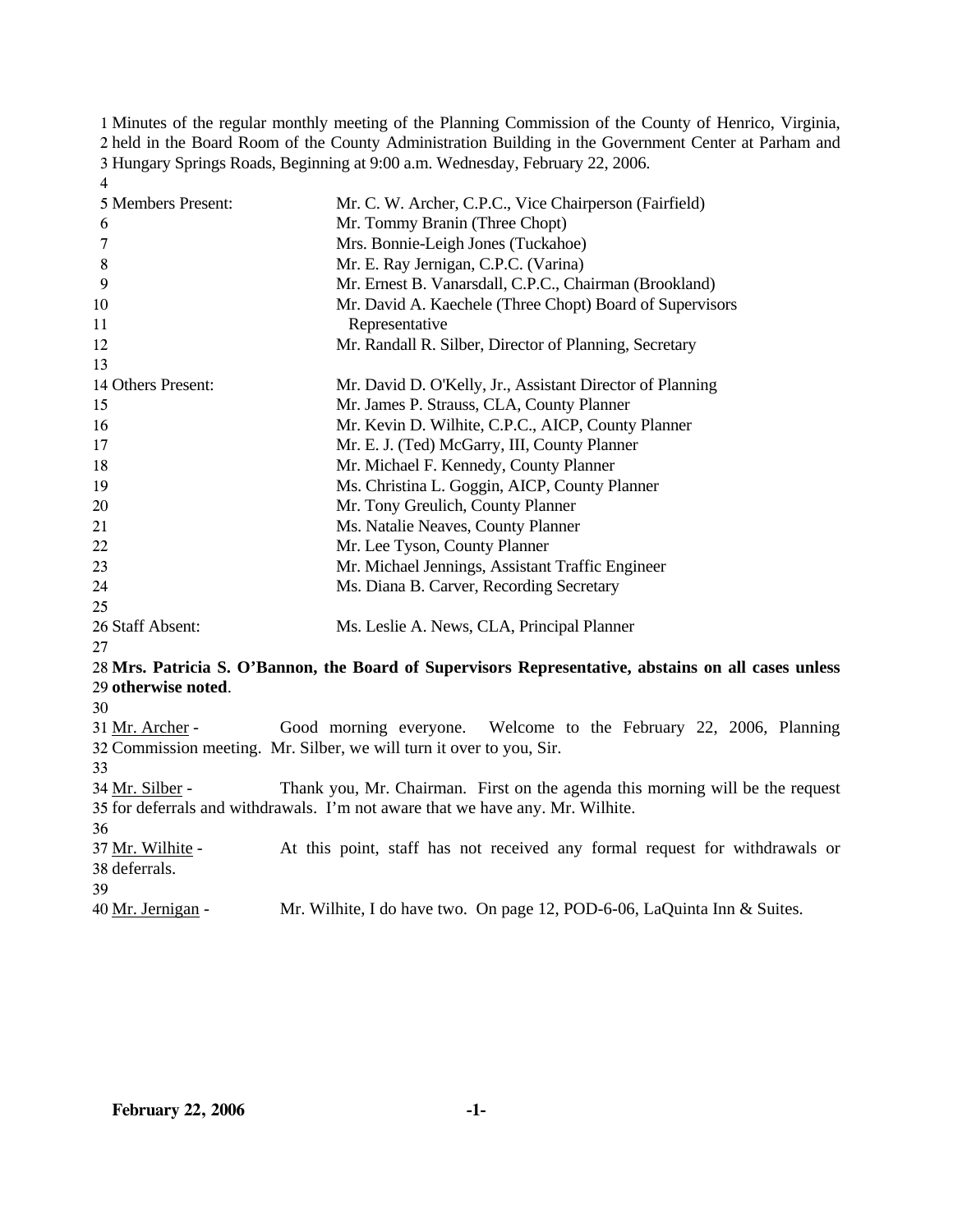### 41 **PLAN OF DEVELOPMENT & SPECIAL EXCEPTION**

42 43 POD-6-06 LaQuinta Inn & Suites and Durango Restaurant – Norman Road **Engineering Design Associates for Airport Road LLC and Win-**Par Hospitality, LLLP: Request for approval of a plan of development and special exception for height, as required by Chapter 24, Sections 24-2, 24-59(l) and 24-106 of the Henrico County Code, to construct a 91-room, three-story, hotel and a 9,600 square foot restaurant. The 7.587-acre site is located on the north side of Norman Road, abutting the west side of S. Airport Drive, on part of parcel 819- 710-8950. The zoning is M-1, Light Industrial District and ASO (Airport Safety Overlay) District. County water and sewer. **(Varina)** 44 Mr. Jernigan - I would like to defer this case for two weeks, March 9. 45 Is there any opposition to the deferral to POD-6-06, LaQuinta Inn  $&$  Suites and 47 Durango Restaurant, in the Varina District? No opposition. 46 Mr. Archer -48 Mr. Chairman, with that I will move for deferral of POD-6-06, LaQuinta Inn  $&$ 50 Suites and Durango Restaurant, to March 9, 2006, by request of the Commission. 49 Mr. Jernigan -51 52 Mr. Vanarsdall - Second. 53 The motion was made by Mr. Jernigan and seconded by Mr. Vanarsdall. All in 55 favor say aye...all opposed say nay. The motion passes. 54 Mr. Archer -56 57 The Planning Commission deferred POD-6-06, LaQuinta Inn & Suites and Durango Restaurant to its 58 meeting on March 9, 2006. 59 60 Mr. Jernigan - And also on page 19, subdivision North James Estates (February 2006 Plan). 61 62 **SUBDIVISION**  63 64 North James Estates (February 2006 Plan) Midview and New Market Roads **Balzer & Associates, P.C. for Margaret Moore c/o Carl L. Moore, Anirav Swim Club and Hamlin Homes:** The 22.42-acre site proposed for a subdivision of 49 single-family homes is located on the northeast corner of New Market Road (State Route 5) and Midview Road on parcel 803-702-3640 and part of 804-702-0772. The zoning is R-3, One-Family Residence District. County water and sewer. **(Varina) 49 Lots**  Is there any opposition to the deferral to subdivision North James Estates (February 2006 Plan), in the Varina District? No opposition. 66 65 Mr. Archer -67 With that, Mr. Chairman, I will move for deferral of subdivision North James Estates (February 2006 Plan) to the March 22, 2006, meeting, by request of the Commission. 69 68 Mr. Jernigan -

70

71 Mr. Vanarsdall - Second.

72

**February 22, 2006 -2-**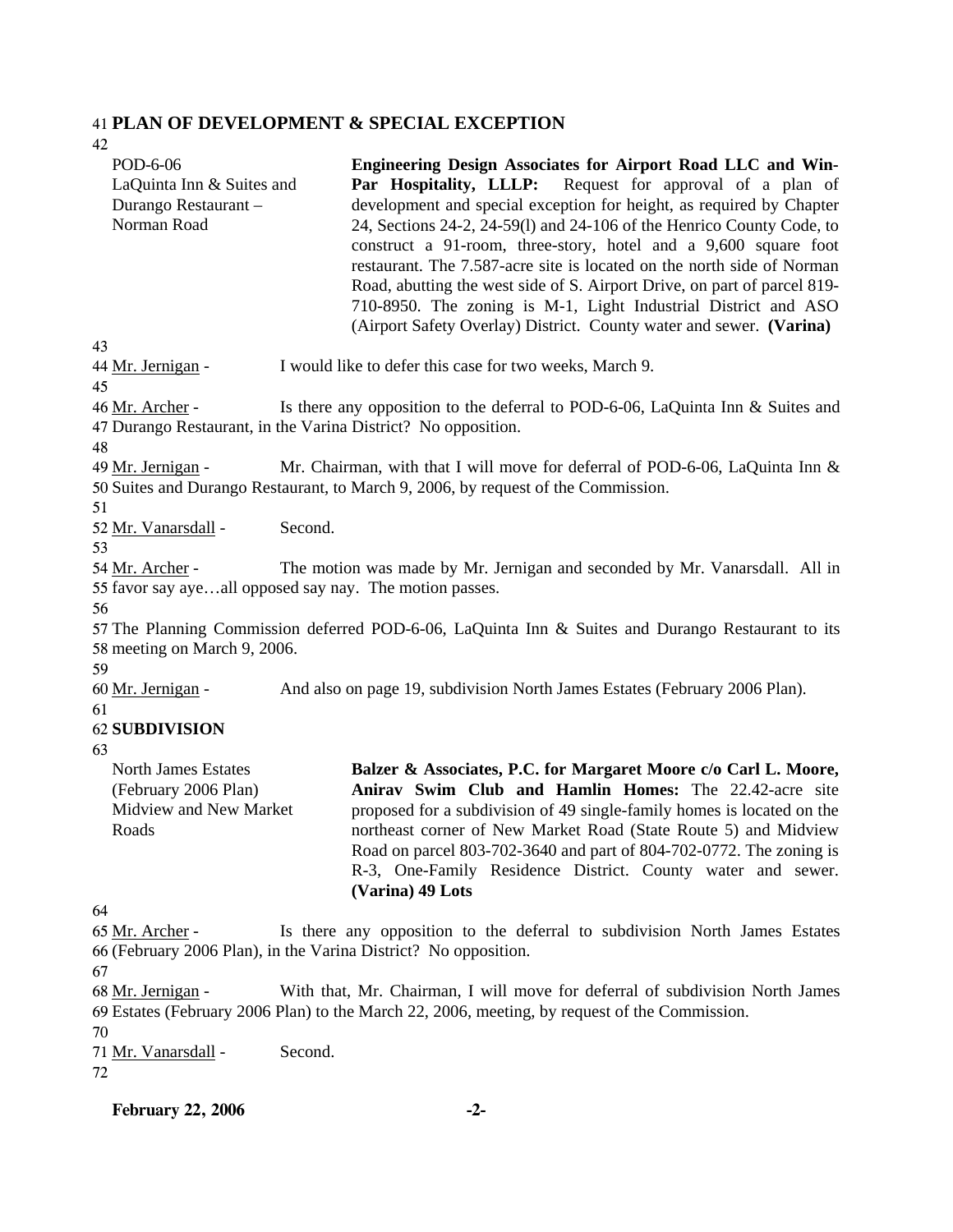The motion was made by Mr. Jernigan and seconded by Mr. Vanarsdall. All in 74 favor say aye...all opposed say nay. The motion passes. 73 Mr. Archer -

75

76 The Planning Commission deferred subdivision North James Estates (February 2006 Plan) to its meeting 77 on March 22, 2006.

78

Are there any other deferrals by the Planning Commission? All right. Moving 80 on farther on the agenda would be expedited items. These are plans that have been reviewed by staff and 81 there are no outstanding issues from the Planning administrative perspective. The applicant is 82 comfortable with all of the conditions that have been placed on the plans and annotations on the plans. 83 The Commissioner from the district is comfortable with the plan as submitted. If there is any opposition 84 to any of these on the Expedited Agenda, they will be pulled off and heard in the order it is found on the 85 full agenda. Otherwise, it is placed on the Expedited Agenda to be heard with limited discussion. We 86 have seven items on the Expedited Agenda. Mr. Wilhite. 79 Mr. Silber -

87

Good morning, Mr. Chairman and Commission members, ladies and gentlemen. 89 There are seven requests for approval on the Expedited Agenda this morning. The first one appears on 90 page 4 of your agenda, transfer of approval POD-87-04, Hunton Station, located in the Brookland 91 District. Staff recommends approval. 88 Mr. Wilhite -

92

# 93 **TRANSFER OF APPROVAL**

94

POD-87-04 Hunton Station – 11837 Mill Road **Rogers-Chenault, Inc.:** Request for transfer of approval as required by Chapter 24, Section 24-106 of the Henrico County Code from Eagle Construction of Virginia, LLC to Rogers-Chenault, Inc. The 8.974-acre site is located at 11837 Mill Road, on the south side of Mill Road, approximately 600 feet west of Old Washington Highway, on parcels 771-774-2195 and 3745. The zoning is R-5AC, General Residence District (Conditional). County water and sewer. **(Brookland)** 

95

Is there anyone in the audience in opposition to the approval of this transfer, 97 POD-87-04, Hunton Station in the Brookland District? No opposition. Mr. Vanarsdall. 96 Mr. Archer -

98

Mr. Chairman, I move POD-87-04, Hunton Station, be approved on the 100 Expedited Agenda. 99 Mr. Vanarsdall -

101

102 Mr. Jernigan - Second.

103

The motion was made by Mr. Vanarsdall and seconded by Mr. Jernigan. All in 105 favor say aye...all opposed say nay. The motion passes. 104 Mr. Archer -

106

 The Planning Commission approved the transfer of approval request for POD-87-04, Hunton Station, 11837 Mill Road, from Eagle Construction of Virginia, LLC to Rogers-Chenault, Inc. and the new owner accepts and agrees to be responsible for continued compliance with the conditions of the original approval.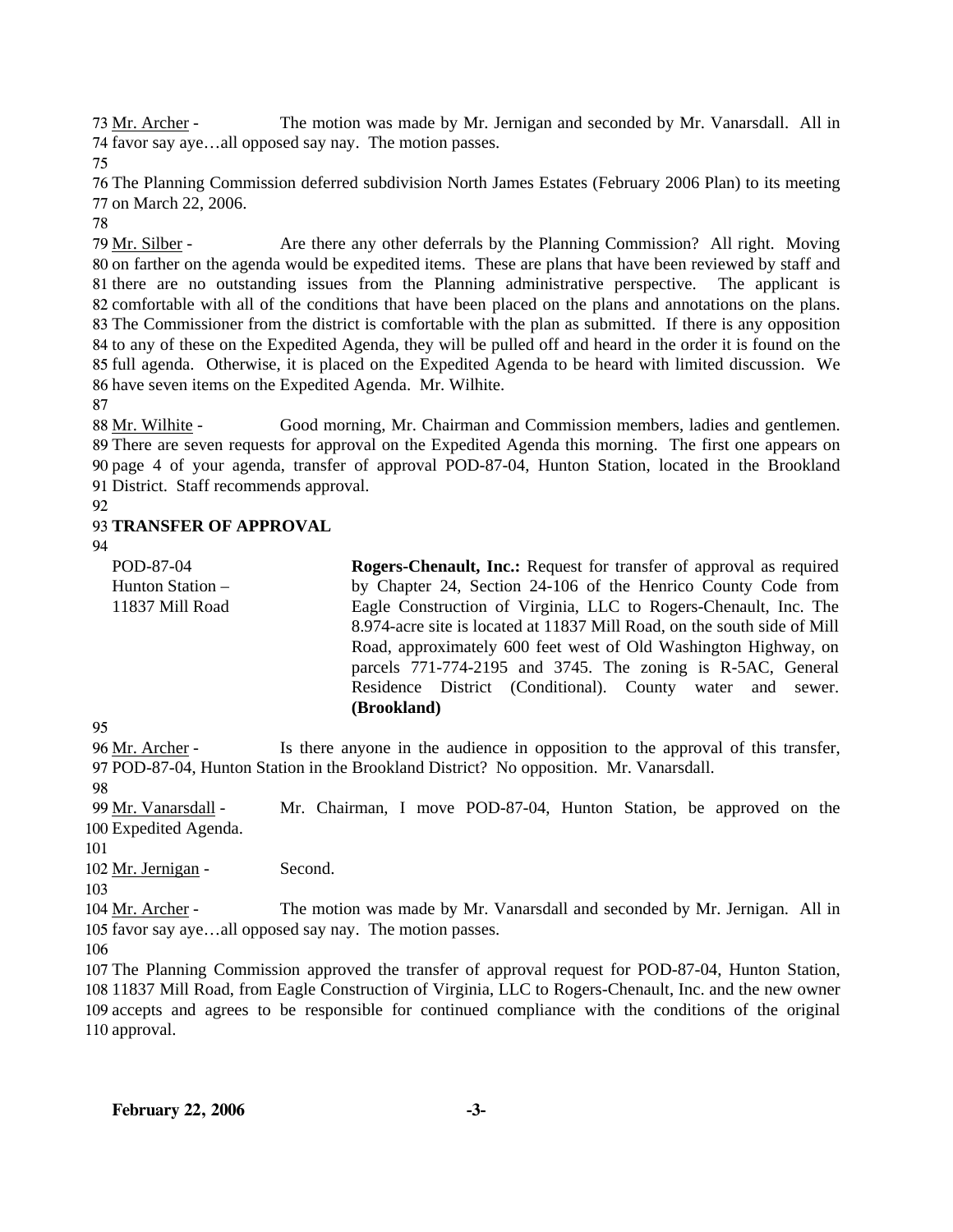Next on page 5 another transfer of approval, POD-1-76, Henrico Doctor's 112 Medical Office Building, located in the Three Chopt District. 111 Mr. Wilhite -

113

#### 114 **TRANSFER OF APPROVAL**

115

| POD-1-76            |          |         | Holladay Properties for Otten Johnson and Henrico MOB, LLC:             |
|---------------------|----------|---------|-------------------------------------------------------------------------|
| Henrico             | Doctor's | Medical | Request for transfer of approval as required by Chapter 24, Section 24- |
| Office Building $-$ |          |         | 106 of the Henrico County Code from AID, Inc. and MOB 144 of            |
| 7601 Forest Avenue  |          |         | Virginia, LLC to Henrico MOB, LLC. The 0.349-acre site is located       |
|                     |          |         | at 7601 Forest Avenue, on the south side of Forest Avenue,              |
|                     |          |         | approximately 800 feet west of Skipwith Road, adjacent to Henrico       |
|                     |          |         | Doctor's Hospital, on parcel 760-745-7807. The zoning is O-3, Office    |
|                     |          |         | District. County water and sewer. (Three Chopt)                         |

116

Is there anyone in the audience in opposition to the transfer of approval request 118 for POD-1-76, Henrico Doctor's Medical Office Building, located in the Three Chopt District? No 119 opposition. Mr. Branin. 117 Mr. Archer -

120

Mr. Chairman, I would like to move approval of POD-1-76, Henrico Doctor's 122 Medical Office Building on the Expedited Agenda. 121 Mr. Branin -

123

124 Mr. Vanarsdall - Second.

125

The motion was made by Mr. Branin and seconded by Mr. Vanarsdall. All in 127 favor say aye...all opposed say nay. The motion passes. 126 Mr. Archer -

128

129 The Planning Commission approved the transfer of approval request for POD-1-76, Henrico Doctor's 130 Medical Office Building – 7601 Forest Avenue, and the new owner accepts and agrees to be responsible 131 for continued compliance with the conditions of the original approval.

132

On page 7, landscape plan LP/POD-5-05, Grayson Hill, Section 1. This is Phase 134 1 and there will be future phases coming back before the Planning Commission. This is located in the 135 Tuckahoe District. 133 Mr. Wilhite -

136

### 137 **LANDSCAPE PLAN**

138

LP/POD-5-05 Grayson Hill, Section 1, Phase 1 **Studio 39 for Gaskins and Patterson, Inc.:** Request for approval of Phase 1 of Section 1 of a landscape plan, for the entrance, clubhouse and model units, as required by Chapter 24, Sections 24-106 and 24- 106.2 of the Henrico County Code. The 14.836-acre site is located on the southeast corner of the intersection of Patterson Avenue (State Route 6) and Gaskins Road on part of parcel 745-740-9892. The zoning is RTHC, Residential Townhouse District (Conditional). **(Tuckahoe)** 

139

Is there anyone in the audience in opposition to the landscape plan for LP/POD-5-05, Grayson Hill, Section 1, Phase 1, in the Tuckahoe District? No opposition. Mrs. Jones. 141 140 Mr. Archer -142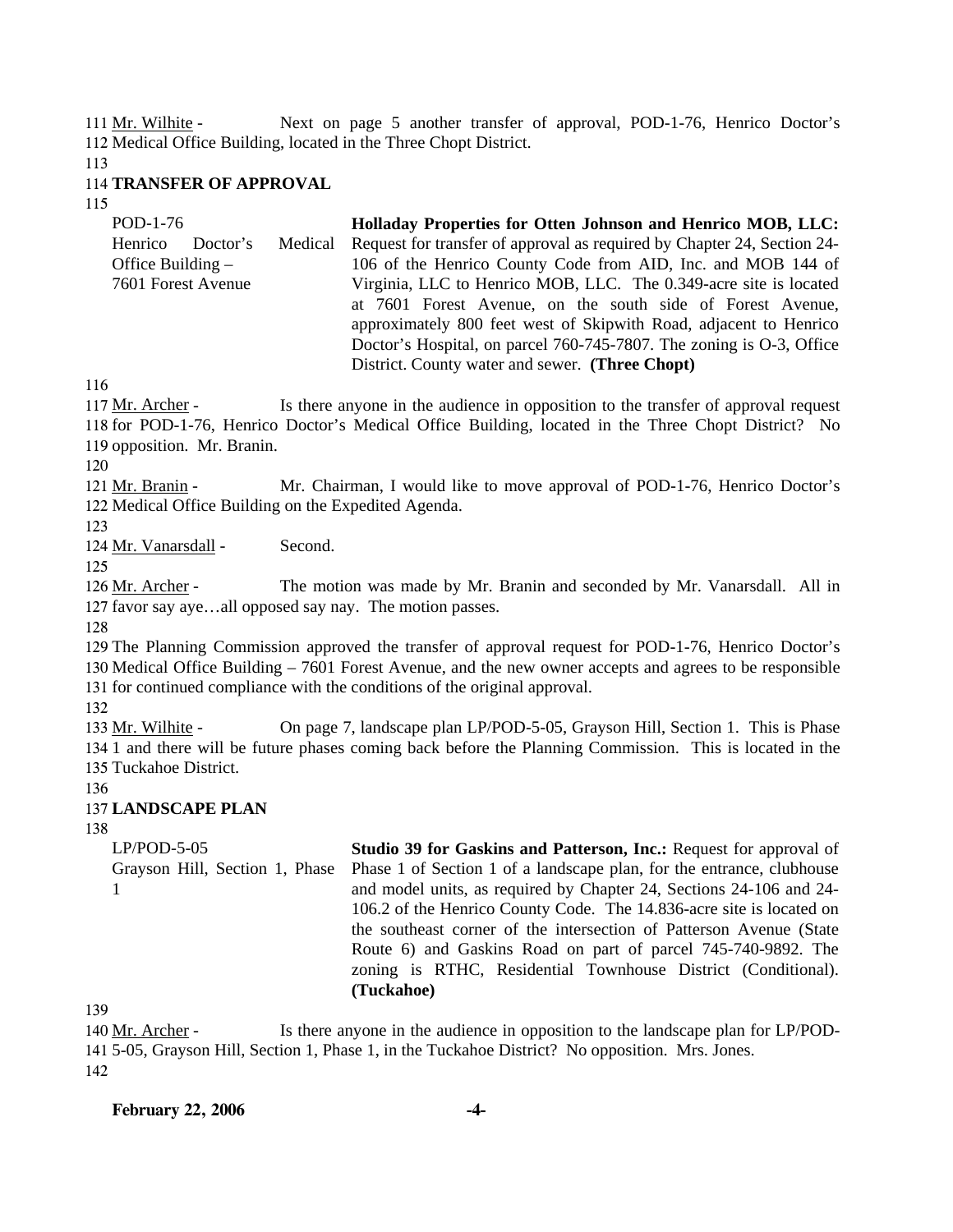I move approval of LP/POD-5-05, Grayson Hill, Phase 1, Section 1, subject to 144 the annotations on the plans and the standard conditions for landscape plans on the Expedited Agenda. 143 Mrs. Jones -

145

146 Mr. Vanarsdall - Second.

147

The motion was made by Mrs. Jones and seconded by Mr. Vanarsdall. All in 149 favor say aye...all opposed say nay. The motion passes. 148 Mr. Archer -

150

151 The Planning Commission approved the landscape plan request for LP/POD-5-05, Grayson Hill, Section 152 1, Phase 1, subject to the standard conditions attached to these minutes for landscape plans, and the 153 annotations on the plans.

154

On page 15 of your agenda, Brooks B. E., Section 2 (February 2006 Plan) 156 located in the Varina District. 155 Mr. Wilhite -

157

# 158 **SUBDIVISION**

159

| Brooks B.E., Section 2<br>(February 2006 Plan) | <b>Engineering Design Associates for Frank and Patricia Camporeale</b><br>and Superior Structures & Properties, Inc.: The 1.94-acre site |
|------------------------------------------------|------------------------------------------------------------------------------------------------------------------------------------------|
|                                                |                                                                                                                                          |
| 200 Brooks Road                                | proposed for a resubdivision of Lots 1 and 2 of Brooks B.E., Section                                                                     |
|                                                | 1, into 3 single-family homes is located on the west side of Brooks                                                                      |
|                                                | Road, approximately 475 feet north of Yates Lane, on parcel 816-725-                                                                     |
|                                                | 6500. The zoning is R-2A, One-Family Residence District. County                                                                          |
|                                                | water and sewer. (Varina) 3 Lots                                                                                                         |

160

Is there anyone in the audience in opposition to subdivision Brooks B.E., Section 2 (February 2006 Plan)? No opposition. Mr. Jernigan. 162 161 Mr. Archer -

163

Mr. Chairman, with that I will move for subdivision approval for Brooks B.E., 165 Section 2 (February 2006 Plan) subject to the annotations on the plans, the standard conditions for 166 subdivisions served by public utilities, and the following additional conditions Nos. 12, 13, 14 and 15, on 167 the Expedited Agenda. 164 Mr. Jernigan -

168

169 Mr. Vanarsdall - Second.

170

The motion was made by Mr. Jernigan and seconded by Mr. Vanarsdall. All in 172 favor say aye...all opposed say nay. The motion passes. 171 Mr. Archer -

173

174 The Planning Commission granted conditional approval to subdivision Brooks B.E., Section 2 (February 175 2006 Plan) subject to the standard conditions attached to these minutes for subdivisions served by public 176 utilities, the annotations on the plans and the following additional conditions:

177

178 12. Each lot shall contain at least 13,500 square feet, exclusive of the flood plain areas.

179 13. 180 181 13. The limits and elevation of the 100-year frequency flood shall be conspicuously noted on the plat and construction plans and labeled "Limits of 100-year floodplain." Dedicate floodplain as a "Variable Width Drainage & Utilities Easement."

182 14. 183 14. Any necessary offsite drainage easements must be obtained prior to approval of the construction plan by the Department of Public Works.

# **February 22, 2006 -5-**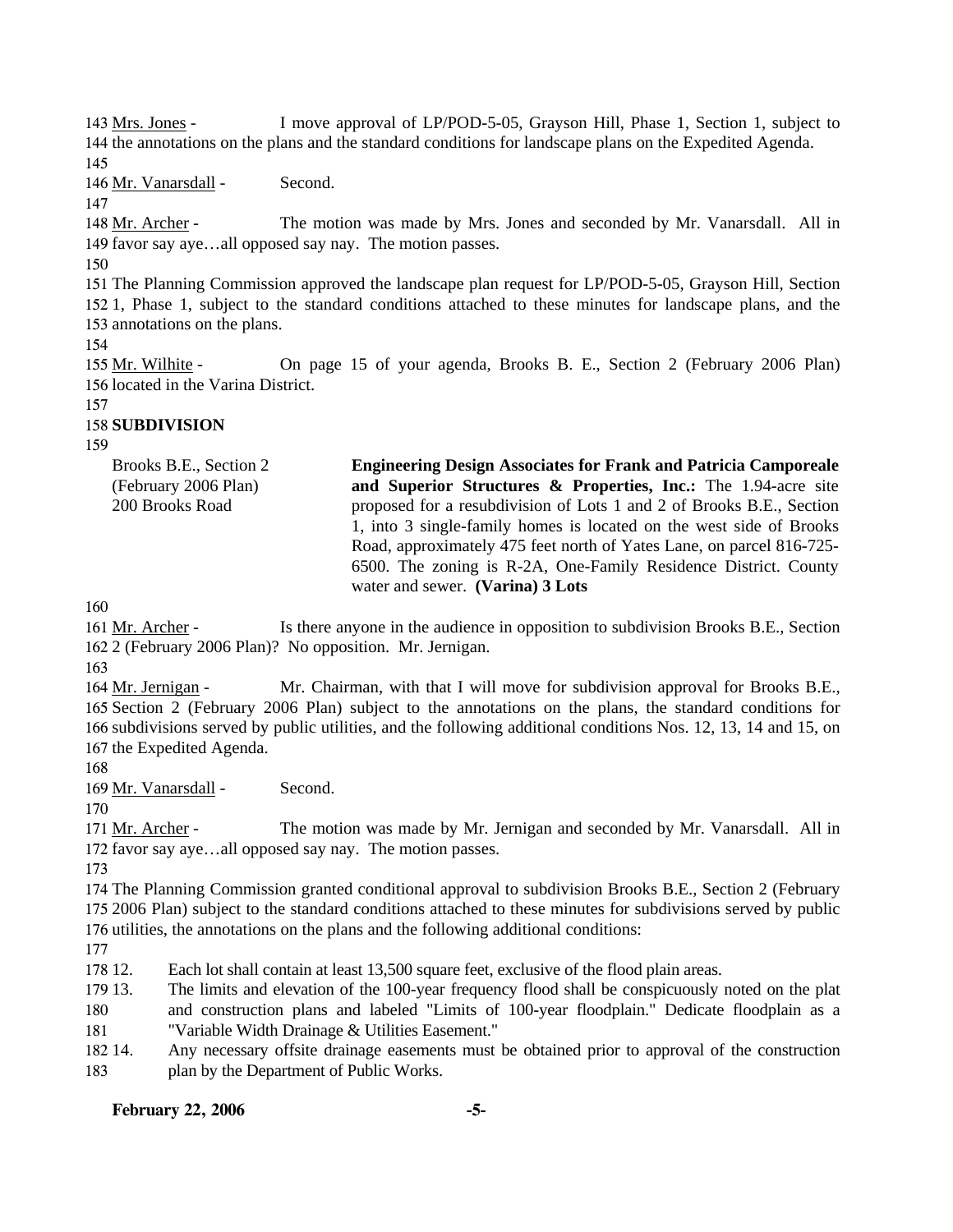184 15. 185 186 187 188 189 190 15. Any future building lot containing a BMP, sediment basin or trap and located within the buildable area for a principal structure or accessory structure, may be developed with engineered fill. All material shall be deposited and compacted in accordance with the Virginia Uniform Statewide Building Code and geotechnical guidelines established by a professional engineer. A detailed engineering report shall be submitted for the review and approval by the Building Official prior to the issuance of a building permit on the affected lot. A copy of the report and recommendations shall be furnished to the Directors of Planning and Public Works.

191

Next on page 18, Dylan's Place (February 2006 Plan). This is located in the 193 Fairfield District. 192 Mr. Wilhite -

#### 194

### 195 **SUBDIVISION**

```
196
```
Dylan's Place (February 2006 Plan) Biloxi Road

**Balzer & Associates, P.C. for Home & Property Solutions, LLC:**  The 1.0-acre site proposed for a subdivision of 3 single-family homes is located on the southwest side of Biloxi Road, approximately 880 feet from the west line of Bayard Road, on parcel 813-727-8406. The zoning is R-2AC, One-Family Residence District (Conditional) and ASO, Airport Safety Overlay District. County water and sewer. **(Fairfield) 3 Lots** 

197

Is there anyone in the audience in opposition to subdivision Dylan's Place 199 (February 2006 Plan)? No opposition. And with that, I will move approval of subdivision Dylan's Place 200 subject to the additional annotations on the plans, the standard conditions for subdivisions served by 201 public utilities, and additional conditions Nos. 12 and 13. 198 Mr. Archer -

202

203 Mr. Vanarsdall - Second.

204

The motion was made by Mr. Archer and seconded by Mr. Vanarsdall. All in 206 favor say aye...all opposed say nay. The motion passes. 205 Mr. Archer -

207

208 The Planning Commission granted conditional approval to subdivision Dylan's Place (February 2006 209 Plan) subject to the standard conditions attached to these minutes for subdivisions served by public 210 utilities, the annotations on the plans and the following additional conditions:

211

212. 12. The proffers approved as part of zoning case C-83C-05 shall be incorporated in this approval.

213.13. 214 13. The existing well which would be abandoned shall follow the procedures of the Virginia Department of Health regulations for well abandonment.

215

Mr. Chairman, the reason I was very glad to second that was because I had it on 217 here as being in the Brookland District. I checked on it, but I was glad to find out that it was yours. 216 Mr. Vanarsdall -

218

219 Mr. Archer - Well, I would have handled it for you.

220

I went over to the street and looked at it. If I had known it was yours I would have 222 called you and told you that I have already done your homework for you. 221 Mr. Vanarsdall -

- 223
- 224 Mr. Archer Thank you. We did it twice.
- 225

**February 22, 2006 -6-**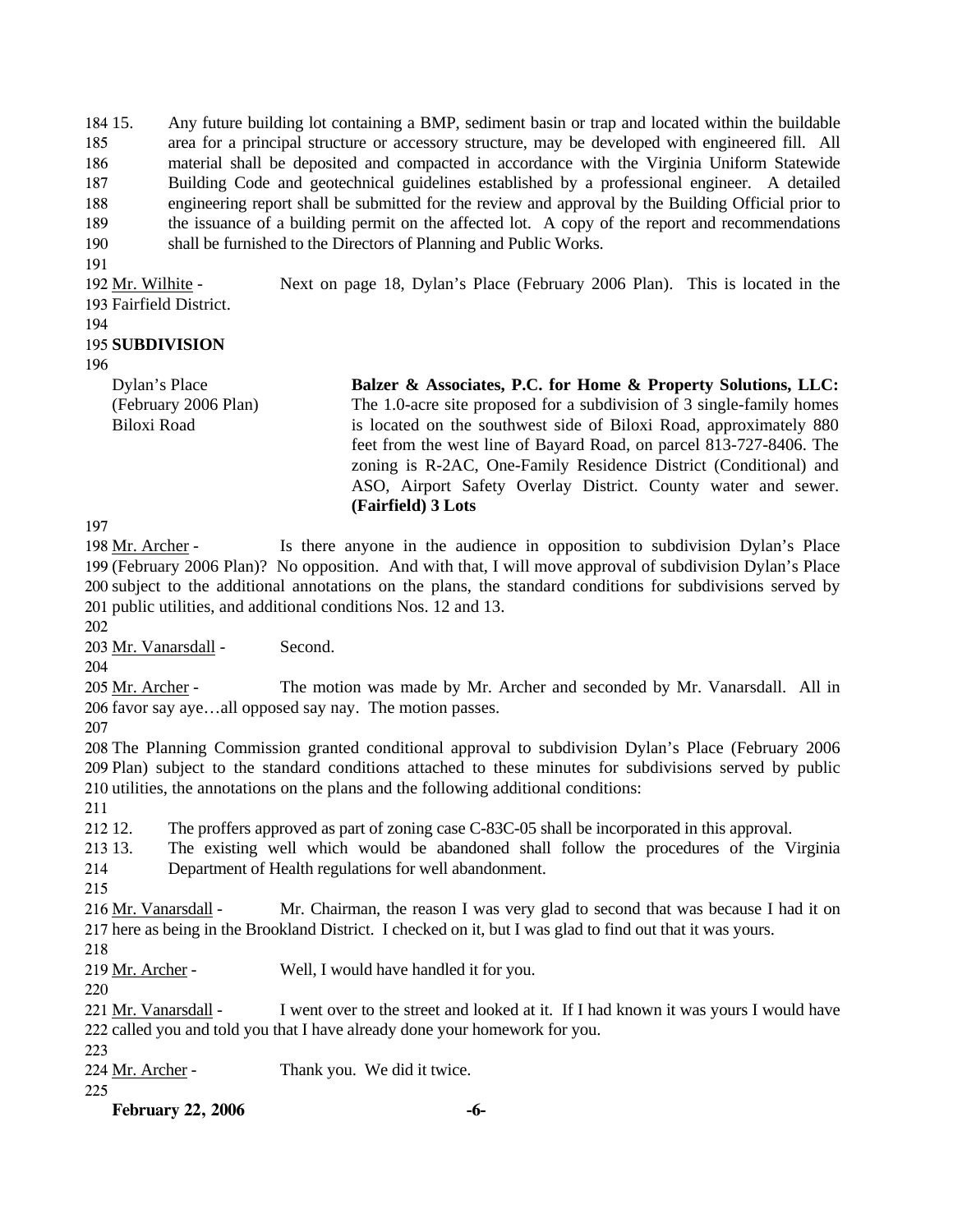| 226 Mr. Vanarsdall -                   | So, now you owe me one.                                                       |
|----------------------------------------|-------------------------------------------------------------------------------|
| 227                                    |                                                                               |
| 228 Mr. Archer -                       | I knew there was a catch phrase in there. Thank you, Mr. Vanarsdall. Next.    |
| 229                                    |                                                                               |
| 230 Mr. Wilhite -                      | The next item is on page 21. This is Willow Chase (February 2006 Plan) and is |
| 231 located in the Brookland District. |                                                                               |
|                                        |                                                                               |

232

### 233 **SUBDIVISION**

234

Willow Chase (February 2006 Plan) Linbrook Road

**Balzer & Associates, P.C. for Palladian Homes, LLC:** The 1.379 acre site proposed for a subdivision of 3 single-family homes is located at the southern terminus of Linbrook Drive on parcels 777- 748-9655 and 0142. The zoning is R-4, One-Family Residence District. County water and sewer. **(Brookland) 3 Lots** 

235

Is there anyone in the audience in opposition to subdivision Willow Chase (February 2006 Plan)? No opposition. Mr. Vanarsdall. 237 236 Mr. Archer -

238

I move that Willow Chase be approved on the Expedited Agenda subject to the 240 annotations on the plans, the standard conditions for subdivisions served by public utilities, and the 241 following conditions. Nos. 12 and 13. 239 Mr. Vanarsdall -

242

243 Mr. Jernigan - Second.

244

The motion was made by Mr. Vanarsdall and seconded by Mr. Jernigan. All in 246 favor say aye...all opposed say nay. The motion passes. 245 Mr. Archer -

247

248 The Planning Commission granted conditional approval to subdivision Willow Chase (February 2006 249 Plan) subject to the standard conditions attached to these minutes for subdivisions served by public 250 utilities, the annotations on the plans and the following additional conditions:

251

252 12. Each lot shall contain at least 8,000 square feet.

253 13. 254 255 256 257 258 259 13. Any future building lot containing a BMP, sediment basin or trap and located within the buildable area for a principal structure or accessory structure, may be developed with engineered fill. All material shall be deposited and compacted in accordance with the Virginia Uniform Statewide Building Code and geotechnical guidelines established by a professional engineer. A detailed engineering report shall be submitted for the review and approval by the Building Official prior to the issuance of a building permit on the affected lot. A copy of the report and recommendations shall be furnished to the Directors of Planning and Public Works.

260

The final item on the Expedited Agenda appears on page 28. This is a revised 262 POD, POD-71-02 Tom Leonard's @ Brookhollow in the Three Chopt District. On page 4 of your 263 addendum there is a revised staff recommendation for approval and added condition that the tent currently 264 located in the seasonal sales area will be removed by January 31, 2007. 261 Mr. Wilhite -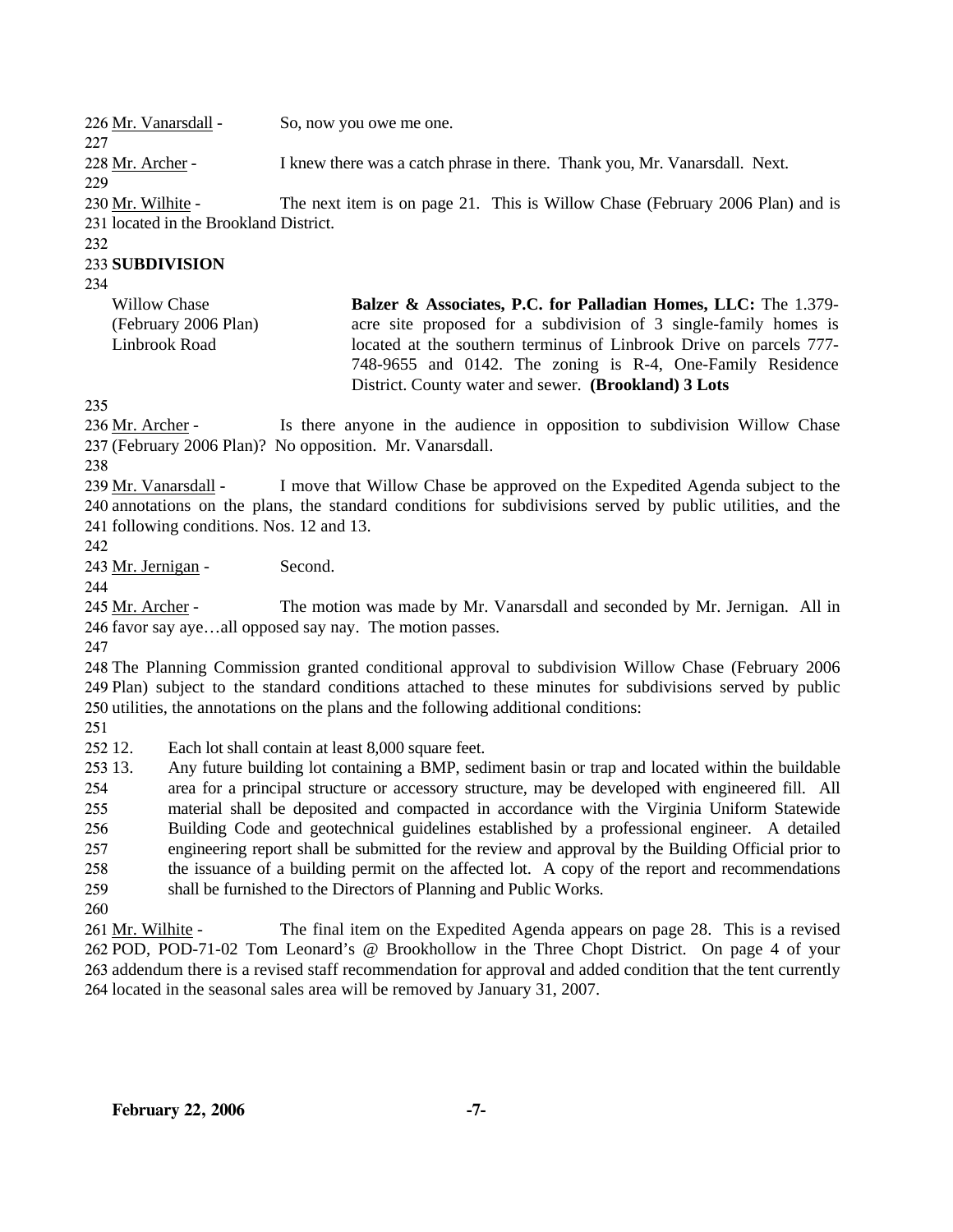### 265 **PLAN OF DEVELOPMENT**

266

| POD-71-02 (Revised)         | Timmons Group for G3 Investment, LLC and Thomas P.                        |
|-----------------------------|---------------------------------------------------------------------------|
| Tom Leonard's @ Brookhollow | <b>Leonard:</b> Request for approval of a revised plan of development as  |
| – Brookriver Drive          | required by Chapter 24, Section 24-106 of the Henrico County Code,        |
|                             | to locate a tent in the seasonal sales area of an existing grocery store. |
|                             | The 6.29-acre site is located along the north line of Brookriver Drive    |
|                             | and the south line of Interstate 64, approximately 650 feet north of W.   |
|                             | Broad Street (U.S. Route 250), on parcel 743-762-6518. The zoning is      |
|                             | M-1C, Light Industrial District (Conditional) and WBSO, West Broad        |
|                             | Street Overlay District. County water and sewer. (Three Chopt)            |
|                             |                                                                           |

267

All right. Is there anyone in the audience in opposition to POD-71-02, Tom 269 Leonard's @ Brookhollow, revised, in the Three Chopt District? No opposition. Mr. Branin. 268 Mr. Archer -

270

Mr. Chairman, I would like to move for approval of POD-71-02, Tom Leonard's 272 @ Brookhollow, on the Expedited Agenda, per the staff's recommendations and the addendum including 273 condition No. 34 stating that the structure will be permitted as a temporary structure until January 31, 274 2007. 271 Mr. Branin -

275

276 Mr. Vanarsdall - Second.

277

The motion was made by Mr. Branin and seconded by Mr. Vanarsdall. All in 279 favor say aye...all opposed say nay. The motion passes. 278 Mr. Archer -

280

281 The Planning Commission approved POD-71-02, Tom Leonard's @ Brookhollow, revised, subject to the 282 standard conditions attached to these minutes for developments of this type, the annotations on the plans 283 and the following additional condition:

284

285 34. 286 The tent, currently located in the seasonal sales area as shown on the revised plan, shall be removed from the site no later than January 31, 2007.

287

That completes the Expedited Agenda. Next on your agenda would be the 289 subdivision extensions of conditional approval. These are subdivisions that have been approved by the 290 Planning Commission. They do have conditional approval. They are up for extension and all of these on 291 the agenda this morning can be approved administratively. It does not require any action by the Planning 292 Commission, so we list them for informational purposes only. There are seven subdivisions for 293 conditional extension. Staff is here to answer any questions that the Commission may have. 288 Mr. Silber -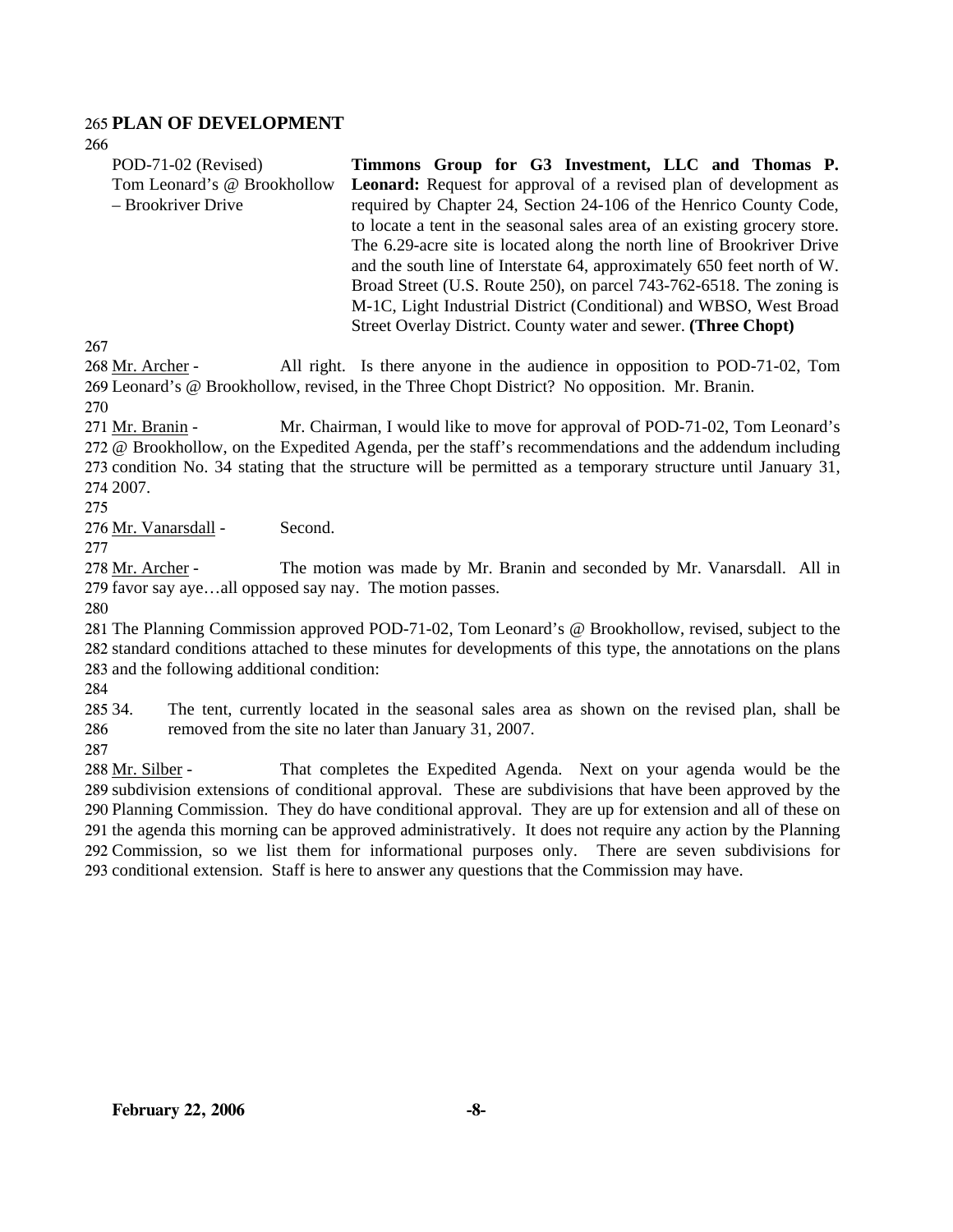#### 294 **SUBDIVISION EXTENSIONS OF CONDITIONAL APPROVAL**

295

#### 296 **FOR INFORMATIONAL PURPOSES ONLY**

297

| <b>Subdivision</b>        | <b>Magisterial</b> | Original         | <b>Remaining</b> | <b>Previous</b>   | Year(s)         |
|---------------------------|--------------------|------------------|------------------|-------------------|-----------------|
|                           | <b>District</b>    | No. of           | Lots             | <b>Extensions</b> | <b>Extended</b> |
|                           |                    | Lots             |                  |                   | Recom-          |
|                           |                    |                  |                  |                   | mended          |
| <b>Castleton</b>          | <b>Varina</b>      | 494              | 494              | $\boldsymbol{0}$  | 1 Year          |
| (February 2005 Plan)      |                    |                  |                  |                   | 2/28/07         |
| <b>Forest Parke</b>       | Tuckahoe           | $\boldsymbol{9}$ | $\boldsymbol{9}$ | $\bf{0}$          | 1 Year          |
| (February 2005 Plan)      |                    |                  |                  |                   | 2/28/07         |
| <b>Kain's Quarter</b>     | <b>Three Chopt</b> | 6                | 6                | $\boldsymbol{0}$  | 1 Year          |
| (February 2005 Plan)      |                    |                  |                  |                   | 2/28/07         |
| <b>Stonehurst</b>         | <b>Three Chopt</b> | 21               | 21               | $\mathbf{1}$      | 1 Year          |
| (February 2004 Plan)      |                    |                  |                  |                   | 2/28/07         |
| <b>Stony Run Estates</b>  | <b>Varina</b>      | 33               | 5                | $\overline{2}$    | 2 Years         |
| (February 2003 Plan)      |                    |                  |                  |                   | 2/27/08         |
| <b>Weatherfield Farms</b> | Fairfield          | 168              | 168              | $\mathbf{1}$      | 1 Year          |
| (February 2004 Plan)      |                    |                  |                  |                   | 2/28/07         |
| <b>Westridge East</b>     | <b>Three Chopt</b> | 7                | 7                | $\bf{0}$          | 1 Year          |
| (January 2005 Plan)       |                    |                  |                  |                   | 2/28/07         |

298

299 Mr. Archer - Are there any questions by the Commission?

300

Mr. McGarry, is there anything of interest you need to share with the 302 Commission on these? 301 Mr. Silber -

No, sir. We have received all of the extension fees and we can recommend that

303

304 Mr. McGarry -

305 they be extended.

306

307 Mr. Archer - All right. Thank you, Mr. McGarry.

The first item on the formal agenda is a rezoning request. As you may recall, this 310 was deferred from the February 9, 2006, Planning Commission hearing. This is C-3C-06. 309 Mr. Silber -

311

### 312 **Deferred from the February 9, 2006 Meeting**

#### 313 **FAIRFIELD**

314 C-3C-06 from A-1, Agricultural District to R-3C, One Family Residence District (Conditional), Parcel 777-764- 7772, containing 0.96 acre, located on the west line of Mountain Road approximately 335 feet south of Francis Road. The applicant proposes a single-family residence. The R-3 District allows a minimum lot size of 11,000 square feet with a maximum gross density of 3.96 units per acre. The use will be controlled by proffered conditions and zoning ordinance regulations. The Land Use Plan recommends Open Space/Recreation. **Eric Walker for Atack-Walker Construction, LLC:** Request to conditionally rezone

321

Is there any opposition to C-3C-06, Eric Walker for Atack-Walker Construction, 323 LLC in the Fairfield District? Good morning, Ms. Neaves. 322 Mr. Archer -

#### **February 22, 2006** -9-

<sup>308</sup>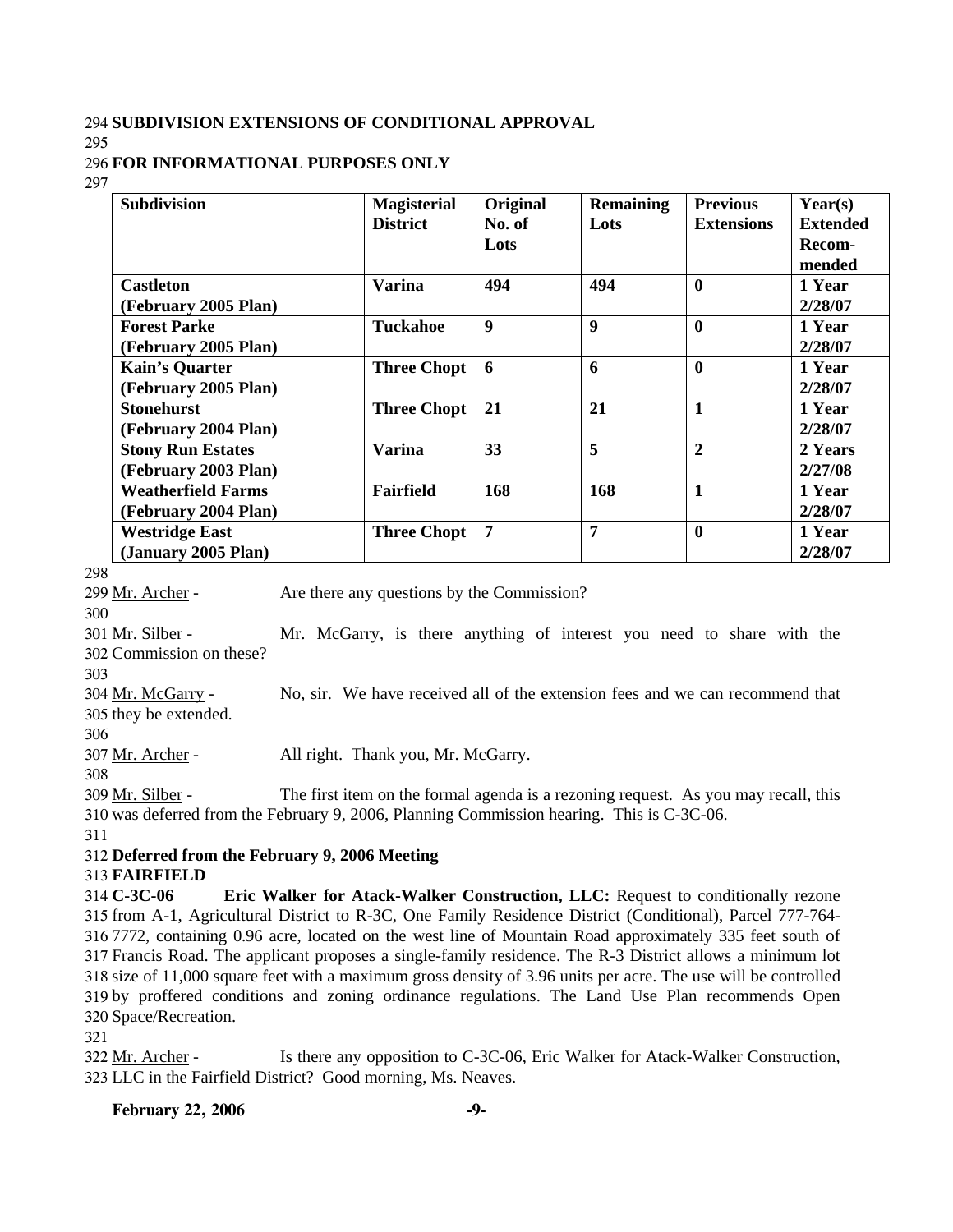Good morning, Mr. Chairman. Thank you, members of the Commission, Mrs. 325 O'Bannon, Mr. Secretary. As stated, this request is for construction of a single-family dwelling. The 2010 Land Use Plan designates this parcel as Open Space/Recreation which relates to the former Spring 326 327 Lake Golf Club. However, the golf club was recently rezoned to permit a residential subdivision. As 328 stated, this property does abut the Spring Lake subdivision and staff strongly believes that it should have 329 been incorporated. However, the applicant has indicated this is not going to happen. Developing the 330 property for a single-family residence could be warranted. The Planning Commission heard this request 331 at their February 9 meeting and deferred the item for two weeks based on the following unresolved issues: 332 a four-foot sidewalk along Mountain Road, dedication of right-of-way along Mountain Road, and 333 landscaping along Mountain Road, all consistent with the Spring Lake Subdivision. 324 Ms. Neaves -334

 We have received draft proffers this morning for staff's review. Three additional draft proffers have been submitted. A sidewalk shall be installed along Mountain Road from the northern property line to the southern property line. The sidewalk shall be constructed of concrete and will be a uniform width of four feet. Right-of-way dedication: the owner shall dedicate to Henrico County the right-of-way needed for the ultimate right-of-way along Mountain Road, not to exceed three feet in width. Should the dedicated property not be used for the widening of Mountain Road within 30 years of the date of the dedication, title to the dedicated property shall revert to the owner or its successors in interest. Landscaping strip: the landscaping strip shall be installed within 40 feet of the constructed dwelling on the property. This landscaping strip shall consist of two large evergreens with an ultimate height of 50 feet and 10 shrubs.

344

 Staff is somewhat comfortable with these proffers. Again, they are draft proffers and they have not been signed by the owner/applicant. We are willing to work with the applicant between now and the Board of Supervisors meeting to further refine these as necessary. This does conclude my presentation. I'll be happy to answer any questions. The applicant is also here.

349 Thank you, Ms. Neaves. Anyone on the Commission have any questions for Ms. 351 Neaves? 350 Mr. Archer -352 353 Mr. Jernigan - When did you say you received the proffers? 354 355 Ms. Neaves - This morning. 356

When right-of-way is dedicated isn't that usually just dedicated? I don't 358 remember. Does it ever revert back? 357 Mrs. O'Bannon -

359

Mrs. O'Bannon, yes, that's fairly typical. The state code actually indicates that if 361 property dedicated to the locality is not used, than there are provisions for it reverting back. So, the 362 County Attorney actually purges language dealing the disposition of the property that is not used up for 363 its purpose. The three feet, the clarification on the three feet, you may recall when this came up before at 364 your last hearing, there was indication that there would be 25 feet necessary on Mountain Road. Public 365 Works has given us revised information. The right-of-way is currently 60 feet wide. The ultimate right-366 of-way will be 66 feet in width; therefore, Department of Public Works has indicated only three feet will 367 be necessary from this side of the road. So, there is quite a change from earlier indications of 25 feet. 360 Mr. Silber -

368

369 Ms. Neaves - That's correct.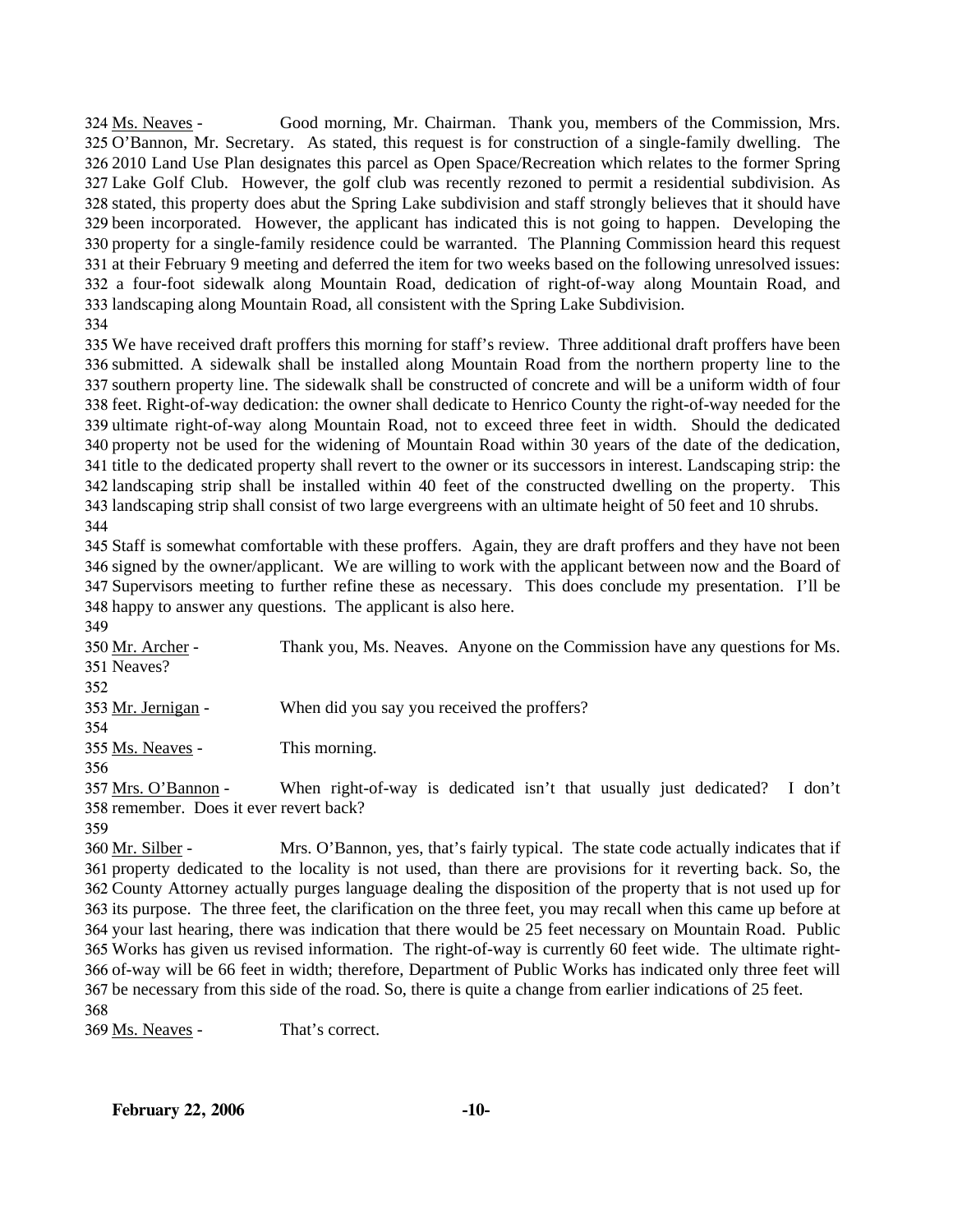So the applicant had presented this concern with the sewer line but since they are 371 only having to setback three more feet, that is no longer a concern. Mrs. Jones, do you have a question. 370 Mr. Silber -372

My question was whether the sewer line issue had resolved but you just answered 374 my question. Thank you. 373 Mrs. Jones -

375

And, again, the applicant does not have the power of attorney on these proffers. 377 The owner has not signed these proffers. We accepted these only from the standpoint of letting you know 378 what we are working on, but they cannot be accepted in this form because they have not been signed. 379 The Commission can act on the rezoning case but these three proffers are still in the process of being 380 worked on. We just saw them for the first time this morning. 376 Mr. Silber -

381

If it is passed, we just forward it to the Board, and they will be signed before the 383 Board receives them. 382 Mr. Jernigan -

| 384              |                                                                     |
|------------------|---------------------------------------------------------------------|
| 385 Mr. Silber - | Yes.                                                                |
| 386              |                                                                     |
| 387 Mr. Archer - | Mr. Walker, would you come up please?                               |
| 388              |                                                                     |
| 389 Mr. Walker - | Good morning.                                                       |
| 390              |                                                                     |
| 391 Mr. Archer - | Good morning, Mr. Walker. Would you state your name for the record? |
| 392              |                                                                     |
| 393 Mr. Walker - | Sure. I'm Eric Walker with Atack-Walker Construction.               |
| 394              |                                                                     |

Mr. Walker, you and I have had quite a bit of conversation concerning this and of 396 course you and Ms. Neaves worked very hard on this yesterday to get to a point where it could be 397 workable. The previous misunderstanding having to do with the setback has been resolved. Staff is 398 sticking to the fact that they would have liked to have seen this incorporated into Spring Lake 399 subdivision. I just wanted you here to make sure that you understand that the proffers do have to be 400 signed between now and the time the Board meets and of course, the Board, at its discretion can make whatever decision it chooses to on this. 401 395 Mr. Archer -

402

403 Mr. Walker - I understand.

404

Anybody have any questions for Mr. Walker? I appreciate working with you on 406 that. All right, with that, Mr. Secretary, I will move to recommend approval of C-3C-06, Eric Walker for Atack-Walker Construction, LLC to the Board of Supervisors. 407 405 Mr. Archer -

408

409 Mr. Vanarsdall - Second.

410

The motion was made by Mr. Archer and seconded by Mr. Vanarsdall. All in 412 favor say aye...all opposed say nay. The motion passes. 411 Mr. Archer -

413

414 **REASON:** The Planning Commission voted 5-0 (one abstention) to recommend the Board of 415 Supervisors **grant** the request because it represents a logical continuation of the one-family residential 416 development, which exists in the area.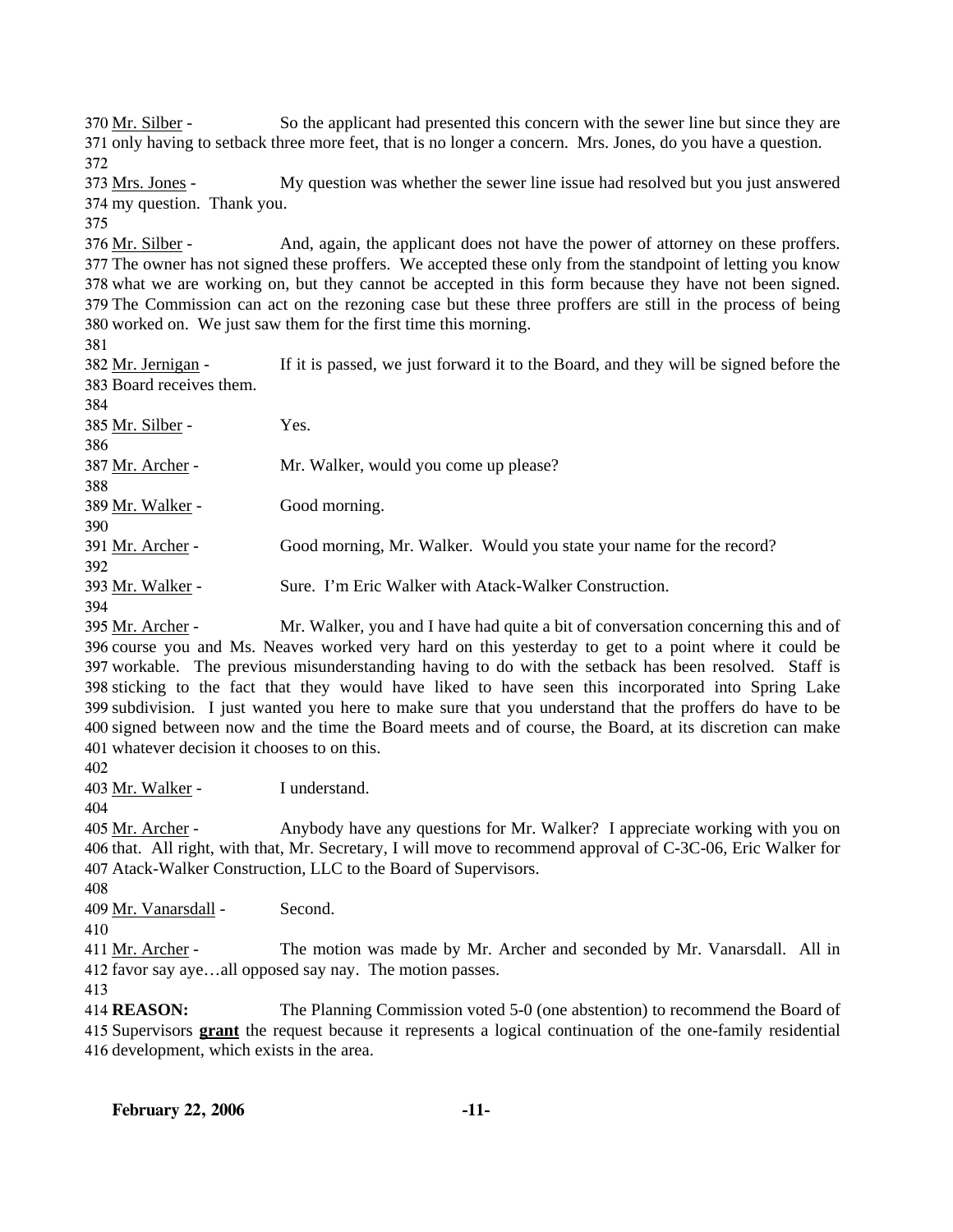#### 417 **TRANSFER OF APPROVAL (Deferred from the January 25, 2006, Meeting)**

| 418                           |                                                                           |
|-------------------------------|---------------------------------------------------------------------------|
| POD-56-74                     | <b>John Hodgson for W&amp;H, LLC:</b> Request for transfer of approval as |
| <b>Commonwealth Tents</b>     | required by Chapter 24, Section 24-106 of the Henrico County Code         |
| (Formerly Bertozzi Warehouse) | from A. Bertozzi, Inc. to W&H, LLC. The 3.076-acre site is located        |
| 5603 Greendale Road           | on the east line of Greendale Road between Irisdale Avenue and            |
|                               | Greenway Avenue at 5603 Greendale Road on parcel 775-745-7650.            |
|                               | The zoning is M-1, Light Industrial District. County water and sewer.     |
|                               | (Brookland)                                                               |

419

Is there anyone in the audience in opposition to this transfer of approval request 421 for POD-56-74, Commonwealth Tents, in the Brookland District? No opposition. Mr. Kennedy. 420 Mr. Archer -

422

Good morning, ladies and gentlemen. This case was deferred from the last 424 meeting and at that time, Mr. Vanarsdall had requested a re-inspection of the property. The re-inspection 425 was done and some additional deficiencies were identified and those deficiencies included: Repairs to a 426 screen wall, some outdoor storage, and some pavement repairs. Those are the primary things. Staff has 427 requested that a bond \$6,000.00 be posted. That bond has not been posted and we've noted that there are 428 deficiencies to the new owner who originally sent in the request indicating that he was in agreement to the 429 terms of the conditions on the plans of development. So, therefore, staff is recommending approval of the 430 transfer subject to the condition in the agenda which indicates that a bond shall be posted to cover site 431 deficiencies identified in the inspection report and that the deficiencies shall be completed by May 31, 432 which is 90 days. 423 Mr. Kennedy -

433

| 434 Mr. Vanarsdall - | Mr. Kennedy, did you say the bond shall be posted, but it has not been?                                                         |
|----------------------|---------------------------------------------------------------------------------------------------------------------------------|
| 435                  |                                                                                                                                 |
| 436 Mr. Kennedy -    | No, it has not been, at this time.                                                                                              |
| 437                  |                                                                                                                                 |
| 438 Mr. Vanarsdall - | Is the applicant here this morning?                                                                                             |
| 439                  |                                                                                                                                 |
| 440 Mr. Kennedy -    | He was invited to be here but I don't see him in the audience, no.                                                              |
| 441                  |                                                                                                                                 |
| 442 Mr. Vanarsdall - | Well, I'm between a rock and a hard place and I deferred it last time. I don't                                                  |
|                      | 443 have the authority to defer it this time. And he's not here and I don't want to deny it. So, do we have any                 |
| 444 way out?         |                                                                                                                                 |
| 445                  |                                                                                                                                 |
| 446 Mr. Silber -     | Mr. Vanarsdall, I think you can defer it again.                                                                                 |
| 447                  |                                                                                                                                 |
| 448 Mr. Kennedy -    | This is not a POD so you can defer it.                                                                                          |
| 449                  |                                                                                                                                 |
| 450 Mr. Vanarsdall - | Well, I'm going to exercise that. We've always had to count the calendar days, if                                               |
|                      | 451 it happens on the $7th$ you can do it, but if it happens on the 15 <sup>th</sup> you can't, it can happen on the first, New |
|                      | 452 Year's Eve. Mr. Secretary, I'll take your word for it.                                                                      |
| 453                  |                                                                                                                                 |
|                      |                                                                                                                                 |

Mr. Vanarsdall, I think you may be confusing this with a plan of development 455 submitted for approval or rezoning request there are some time limitation on those and of course you need 456 to act. This is a plan of development that has already been approved, and it's been transfer from one 457 owner to another owner. There is no time period which you are held to. 454 Mr. Silber -

**February 22, 2006 -12-**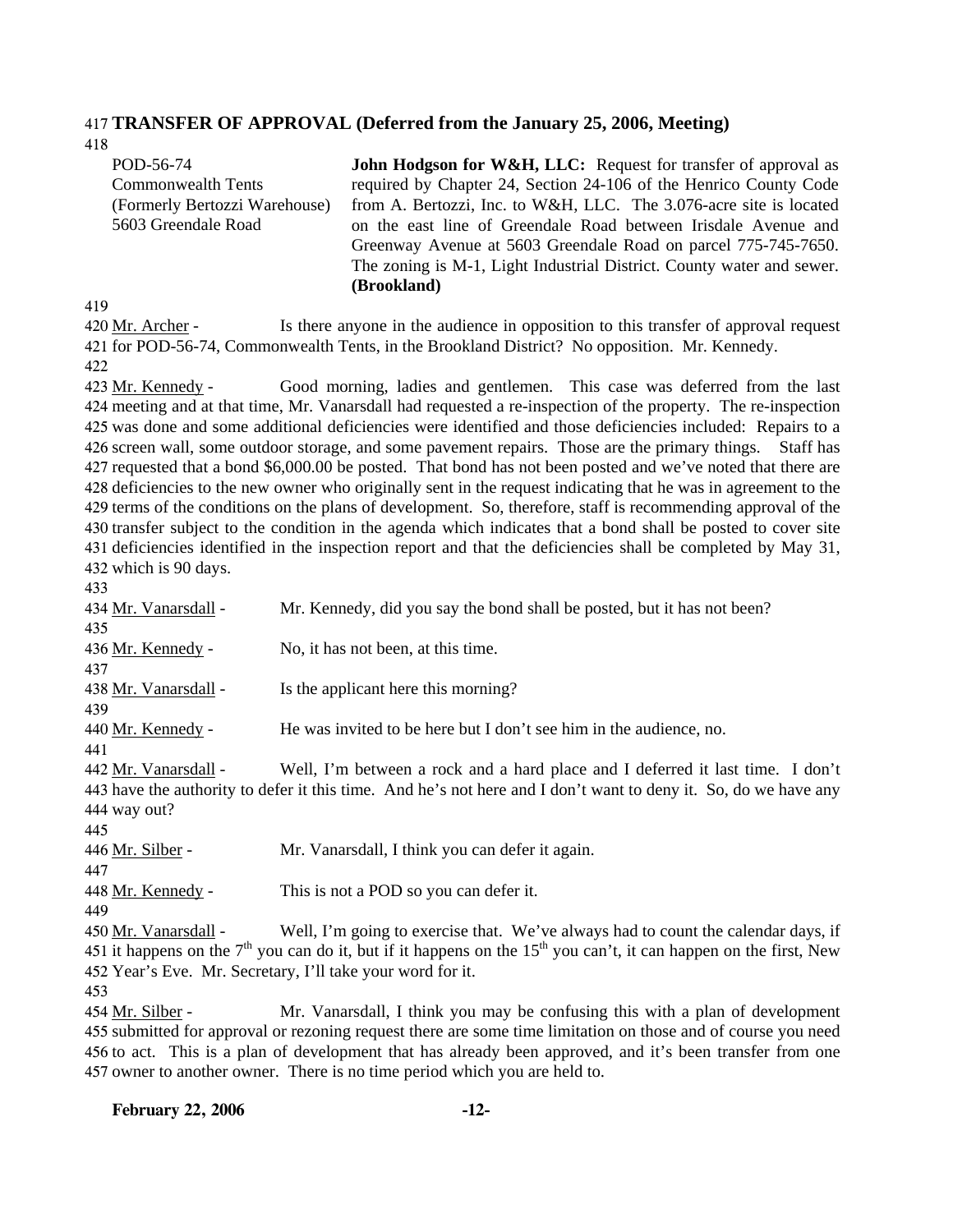| 458 Mr. Vanarsdall -                                                        | You are right. I wasn't going by transfer of authority.                                                                                                                                                                                                                                                                                                                                                                                            |
|-----------------------------------------------------------------------------|----------------------------------------------------------------------------------------------------------------------------------------------------------------------------------------------------------------------------------------------------------------------------------------------------------------------------------------------------------------------------------------------------------------------------------------------------|
| 459<br>460 <u>Mr. Silber</u> -                                              | So, you can defer this.                                                                                                                                                                                                                                                                                                                                                                                                                            |
| 461                                                                         |                                                                                                                                                                                                                                                                                                                                                                                                                                                    |
| 462 Mr. Vanarsdall -<br>463                                                 | Never had this before.                                                                                                                                                                                                                                                                                                                                                                                                                             |
| 464 <u>Mr. Silber</u> -                                                     | In fact, I would recommend that you defer this.                                                                                                                                                                                                                                                                                                                                                                                                    |
| 465<br>466 Mr. Vanarsdall -                                                 | You would think as long as I've been sitting here I would know that, but I can't                                                                                                                                                                                                                                                                                                                                                                   |
| 467 remember having to defer a TOA.                                         |                                                                                                                                                                                                                                                                                                                                                                                                                                                    |
| 468<br>469 Mr. Kennedy -                                                    | For the record, the applicant did ask me what would happen if we did not                                                                                                                                                                                                                                                                                                                                                                           |
| 474                                                                         | 470 approve the transfer of approval and I did advise him that we would follow-up with Code Enforcement.<br>471 That the condition would be basically an enforcement agreement, it will defer enforcement from the<br>472 violations. These are actually violations. The Code specifically requires that the fence be repaired and no<br>473 outdoor storage and he'll be referred to Community Maintenance for filing appropriate action.         |
| 475 Mr. Vanarsdall -                                                        | Thank you, Mr. Kennedy.                                                                                                                                                                                                                                                                                                                                                                                                                            |
| 476                                                                         |                                                                                                                                                                                                                                                                                                                                                                                                                                                    |
| 477 Mr. Archer -<br>478                                                     | All right. Are we ready for a motion?                                                                                                                                                                                                                                                                                                                                                                                                              |
| 479 Mr. Vanarsdall -                                                        | I move transfer of approval POD-56-74, Commonwealth Tents at 5603<br>480 Greendale Road, be deferred until March 22 at the Commission's request.                                                                                                                                                                                                                                                                                                   |
| 481<br>482 Mr. Jernigan -<br>483                                            | Second.                                                                                                                                                                                                                                                                                                                                                                                                                                            |
| 484 <u>Mr. Archer</u> -                                                     | The motion was made by Mr. Vanarsdall and seconded by Mr. Vanarsdall. All in<br>485 favor say ayeall opposed say nay. The motion passes.                                                                                                                                                                                                                                                                                                           |
| 486                                                                         |                                                                                                                                                                                                                                                                                                                                                                                                                                                    |
| 489                                                                         | 487 The Planning Commission deferred the transfer of approval request for POD-56-74, Commonwealth<br>488 Tents (Formerly Bertozzi Warehouse) 5603 Greendale Road to its March 22, 2006 meeting.                                                                                                                                                                                                                                                    |
| <b>490 TRANSFER OF APPROVAL</b>                                             |                                                                                                                                                                                                                                                                                                                                                                                                                                                    |
| 491                                                                         |                                                                                                                                                                                                                                                                                                                                                                                                                                                    |
| POD-14-02<br>Long & Foster Office<br>Building $-$<br>3991 Williamsburg Road | Hirschler Fleischer for Wilton Development Corporation: Request<br>for transfer of approval of a portion of a plan of development as<br>required by Chapter 24, Section 24-106 of the Henrico County Code<br>from Wilton Development Company to Wilton Family Investments II,<br>L.C. The 3.15-acre site is located at 3991 Williamsburg Road on<br>parcel 847-711-9746. The zoning is B-3, Business District. County<br>water and sewer. (Varina) |
| 492                                                                         |                                                                                                                                                                                                                                                                                                                                                                                                                                                    |
| 493 Mr. Archer -<br>495                                                     | Is there anyone in the audience in opposition to POD-14-02, Long $\&$ Foster<br>494 Office Building, in the Varina District? No opposition. Mr. McGarry, good morning, sir.                                                                                                                                                                                                                                                                        |

This is another problematic transfer of approval. The request was received in 497 November for the transfer and landscaping discrepancies were found so it has been held for many 498 Planning Commission agendas pending the applicant's either replacing the landscaping or posting a bond. 496 Mr. McGarry -

**February 22, 2006 -13-**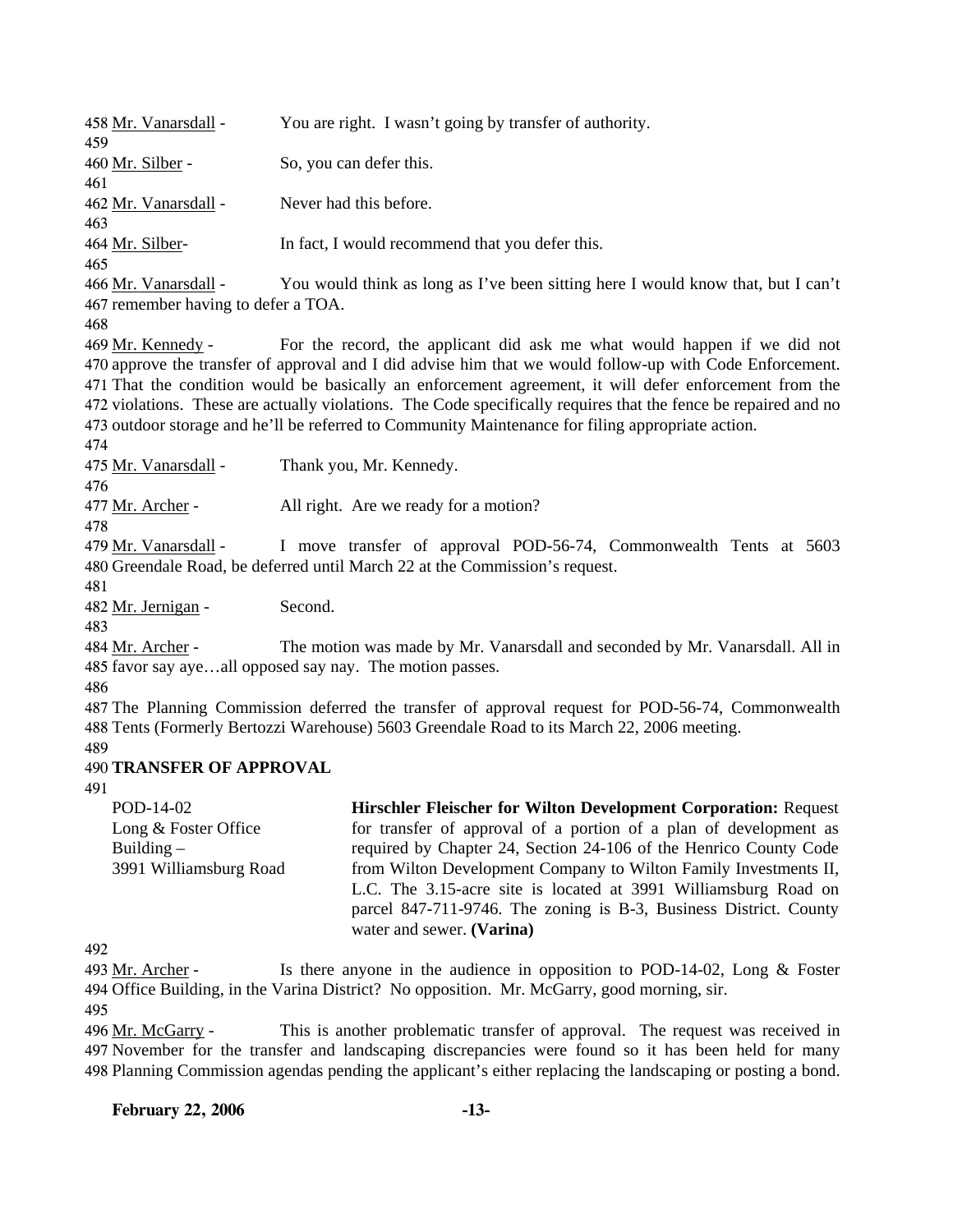We received a request to place it on this agenda with the understanding that everything has been done. During our re-inspection our inspectors found that nothing has been done. So, apparently there is some miscommunication between the attorney and the developer. I have made repeated calls to the representative and have not gotten a response for this meeting this morning. So, staff cannot recommend approval and I guess we are faced with a deferral of this until next month to give them a chance to either bond it or do the landscaping installation and it will be March so maybe they will be able to do it.

505

Well, we have set a record for this month. Two TOA deferrals in the same 507 month. 506 Mr. Jernigan -

508

510

509 Mr. Archer - The applicant is not here?

511 Mr. McGarry - No. sir. 512

513 Mr. Archer - Well, Mr. Jernigan, I suppose we need a motion.

514

I guess we do, Mr. Chairman. And, with that, Mr. Chairman, I will move for 516 deferral of transfer of approval POD-14-02, Long & Foster Office Building, to March 22, 2006, by 517 request of the Commission. 515 Mr. Jernigan -

518

519 Mr. Vanarsdall - Second.

520

The motion was made by Mr. Jernigan and seconded by Mr. Vanarsdall. All in 522 favor say aye...all opposed say nay. The motion passes. 521 Mr. Archer -

523

524 The Planning Commission deferred the transfer of approval request for POD-14-02, Long & Foster Office 525 Building – 3991 Williamsburg Road, to its March 22, 2006 meeting.

526

## 527 **PLAN OF DEVELOPMENT & MASTER PLAN**

## 528 **(Deferred from the January 25, 2006, Meeting)**

529

POD-64-05 Antioch Baptist Church – 1384 New Market Road (POD-39-96 Revised) **Engineering Design Associates for Antioch Baptist Church:**  Request for approval of a revised plan of development and master plan as required by Chapter 24, Section 24-106 of the Henrico County Code, to construct a Phase 1, two-story, 546-seat sanctuary with parking and a Phase 2 one-story, 8475 square foot education building. The 4.62-acre site is located at 1384 New Market Road along the east line of New Market Road (State Route 5) between Chatsworth Road and Freeless Street on parcels 804-700-1773, 3054 and 3543. The zoning is A-1, Agricultural District. County water and sewer. **(Varina)** 

530

Is there anyone in the audience in opposition to POD-64-05, Antioch Baptist 532 Church, in the Varina District. No opposition. Good morning, Rev. Sailes It's nice to see you, sir. Mr. 533 McGarry. 531 Mr. Archer -

534

A revised staff plan is in your packet. It is the second one from the top, not the 536 one on top. All staff recommendations have been accepted by the engineer. The Department of Public 537 Works can now recommend approval of the BMP design. The staff recommends approval subject to the 535 Mr. McGarry -

## **February 22, 2006 -14-**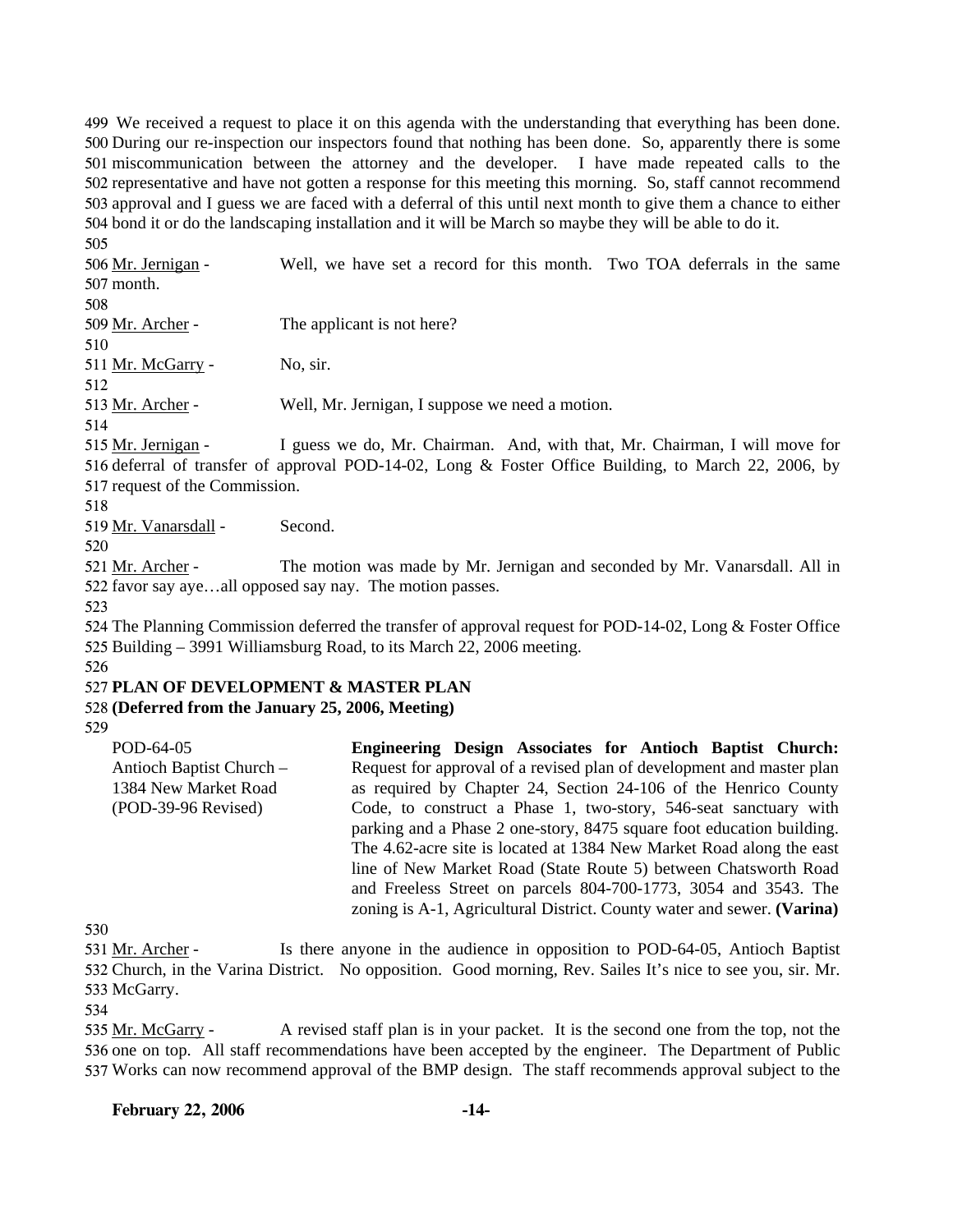answer any questions. annotations on the plans, the standard conditions for developments of this type, and the following additional conditions, No. 1A, and Nos. 24 through 33 and No. 34 on your addendum. I'll be happy to

| 541                                 |                                                                           |
|-------------------------------------|---------------------------------------------------------------------------|
| 542 Mr. Archer -                    | All right. Thank you, Mr. McGarry. Are there questions for Mr. McGarry.   |
| 543                                 |                                                                           |
| 544 Mr. Silber -                    | Mr. McGarry, did you say there was a revised plan?                        |
| 545                                 |                                                                           |
| 546 Mr. McGarry -                   | It is the second sheet from the top in your packet.                       |
| 547                                 |                                                                           |
| 548 Mr. Silber -                    | I don't think I have it.                                                  |
| 549                                 |                                                                           |
| 550 Mr. McGarry -<br>551            | You got short changed.                                                    |
| 552 Mr. Silber -                    | Do the members of the Commission have the revised plan?                   |
| 553                                 |                                                                           |
| 554 Mr. Jernigan -                  | I thought we got the revised plan in the packet.                          |
| 555                                 |                                                                           |
| 556 Mr. Silber -                    | Ted, are you talking about the addendum packet?                           |
| 557                                 |                                                                           |
| 558 Mr. McGarry -                   | No. I'm talking about the original packet you got.                        |
| 559                                 |                                                                           |
| 560 Mr. Silber -                    | It is in the original packet, the revised plan is the second plan.        |
| 561                                 |                                                                           |
| 562 Mr. McGarry -                   | It is the second one from the top, not on top.                            |
| 563                                 |                                                                           |
| 564 Mr. Vanarsdall -<br>565         | It's the second one.                                                      |
| 566 Mr. McGarry -                   | Correct.                                                                  |
| 567                                 |                                                                           |
| 568 Mr. Silber -                    | You had us confused for a minute, but I think we are back on tract.       |
| 569                                 |                                                                           |
| 570 Mr. Vanarsdall -                | Which one are you on, the third one?                                      |
| 571                                 |                                                                           |
| 572 Mr. McGarry -                   | No. We have an original plan, and a revised plan and they were able to be |
|                                     | 573 received in time to get them to you in your packet.                   |
| 574                                 |                                                                           |
|                                     | 575 Mrs. O'Bannon - Can you describe the changes in the BMP?              |
| 576                                 |                                                                           |
| 577 Mr. McGarry -                   | Okay. The BMP has been revised to provide an adequatic bench and provide  |
| 578 proper slope for this location. |                                                                           |
| 579                                 |                                                                           |
| 580 Mr. Jernigan -                  | Well, that was the only question (unintelligible).                        |
| 581<br>582 Mr. McGarry -            | Correct because the actual revised plan doesn't show it in detail.        |
| 583                                 |                                                                           |
| 584 Mr. Jernigan -                  | Okay.                                                                     |
| 585                                 |                                                                           |
| 586 Mr. Silber -                    | Has Public Works seen the revised plan.                                   |
| <b>February 22, 2006</b>            | $-15-$                                                                    |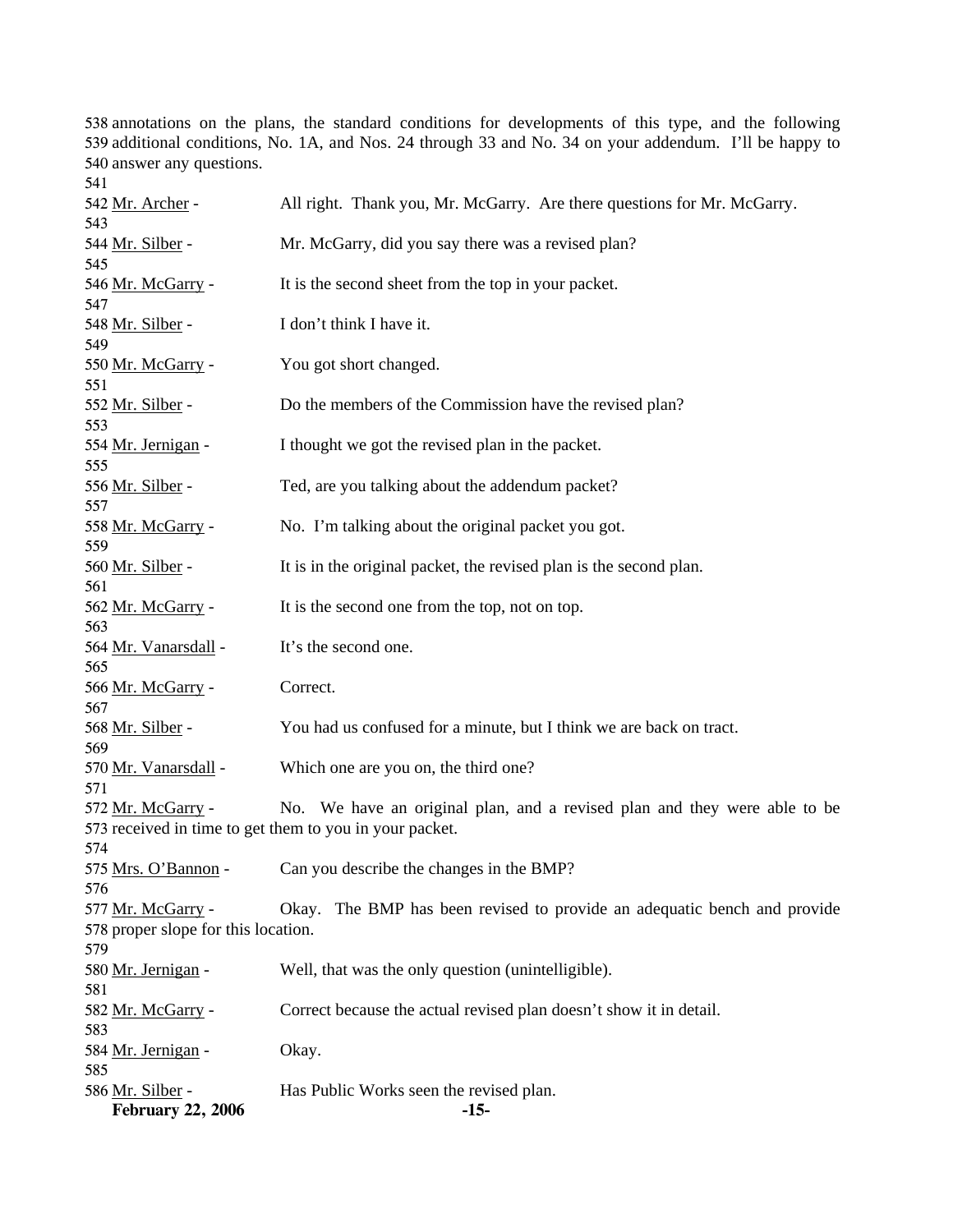Yes. And dealing directly with the design of the BMP and can now recommend 588 approval. 587 Mr. McGarry -589

590 Mr. Silber - Is there an additional access going on Route 5?

591

I guess I shorted you on the review of it. The revised plan took care of a lot of 593 the staff's concerns regarding the Route 5 access point, parking in the front yard, installation of a parking 594 driveway connecting to two parking lots on site, and the only outstanding issue turned out to be the 595 details of the design for the BMP. So, that is a summary of the differences between your revised plan and 596 your original plan. 592 Mr. McGarry -

597

At first I thought you were saying the only difference was the BMP, but there 599 were quite a few changes with the parking layout, building design, and access points. The revised plan is 600 certainly different. 598 Mr. Silber -

601

602 Mr. McGarry - Correct.

603

All right. Are there any further questions for Mr. McGarry? Would you like to 605 hear from the applicant, Mr. Jernigan? 604 Mr. Archer -

606

We worked on this quite a while and I want to thank Mr. McGarry. We thought 608 we had the driveway entrances all worked out one day and then VDOT didn't like it, so anyway it ended 609 up, all the driveways and everything were okay, the only thing we were held up on was the adequatic bench. At first it was a three to one slope then it went to a four to one slope and then it went to the 610 611 adequatic bench so that had to give them enough room to have the drive around joining the two parking 612 lots. I'm okay with it. 607 Mr. Jernigan -

613

614 Mr. Archer - All right.

615

So, I'm ready to make a motion. Mr. Chairman, with that I will move for 617 approval of POD-64-05, Antioch Baptist Church, 1284 New Market Road, subject to the annotations on 618 the plans, the standard conditions for developments of this type, and the additional conditions No. 1A, 24 619 through 33 and No. 34 on the addendum and staff's recommendation. 616 Mr. Jernigan -

620

621 Mr. Vanarsdall - Second.

622

The motion was made by Mr. Jernigan and seconded by Mr. Vanarsdall. All in 624 favor say aye...all opposed say nay. The motion carries. 623 Mr. Archer -

625

626 The Planning Commission approved POD-64-05, Antioch Baptist Church, 1284 New Market Road 627 (POD-39-96 Revised) subject to the standard conditions attached to these minutes for developments of 628 this type, the annotations on the plans and the following additional conditions:

629

630 1A. 631 632 633 1A. The owner shall enter into the necessary contracts with the Department of Public Utilities for connections to public water. The well location shall be approved by the County Health Department before a building permit is issued. Connection shall be made to the public water system when available within 300 feet of the site/building.

634 24. 635 The right-of-way for widening of New Market Road (State Route 5) as shown on approved plans shall be dedicated to the County prior to any occupancy permits being issued. The right-of-way

**February 22, 2006 -16-**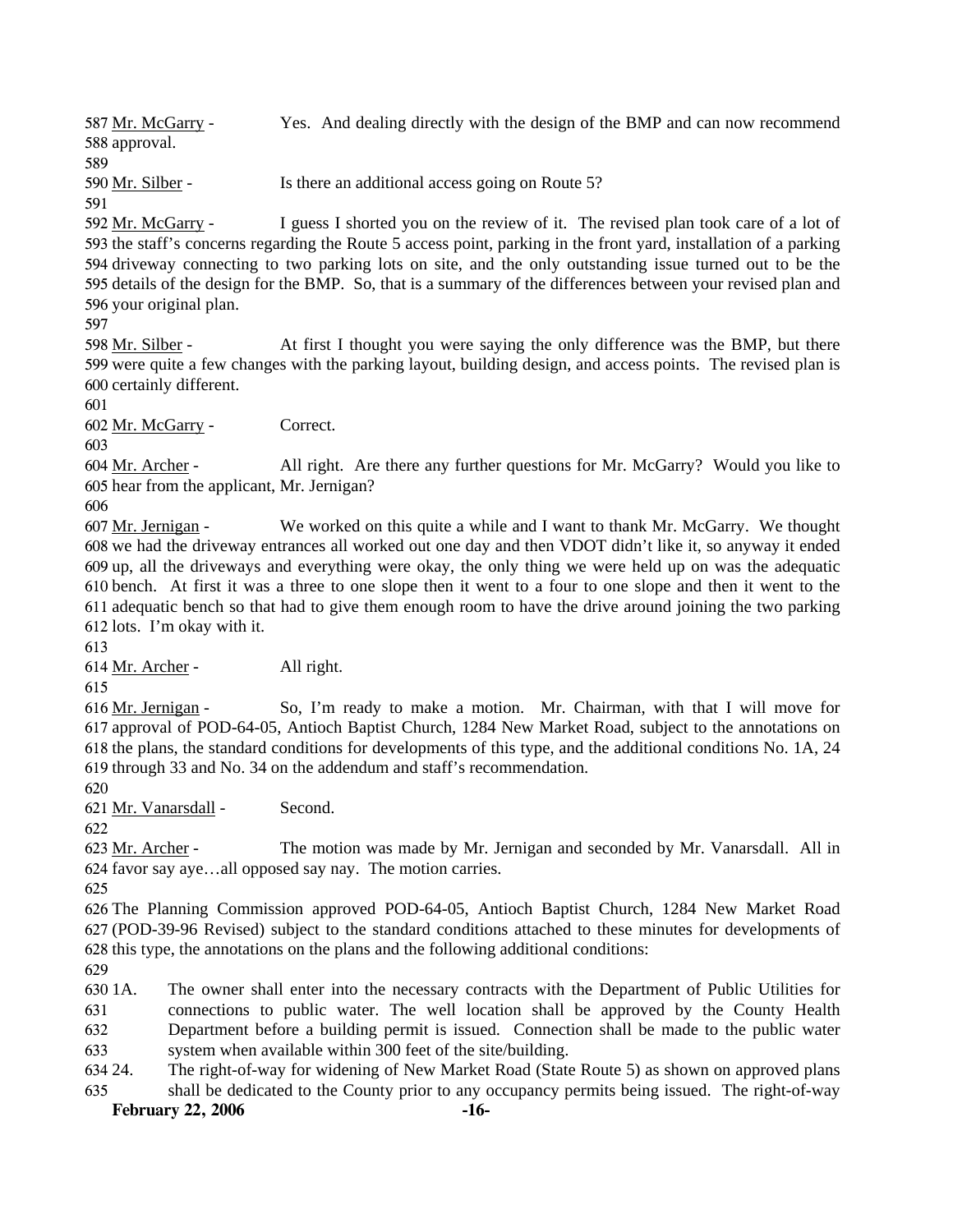- 636 637 dedication plat and any other required information shall be submitted to the County Real Property Agent at least sixty (60) days prior to requesting occupancy permits.
- 638 25. 639 The entrances and drainage facilities on New Market Road (State Route 5) shall be approved by the Virginia Department of Transportation and the County.
- 640 26. 641 26. A notice of completion form, certifying that the requirements of the Virginia Department of Transportation entrances permit have been completed, shall be submitted to the Department of
- 642 Planning prior to any occupancy permits being issued.
- 643 27. 644 Insurance Services Office (ISO) calculations must be included with the plans and contracts and must be approved by the Department of Public Utilities prior to the issuance of a building permit.
- 645 28. 646 647 28. Approval of the construction plans by the Department of Public Works does not establish the curb and gutter elevations along the Henrico County maintained right-of-way. The elevations will be set by Henrico County.
- 648 29. 649 650 651 29. Approval of the construction plans by the Department of Public Works does not establish the curb and gutter elevations along the Virginia Department of Transportation maintained right-of-way. The elevations will be set by the contractor and approved by the Virginia Department of Transportation.
- 652 30. 653 654 655 656 The conceptual master plan, as submitted with this application, is for planning and information purposes only. All subsequent detailed plans of development and construction plans needed to implement this conceptual plan may be administratively reviewed and approved and shall be subject to all regulations in effect at the time such subsequent plans are submitted for review/approval.
- 657 31. 658 659 660 661 31. The location of all existing and proposed utility and mechanical equipment (including HVAC units, electric meters, junction and accessory boxes, transformers, and generators) shall be identified on the landscape plans. All equipment shall be screened by such measures as determined appropriate by the Director of Planning or the Planning Commission at the time of plan approval**.**
- 662 32. 663 664 When public water is available to the site, fire hydrants shall be installed by the property owner to meet existing ISO – Needed Fire Flow requirements and Division of Fire and Department of Public Utilities commercial property minimum hose lay requirement which is 350 feet.
- 665 33. 666 667 668 33. All buildings when constructed shall include a fire detection alarm system. The alarm system shall be designed and installed to provide immediate notification to the Fire Division in the event of an alarm situation at the facility. A twenty-four hour monitoring company must be utilized for this service.
- 669 34. 670 If curb and gutter is required along Route 5, a standard VDOT five-foot sidewalk with a two-foot utility strip shall be provided.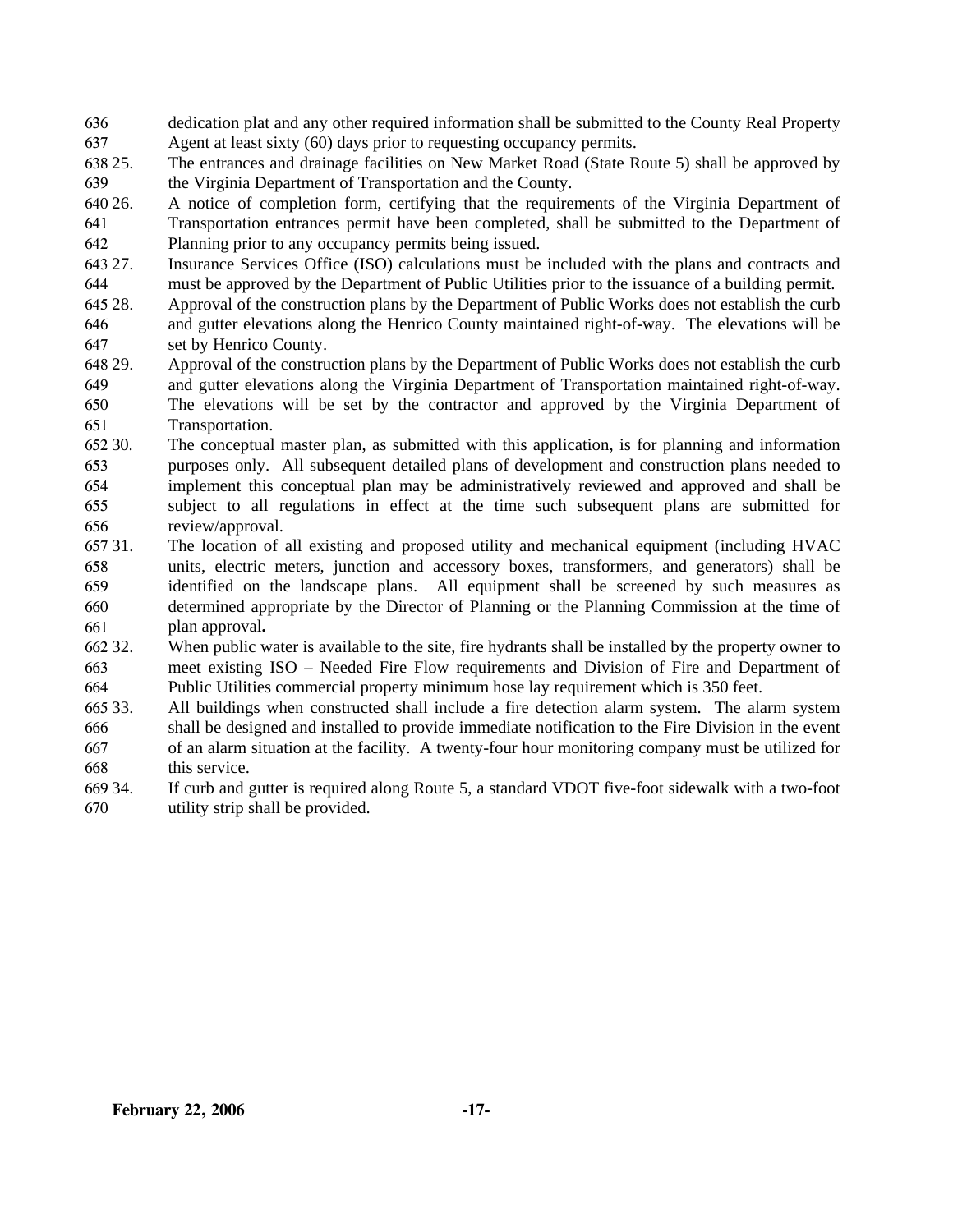# 671 **PLAN OF DEVELOPMENT& SPECIAL EXCEPTION RECONSIDERATION**

### 672 **(Deferred from the May 25, 2005, Meeting)**

673

| POD-104-00                        | Engineering Design Associates for Southside Community                           |  |  |  |
|-----------------------------------|---------------------------------------------------------------------------------|--|--|--|
| <b>Sandston Senior Retirement</b> | <b>Development &amp; Housing Corporation:</b> Request for reconsideration       |  |  |  |
| $Commuty -$                       | of conditions of approval for a plan of development and special                 |  |  |  |
| 520 E. Williamsburg Road          | exception, as required by Chapter 24, Sections $24-2$ , $24-29(c)$ , $24-29(c)$ |  |  |  |
|                                   | 94(b) and 24-106 of the Henrico County Code, which authorized                   |  |  |  |
|                                   | construction of a three-story, 100-unit independent living adult                |  |  |  |
|                                   | facility. The 19.135-acre site is located at 520 E. Williamsburg Road           |  |  |  |
|                                   | (U. S. Route $60$ ) on parcel 831-715-9157. The zoning is R-5, General          |  |  |  |
|                                   | Residence District, A-1, Agricultural District and ASO (Airport Safety)         |  |  |  |
|                                   | Overlay) District. County water and sewer. (Varina)                             |  |  |  |

674

Is there anyone in the audience in opposition to POD-104-00, Sandston Senior 676 Retirement Community, in the Varina District? We have opposition. Mr. Kennedy. 675 Mr. Archer -

677

Good morning, again. A POD and special exception for a three-story building 679 was approved by the Planning Commission in July of 2003. The conditions related to the special 680 exception included a definition of elderly housing. It permitted handicap elderly housing, specifically. And the definition of elderly housing described elderly as being over the age of 62. At this time, the 681 682 applicant is requesting, actually, originally, in May they requested and before they finished construction 683 and now they are in the process of occupying the building. It was deferred at that time. They have 684 requested a change from the age of 62 to 55 for the definition of elderly. The applicant indicates that 685 when the project was originally proposed, it was the only project for elderly housing proposed in the area. 686 Since that time, several other projects have been proposed and approved. More particularly, the one at 687 Dabbs House Road known as Carter Woods I and II, which has two phases and is approximately 200 688 units and the one at Darbytown Road, with another 100 units. So, they now have competition for that. 678 Mr. Kennedy -689

 Staff does not express any opposition to this. It is up to the applicant to make a presentation on this. It is noted, however, that we have received a petition from the adjoining subdivision, Pine Creek South. Twelve property owners in that subdivision indicated opposition to the change, and I think some representatives from that subdivision are here, to speak to that opposition.

694

All right, thank you, Mr. Kennedy. Are there any questions for Mr. Kennedy 696 from the Commission? No questions at this time. Okay, Mr. Kennedy, I guess we need to hear from the 697 opposition. We'll hear from the applicant first and then the opposition. Mr. Secretary, we will need you 698 to remind the applicant of the time. Good morning, sir. 695 Mr. Archer -

699

Good morning. My name is James Middleton, Mr. Chairman, members of 701 Council. 700 Mr. Middleton -

702

707

Mr. Middleton, before you go on we would like to remind you that we allow 10 704 minutes for each side, and if you would like to reserve some time for rebuttal you may do so. 703 Mr. Archer -705

706 Mr. Middleton - Yes, sir. Thank you very much.

| 708 Mr. Archer - | Do you have any idea how much time you will need? |
|------------------|---------------------------------------------------|

**February 22, 2006 -18-**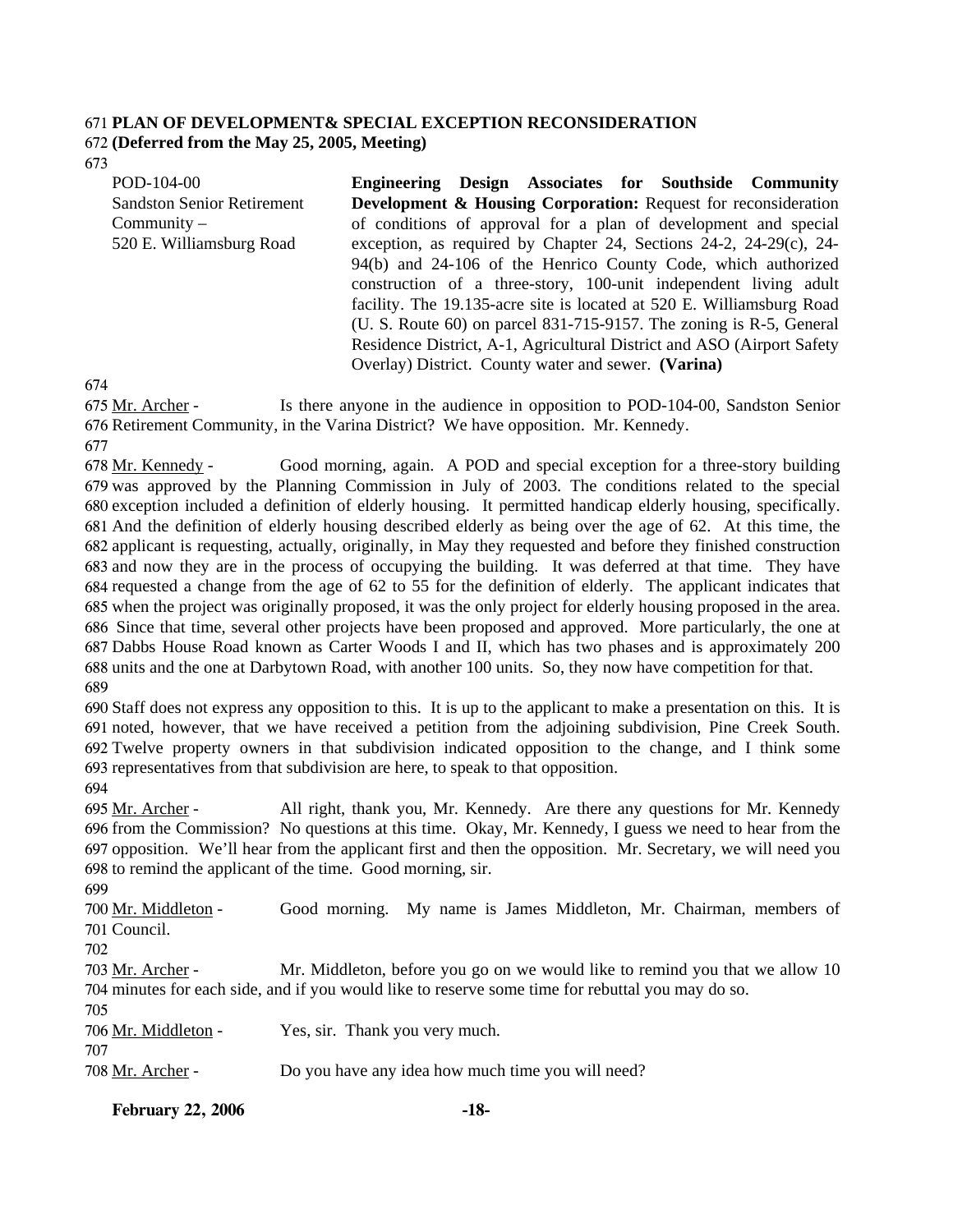| 709                 |                               |
|---------------------|-------------------------------|
| 710 Mr. Middleton - | Just a few minutes.           |
| 711                 |                               |
| 712 Mr. Archer -    | Two minutes maybe?            |
| 713                 |                               |
| 714 Mr. Middleton - | Yes, that will be fine.       |
| 715                 |                               |
| 716 Mr. Archer -    | Okay, you have eight minutes. |
| 717                 |                               |

Thank you. We were here in May 2005 requesting an amendment to the term 719 "elderly" be from 62 to 55. We agreed that we would come back, after giving some time to pre-lease the 720 property, if we felt that was necessary. We do feel at this point in time, that it would be necessary to have 721 the age limit reduced from 62 to 55. We have sent out 85 applications. We have received 42 722 applications. We currently have, of the 42, we had several that were over qualified for the facility. Many 723 of the applicant's we have received were from adjoining facilities that would like to move back home to 724 Sandston. We currently have 37 applicants and of those eight are under qualified for the age restriction. 725 Of those eight, their ages are 58 from Sandston, 57 from the city, 62 from Henrico, 60 from the city, 57 726 from Sandston and 3 at 59 from Henrico. We have two applicants whose children live in Pine Creek 727 South and we have other applicants who live in adjacent competitor developments that would love to 728 move back but are restricted from doing so because of the age restrictions. We, again, respectfully, 729 prayfully, ask for your consideration of a reduction of 62 to 55. Thank you. 718 Mr. Middleton -

730

731 Mr. Archer - All right. Thank you, sir. Are there any questions for the applicant?

732

I just want to say one thing. The person who is 62 is qualified, 62 and above and 734 not 63. It says, and correct me if I am wrong staff, it says 63 but it's 62. 733 Mr. Jernigan -

735

Yes, I saw that and I mentioned 62 down here, which that one person would 737 qualify. 736 Mr. Middleton -

738

Well, I don't have any questions for you. I would like to hear from the 740 opposition. 739 Mr. Jernigan -

741 742 Mr. Middleton - Thank you.

743

All right. Is there someone here to represent the opposition or is there more than 745 one speaker? While you are coming, I would like to remind you that you have 10 minutes to speak, not 746 for each of you, but 10 minutes total. 744 Mr. Archer -

747

Good morning, Mr. Commissioner and members of the Commission. My name 749 is Ronald Volley and I live at 2100 Pine Glen Court, Sandston, VA. I am also the president of the 750 Homeowners Association, Pine Creek South Homeowners Association. The Standston Senior Retirement 751 Community is located about three houses into the entrance of the Pine Creek Subdivision. There wasn't 752 much we could do about the construction of the building. The property that the building sits on was not 753 sold to the developer who built the Ryan Homes in the subdivision. I guess the property owners waited 754 for the highest bidder. 748 Mr. Vollev -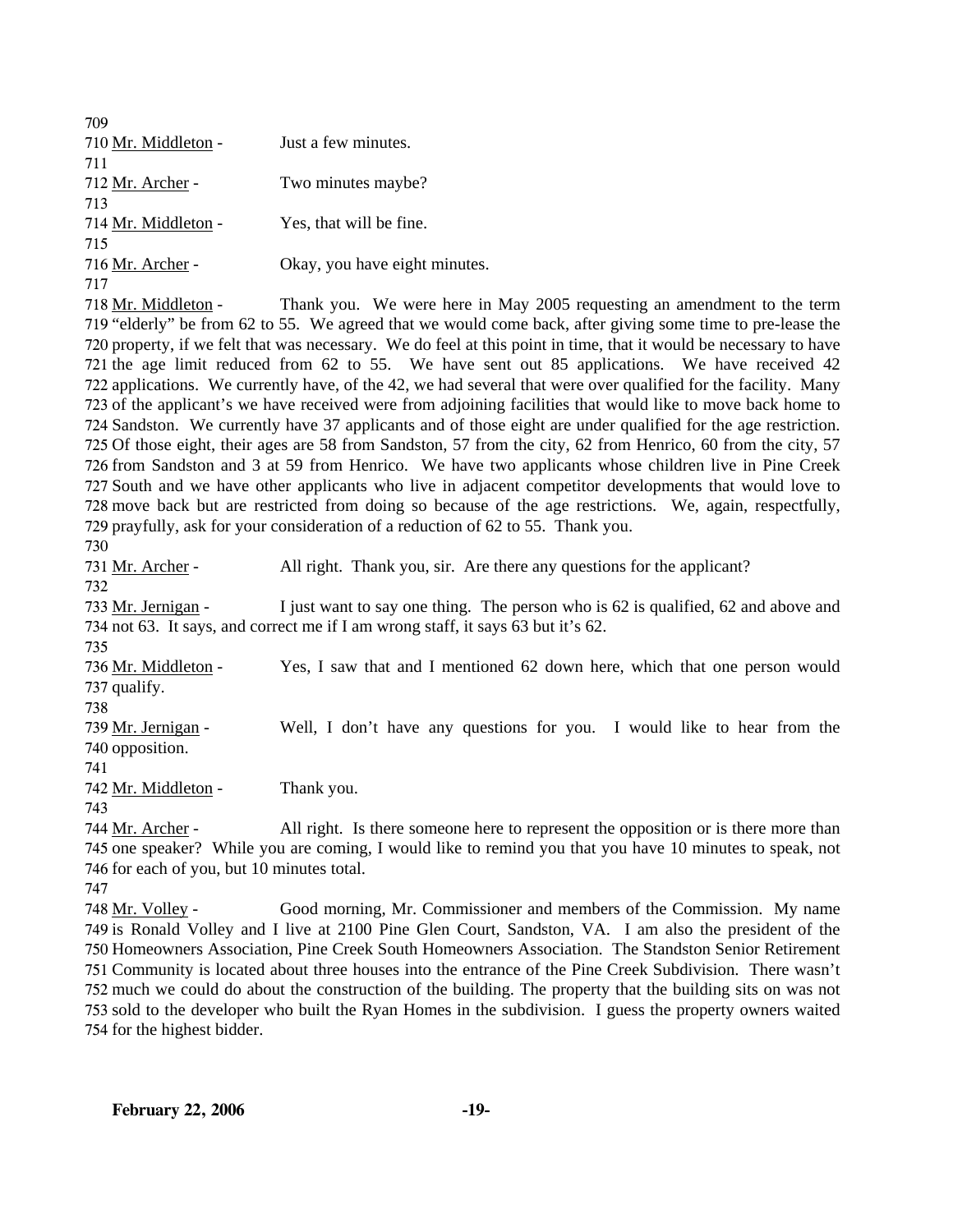When we the homeowners in the subdivision realized that the structure being built was going to be a senior community, we felt that we could live with the senior citizens. Then we found out that the community was to become low income. That did not set well with the homeowners. The values in the subdivision ranges from \$200,000.00 to \$300,000.00. We having a low-income community right in the subdivision would greatly impact the value of these homes. On top of that, now the corporation wants to change the definition of the word "elderly" from 62 years old to 65 years old (sic). We feel that by revising the age limit to 55 years old would be another great impact on the value of the properties in the subdivision.

763

 I'm 54 years old. I don't consider myself as elderly. Some of you look to be in your 50's, do you consider yourself elderly (laughs from the audience and Commission)? I also have teenage children. So, at 55 years old one can have teenage and younger children. That's another issue in the revision that can have an adverse effect on the property value. Fifty-five year old, low-income, renters could possibly bring some unsavory characters into the subdivision which could greatly increase crime and affect the safety of the homeowners. And that is a definite impact on the value of the properties of the subdivision.

 If has been proven that individuals care less about property that they rent than if they were owning. We are not saying that all low-income renters don't care about their surroundings, we just don't want to take that chance because once these homes and properties lose their value because of the senior community, it will never gain it back. We ask that the Planning Commission do not accept the revision until the corporation meets with the board of directors and president of the Homeowners Association to come to a happy medium that we both can live with.

776

777 Mr. Archer - Thank you, sir.

778

Mr. Volley, do you know the history of that piece of property? I'll tell you what 780 happened. Originally, before Pine Creek was built, there was a home built back there, a retirement home, 781 and what happened, the gentlemen that built that project died. It was never inhabited because of Codes, 782 the way things change, the building didn't meet the standards of what it was today. That property was 783 probably zoned back in the late 60's or early 70's. It was zoned R-5 for apartments. It never had to come 784 through zoning again, knowing that it was open for apartments then, and that's what the Commission had 785 to work with. And that's the reason, it is R-5, which is for apartments, and like I said that happened back 786 years ago and we couldn't change that. I didn't know if you were familiar with that or not. 779 Mr. Jernigan -787

788 Mr. Volley - No, I wasn't. 789 790 Mr. Jernigan - That's what happened on it. Thank you, Mr. Volley. 791 I have a quick question. Mr. Volley, just to be clear. Your concerns were low-793 income residents or elderly residents? 792 Mrs. Jones -794 Both, low-income and elderly. Like I said, we could live with 62 years and 796 older, but 55 years.... 795 Mr. Volley -797 This isn't Section-Eight Housing, I will tell you that. You have to meet the 798 Mr. Jernigan -

799 income variable. What happens some people makes too much money to be in there, and I'm not sure 800 what it is, but you can't be on welfare and get in there, you have to have a job and be working in order to 801 qualify.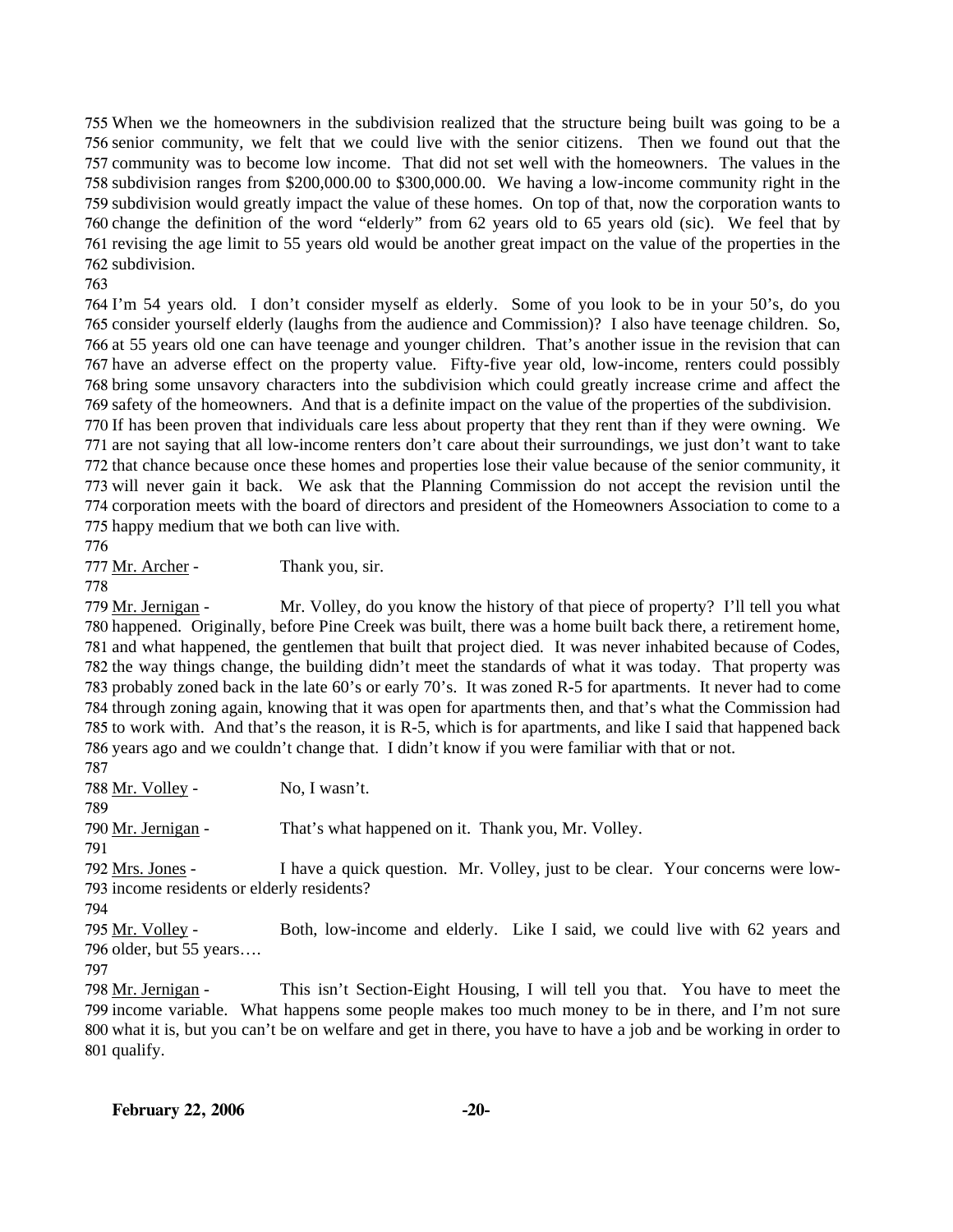Like I said, in the revision it says that exclusive management personnel, their 803 spouses, children, brothers, sisters, that sounds like anybody can come live in there, to us. And like I 804 said, with low-income, it stands the chance of bringing some unsavory characters into the subdivision. 805 We are really concerned about the crime and safety in that subdivision and the property value. We don't 806 want to loose them. 802 Mr. Volley -

808 Mr. Jernigan - The conditions on 55 are looser than they are on 62, all around. 809 810 Mr. Volley - Yes, sir. 811 812 Mr. Jernigan - All right. Thank you, Mr. Volley. 813 814 Mr. Volley - Thank you. 815 Mr. Volley, did I understand you say that you all have not met with the 817 applicant? 816 Mr. Archer -818 No, we haven't. They've never tried to meet with us or anything. The 820 subdivision was there way before this building was constructed. 819 Mr. Volley -

821

807

822 Mr. Archer - I just wanted to make that clear. All right, good morning.

823

Good morning to everyone. My name is Craig Easley and I am a homeowner out 825 there as well. One of the board of directors for the homeowners association. I am also an employee for 826 the City of Richmond's Department of Justice Services. To back up pretty much what Mr. Kennedy said, 827 we have 13 more petitions to go along with the ones he presented. I think as far as the history of the 828 building, which is a bad experience for myself, personally. Two weeks after we moved there last 829 September, not this September but the one prior to. The old building that was there, there was some 830 unsavory characters that came out and tried to burn the old building down, about seven or eight kids. So, 831 the Fire Department came out, and this was only two weeks after I'd live there and they were trying to 832 burn the old building down. Just being a homeowner out there, and the value of your home, being on the 833 board and trying to enhance everything. We don't have a problem with the elderly that's specifically 834 living out there but I think the age group, as Mr. Volley said, when you lower the age group you tend to 835 bring a whole lot of different varieties of children and different things like that. We were all under the 836 impression that, no offense, but some elder persons in the neighborhood that you can bake cookies with 837 and kind of just walk around and really just mentor the old person, book reading or whatever, different 838 things like that. So, we were kind of under the wrong impression of what we were actually getting 839 ourselves into and we really like the property value of our homes and that's just why a lot of people 840 purchased out there. We have about three or four people who are selling their homes, we don't really 841 know their official reasons, nobody wants to say, but it just so happens to be the first two houses when 842 you come into the development which is right across from this development. So, we don't want to see 843 our property value go down. We don't want to see people who are not a part of our association who no 844 more than 100 feet from the actually two houses that are in the back, facing that. So, we just want to keep 845 our neighborhood like it is without some unsavory characters running through the neighborhood, which it 846 has already seem to have started. The fire, chains and things that are only suppose to be entered and 847 exited by the Fire Department, they have already been taken down. The backside is already being utilized 848 by transportation. It's nothing standard there other than just a chain that you can just unhook and just 849 throw to the ground. 824 Mr. Easley -

**February 22, 2006 -21-**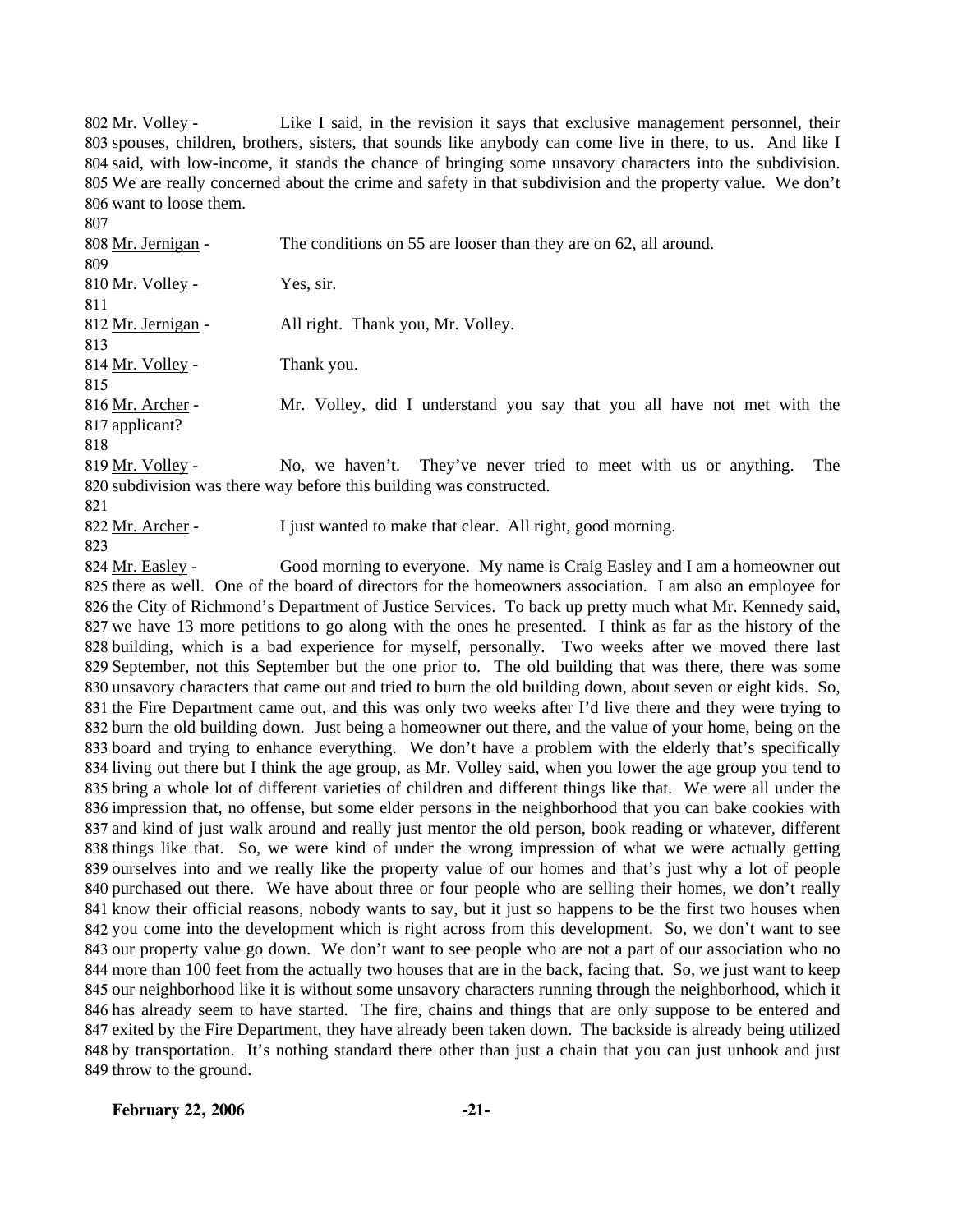850 That's already been done by the builders and the contractors and everybody going down there. So, as far 851 as the residents it is not going to stop them at all either. That's all I have. Just please consider it for us. 852

853 Mr. Jernigan - Thank you, Mr. Easley. 854 855 Mr. Archer - Are there any questions of Mr. Easley? Good morning, ma'am. 856

Good morning. My name is Dricilla Jones and I'm also a resident and a part of 858 the board of directors. I don't have a whole lot different to say than Mr. Easley and Mr. Volley. I do 859 want to say that I do have a concern about access. Like Mr. Easley was saying, in addition to that there is 860 a church, Seven Pines Church, that is there that has added an additional way to get through. And, again, 861 there is just a chain that can be taken up and down and it can add traffic to our area. We are concerned 862 about safety. We are concern the element of having a reduced age can bring because it will bring a 863 younger set of people. There will be younger children. There will be younger adults around and I think 864 that would be an issue with safety. Being a single person, I have an issue about safety. I am concern and 865 I respectfully request that you deny the reduction in the age. 857 Ms. Jones -

866

867 Mr. Jernigan - Thank you.

868

Thank you, Ms. Jones. All right. I believe the applicant reserved some time for 870 rebuttal. 869 Mr. Archer -

871

Thank you very much. We were never aware that there was an association there. 873 We are more than willing to meet with the association to straighten out the misconceptions that are fairly 874 extreme. I am a hundred percent confident that the information that we share with them will certainly 875 change their position in terms of understanding, at the very least, understanding who's at the project, 876 come to the project, meet the applicants, meet the people and just meet with us. And, again, this is my 877 first time knowing anything about the existence of an association, but certainly we will be pleased to meet 878 with them. And I think we've asked for an opportunity to have this, or we will ask you now for that, 879 before a decision is made to have an opportunity to meet with the residents of Pine Creek and those that 880 have applied and have family members that are living there, that will be moving in. I think it is essential 881 that we have an opportunity to present that. Thank you. Are there any questions? 872 Mr. Middleton -882

I'm in a tough spot because when this project originally came through you 884 weren't in on it, (unintelligible). So, your predecessor whoever you bought it from, and I think we had a 885 nice conversation on the phone the other day and I explained to you my situation. When this was 886 unrestricted, R-5, when the group that originally came through they could only have 65 units, that's what 887 the zoning code called for and they wanted those hundred and we were willing to... they felt if they age-888 restricted it for 62 that that would be something that would be acceptable for everybody, and that's what 889 we did. And that's the deal that I worked with them. Now, unfortunately you bought it from them and 890 you feel that the marketing isn't what you thought it was, even though you do know that Carter Woods is 891 full. 883 Mr. Jernigan -

892

893 Mr. Middleton - Yes, sir, I'm very familiar with the project.

894

You are probably getting some overrun from that. But, we do have opposition 896 and when I spoke to you the other day you felt... you said you hadn't talked to anybody who was 897 opposed to it and as you can see we have a quite a few people. 895 Mr. Jernigan -

898

**February 22, 2006 -22-**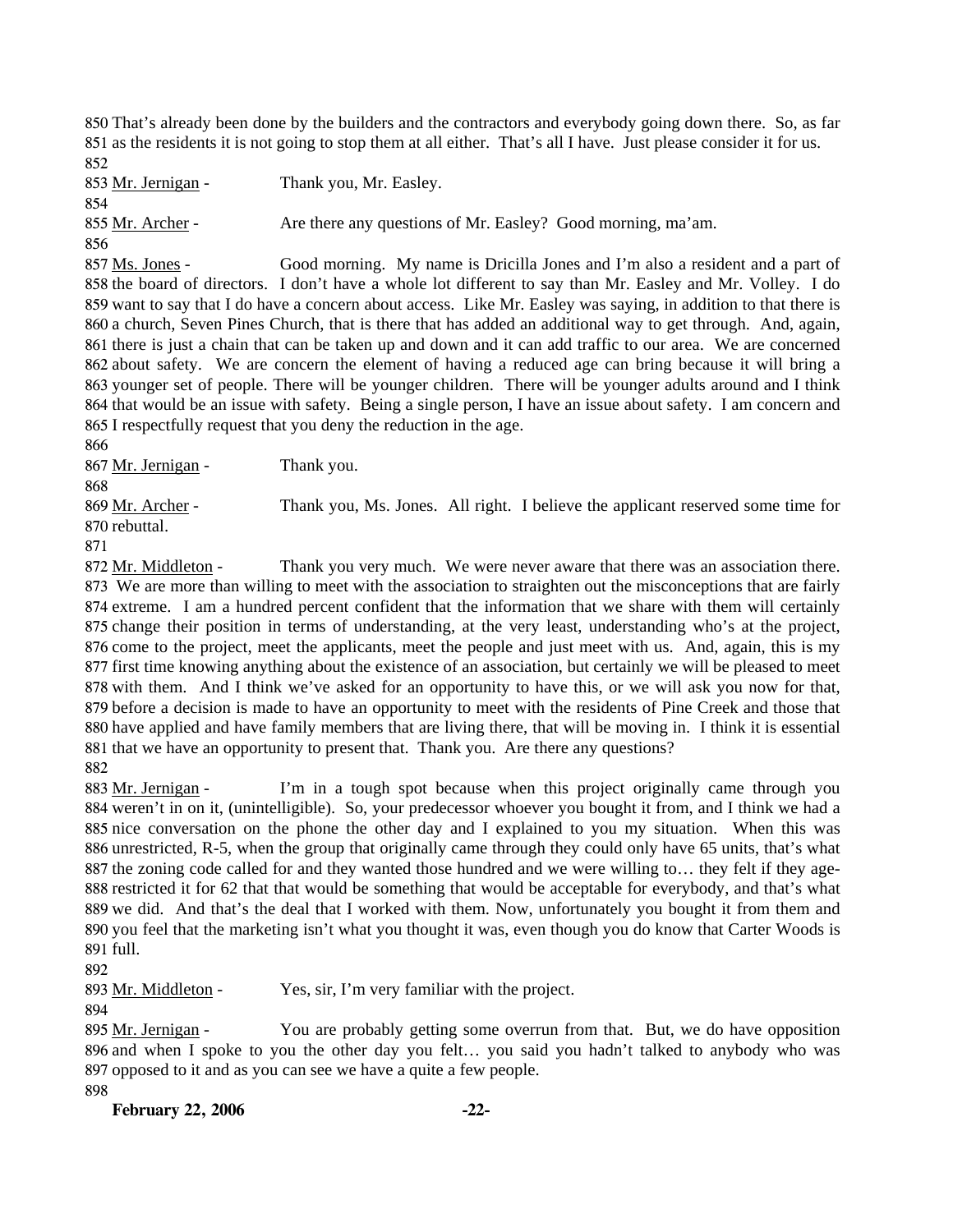899 Mr. Middleton - No, sir. 900

I gave you a deferral in May, in order to work this thing out, but I just don't see 902 that I'm going to change my mind. Especially, today after the opposition, I don't think that we are going 903 to be able to work anything out. If I go back on the deal that I cut, it doesn't look good for me and I can't 904 do that. So, when I talked to you the other day, I told you if the Board voted this down, excuse me, if the 905 Planning Commission voted this down, then you could appeal it to the Board. Mr. Secretary, what is the 906 procedure for a Board Appeal from the Planning Commission? 901 Mr. Jernigan -

907

I guess in this particular case, it's actually an appeal of a condition that was 909 placed on special exception. An appeal of a plan of development, if the applicant submits it, will be 910 placed on the Board agenda. The appeal would have to be filed within a certain period of time. I believe 911 it's 30 days. We may need to look at this situation because it's a special exception which is more or less 912 add on's on plans of development. So, I don't know if I have the answers today as to what that appeal 913 process is. 908 Mr. Silber -

914

915 Mr. Jernigan - But, he can appeal it to the Board? 916 917 Mr. Silber - I'm sure there is an appeal process for a special exception, yes, sir. 918

If you want to meet with these people and talk to them and appeal it to the Board 920 then I think that's what we are going to do, but I always give everybody a deferral and I gave you a 921 deferral in May. I just don't feel I'm going to change my mind. 919 Mr. Jernigan -

922

| 922                                          |                                                                            |
|----------------------------------------------|----------------------------------------------------------------------------|
| 923 Mr. Middleton -                          | Okay.                                                                      |
| 924                                          |                                                                            |
| 925 Mr. Jernigan -                           | Because I gave them my word, and that's what I've got to stick by.         |
| 926                                          |                                                                            |
| 927 Mr. Middleton -                          | I appreciate the opportunity to be heard.                                  |
| 928                                          |                                                                            |
| 929 Mr. Jernigan -                           | Yes, sir, and I appreciate you coming.                                     |
| 930                                          |                                                                            |
| 931 Mr. Middleton -                          | Thank you.                                                                 |
| 932                                          |                                                                            |
| 933 Mr. Jernigan -                           | Thank you.                                                                 |
| 934                                          |                                                                            |
| 935 Mr. Archer -                             | All right, Mr. Jernigan.                                                   |
| 936                                          |                                                                            |
| 937 Mr. Jernigan -                           | Mr. Chairman, with that I will move to deny POD-104-00, Sandston Senior    |
| 938 Retirement Community for the age change. |                                                                            |
| 939                                          |                                                                            |
| 940 Mr. Vanarsdall -                         | Second.                                                                    |
| 941                                          |                                                                            |
| 942 Mr. Archer -                             | The motion was made by Mr. Jernigan and seconded by Mr. Vanarsdall. All in |
|                                              | 943 favor say ayeall opposed say nay. The motion passes.                   |
| 944                                          |                                                                            |
|                                              |                                                                            |

945 The Planning Commission denied the request for POD-104-00, Sandston Senior Retirement Community, 946 for a reconsideration of the POD for an age amendment. 947

**February 22, 2006 -23-**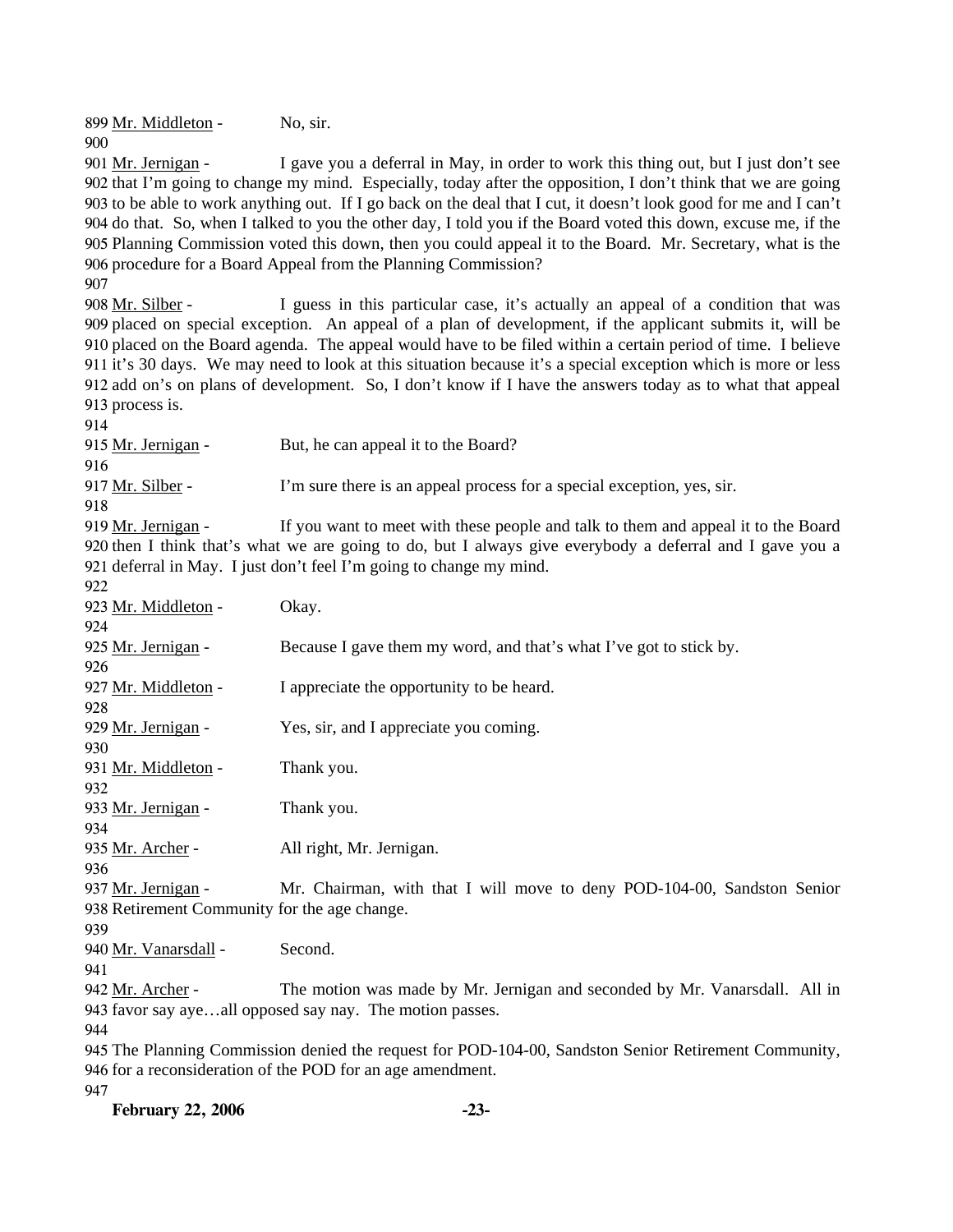I would like to pass on to the Planning Commission that facilities like this are 949 retirement facilities and citizens who took surveys and citizens saying this is the area they are looking to 950 retire generally in the eastern part of the County. They say that there is a need out there. The folks don't 951 want to leave. 948 Mrs. O'Bannon -

952

Yes, ma'am. I am aware of that but when this originally came around the deal 954 we made was age 62 and I just feel I have to stick by that. 953 Mr. Jernigan -

955

Oh, no, I'm not second-guessing anything. I just thought I let the Commission 957 know that we have done surveys. We have talked to the folks in the community, as you know, and they 958 want to stay in the community and like the idea of retirement facilities (unintelligible) a walkable 959 community and then we put the money in the streetscapes and all that. Just FYI. 956 Mrs. O'Bannon -

960

That's the reason why we have a few facilities coming down there. We did not 962 have any. Now we also have Settlers Ridge (unintelligible). That will be ready here shortly. 961 Mr. Jernigan -

963

964 Mr. Archer - Thank you, Mrs. O'Bannon.

965

966 **PLAN OF DEVELOPMENT** 

967

| POD-5-06                   | <b>Engineering Design Associates for J. H. and Russell R. Thompson,</b> |
|----------------------------|-------------------------------------------------------------------------|
| St. Claire Ridge Townhomes | Jr., Josephine O. & I. B. McGhee, Joann Turner, V. M. Little and        |
| 2807 – 2815 Mechanicsville | Loftis Real Estate Development: Request for approval of a plan of       |
| Turnpike                   | development, as required by Chapter 24, Section 24-106 of the           |
|                            | Henrico County Code, to construct 54, two-story townhomes for sale.     |
|                            | The 4.85-acre site is located on the east side of Mechanicsville        |
|                            | Turnpike (U.S. Route 360), approximately 350 feet north of Saint        |
|                            | Claire Lane, on parcels 800-730-7438, 3962 and 3223. The zoning is      |
|                            | R-5, General Residence District. County water and sewer. (Fairfield)    |

968

Is there anyone in the audience in opposition to POD-5-06, St. Claire Ridge 970 Townhomes, in the Fairfield District? No opposition. Ms. Goggin, good morning. 969 Mr. Archer -

971

A revised annotated plan and architecturals providing the rear elevations for the 973 townhomes are in your handout addendum. This case is the sister case to the condo project that was heard 974 by the Planning Commission at the January POD hearing and this site is adjacent to is the site of the 975 condos. Last month the applicant submitted, and Public Works approved, a waiver requesting the ability 976 to address the 50/10 Stormwater Detention by rechecking the site directing the water into the existing 977 stormsewer along Mechanicsville Turnpike. So, Public Works Design Division can recommend approval. 972 Ms. Goggin -978

 The applicant has provided the right-hand turn lane into the project as requested by both VDOT and the County's Traffic Division with proper right-of-way dedication. Staff has requested that the developer consider adding some additional architectural features on the sides of the units adjacent to Mechanicsville Turnpike such as additional windows, bay windows or even the entrance door into the unit. No additional information concerning this request has been submitted at this time. Planning has also asked the developer what kind of landscaping or other improvements such as fencing will be provided for this development and recommends that the landscape and lighting plan is returned to the Commission for their review and approval. Staff can recommend approval subject to the annotations on the revised plan, the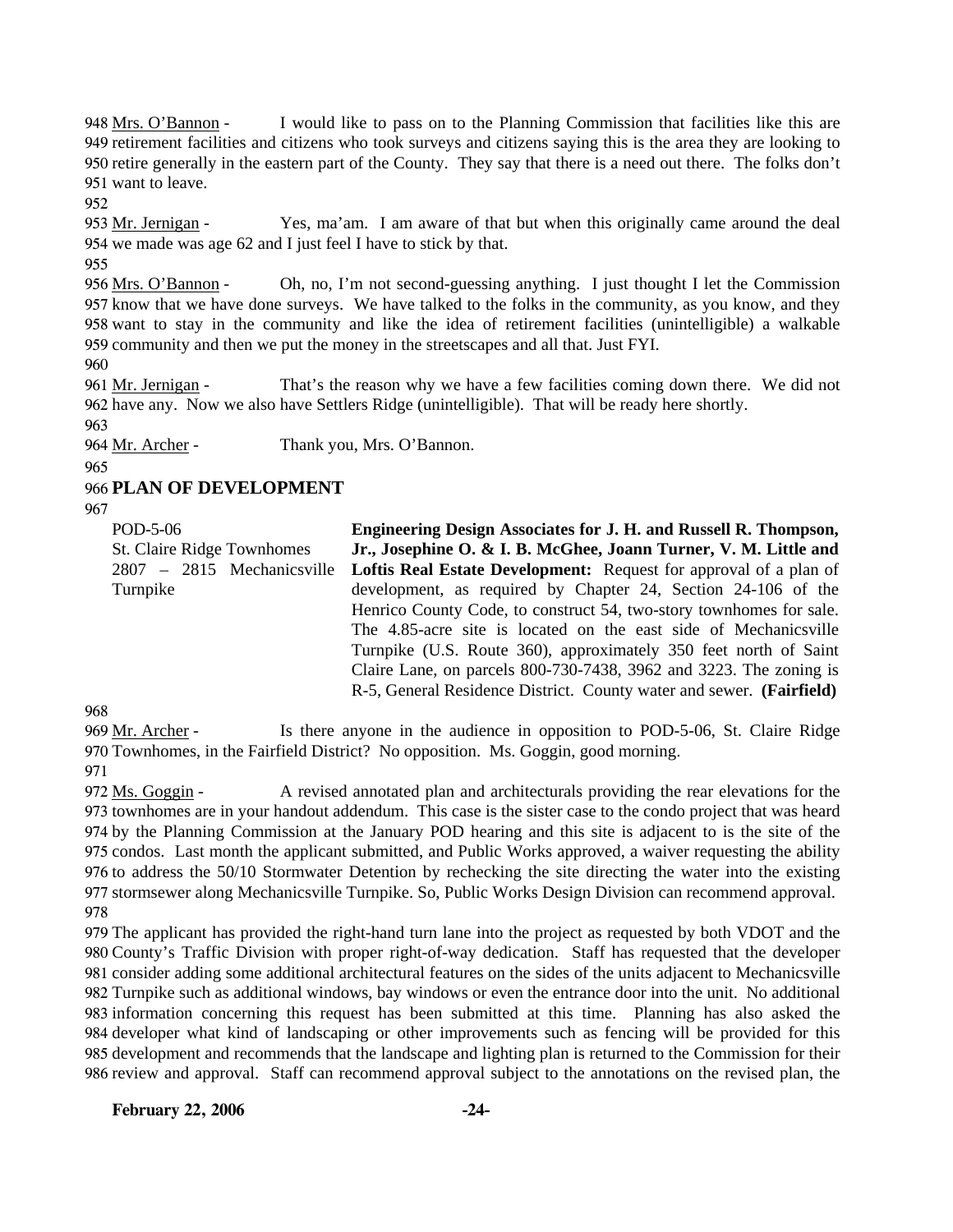standard conditions for developments of this type, conditions Nos. 24 through 39 in the agenda, Nos. 9 an 11 amended on page 2 in the handout addendum and the revised architectural elevations which were submitted yesterday and will require a time limit waiver. Rob and Jason Loftis, the developers and Courtney Fisher from Engineering Design Associates are here if you have any questions of them, and I will be happy to answer any questions the Commission may have.

992 Thank you, Ms. Goggin. Ms. Goggin, you know the little cut and paste operation 994 you did. 993 Mr. Archer -995 996 Ms. Goggin - Yes. 997 998 Mr. Archer - Did you discuss that with the applicant and did they agree to that? 999 The developer is not the builder and I have not gotten any information from them 1001 concerning that but they are here if you would like to ask them. 1000 Ms. Goggin -1002 1003 Mr. Archer - They did see them, didn't they? 1004 1005 Ms. Goggin - I told them what I did, but they haven't seen them. 1006 Thank you. Are there any questions from the Commission? Would the applicant 1008 come forward, please? Good morning, Mr. Loftis. 1007 Mr. Archer -1009 1010 Mr. Loftis - Good morning, Mr. Archer, how are you? 1011 Fine, sir. You are aware that Ms. Goggin has suggested some additional features 1013 that we would like to see incorporated and for you to decide on that. It didn't appear to be anything that 1014 earthshaking. 1012 Mr. Archer -1015 1016 Mr. Loftis - That's true. No, sir, it is not. 1017 1018 Mr. Archer - Are you agreeing to put some additional design features into the architecture? 1019 Yes, we discuss it with Christina, and we certainly can do that, some windows or 1021 some other architecture detailing on those units that face Mechanicsville Turnpike. 1020 Mr. Loftis 1022 What about, Ms. Goggin, we indicated some fencing would be appropriate, did 1024 we not? 1023 Mr. Archer -1025 1026 Mr. Loftis - That's right. 1027 1028 Mr. Archer - Can we address that when Nos. 9 and 11 come back? 1029  $1030$  Ms.  $Goggin -$  Yes, sir. 1031 We discussed installing, of course the details of this will be shown on the 1033 landscape plan, which will come back obviously before the Planning Commission, we will put a fence, 1034 we discussed it at the tentative hearing on, or the POD hearing for this case actually, we will be installing 1032 Mr. Loftis -

1035 a fence along the rear of this property (referring to adjacent condo project on the screen), which will be

**February 22, 2006 -25-**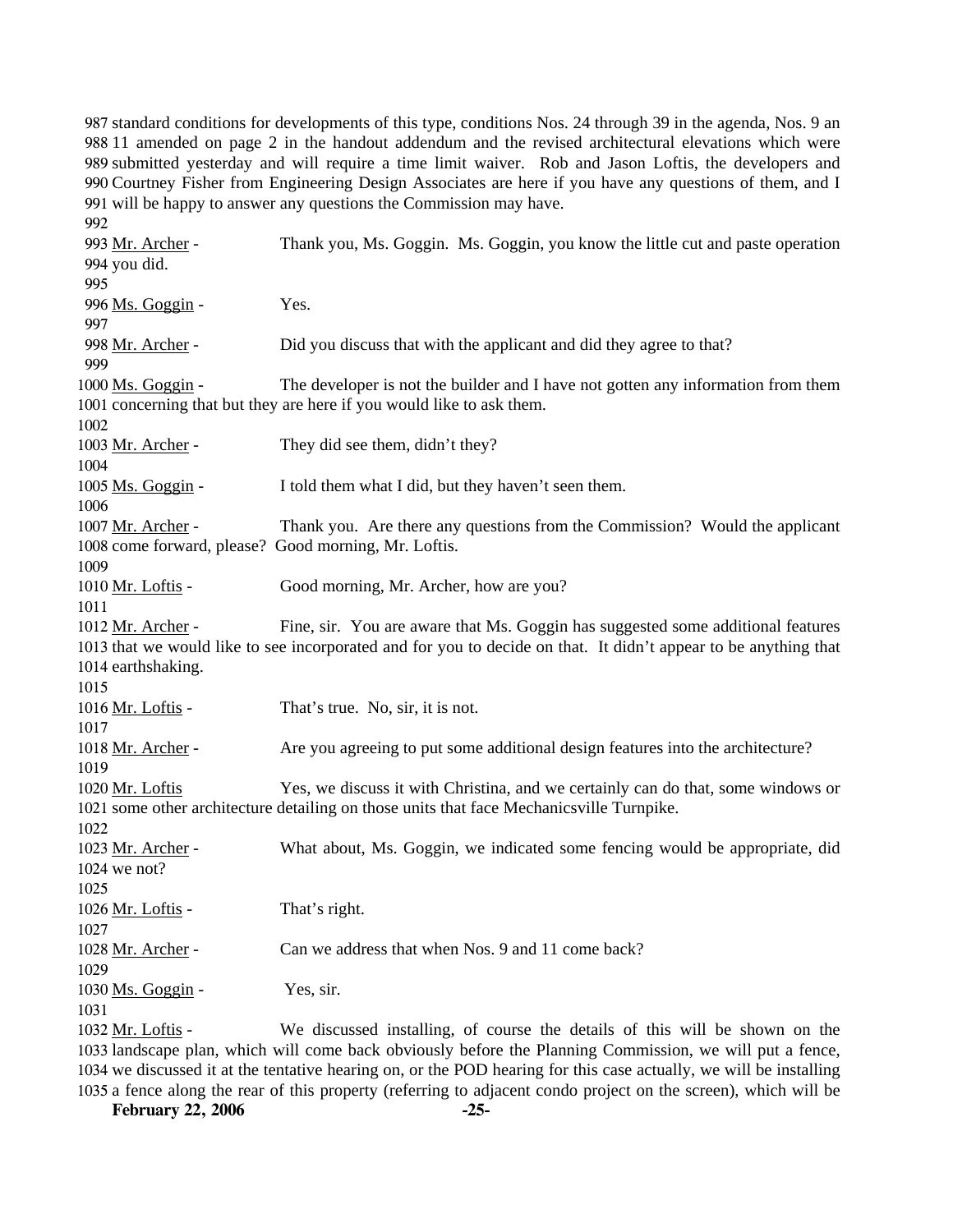1036 detailed on the landscape plan approval.

1037

Well, the reason I mentioned that, Mr. Loftis, if you recall when we met to 1039 discuss the zoning on this prior to the zoning case, and this was sort of a novel approach that we came up 1040 with to put these features in and have it done. And one of the things that we wanted to do was, well there 1041 is not much open space left on that side of Mechnicsville Turnpike, going back towards the city and even 1042 going back farther into eastern Henrico. We wanted to make sure that this would sort of be a gateway 1043 into that side of the community and also sort of use it as a tool for the development of the neighborhood 1044 that is behind it because in the areas that are close to this development it seems to be on the down side 1045 now and we thought that this would be a good way to get it back up. We thought we would keep that in 1046 mind when we come forward with the landscape plan. So, if you would just keep an open mind, we 1047 would appreciate that. 1038 Mr. Archer -1048

1049 Mr. Loftis - We will. 1050 1051 Mr. Archer - Are there any other questions from Commission members? 1052 I have a question. Mr. Silber, when I'm looking at this on a block of nine units 1054 on this townhouse, I thought we were trying to hold these... I was told to hold these to five in my district. 1053 Mr. Jernigan -1055 Mr. Jernigan, we have been. We been trying to keep it down to four or five. 1057 This is more than we had desired. It was approved this way at the time of rezoning, as I recall. Ms. 1058 Goggin, is that the case? 1056 Mr. Silber -1059 1060 Ms. Goggin - This parcel was not a part of rezoning, it's existing R-5. 1061 This was an existing R-5 piece and when we did the rezoning we sort of made the 1063 other part of it kind of configured toward this. The original request was to make it all R-5, as I recall, is it 1064 not? 1062 Mr. Archer -1065 1066 Mr. Loftis - Yes, sir, that's correct. 1067 And, we sort of split it into two pieces and did the other part like we did last 1069 month, we give a little leeway on this one. I think ultimately we came out ahead. It could be denser. 1068 Mr. Archer -1070 1071 Mr. Silber - In R-5 how many can you do in a row at this time? 1072 1073 Ms. Goggin - Twelve. 1074 You can do twelve in a row, so they cut back to nine. Mr. Jernigan, also this is a 1076 plan of development, the subdivision for this has already been approved, assuming that this complies with 1077 what was approved with the tentative subdivision, nine in a row. 1075 Mr. Silber -1078

Yes, sir. There might be some changes due to fire safety and as with any 1080 subdivision if the developer desires to lose a lot for ultimate design, that is also a possibility. 1079 Ms. Goggin -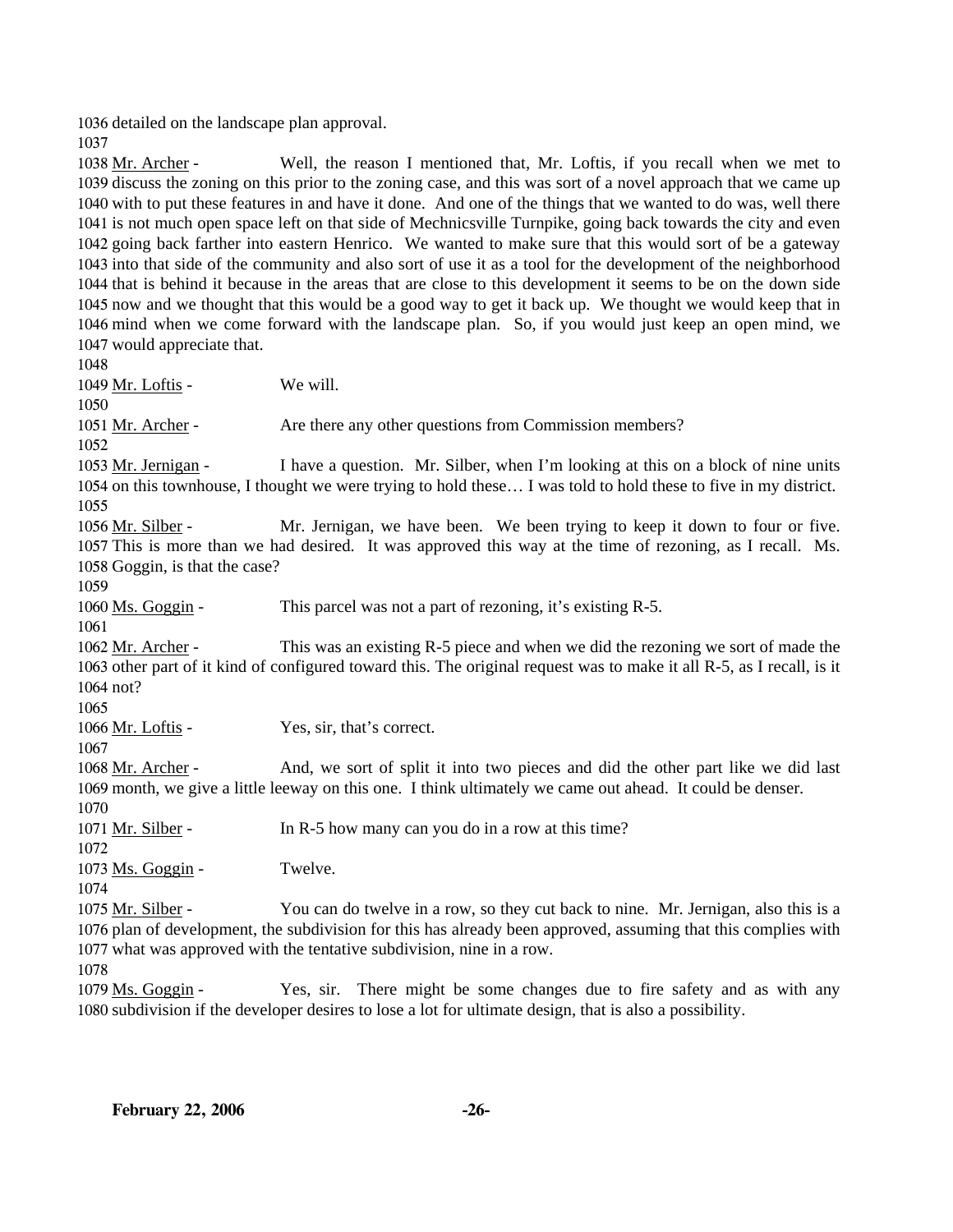Mr. Jernigan, I don't disagree with you. I think we always tie rezoning to the 1082 number of units in a row. 1081 Mr. Silber -1083 I saw that it was R-5 unconditional so I figured it was permitted but I wanted to 1085 hear it. 1084 Mr. Jernigan -1086 1087 Mr. Archer - I'm glad you asked. 1088 I think what I'm trying to say is, for the zoning case and everything we have 1090 now, we are trying to hold it to five or six units for maybe an average of five or six. Maybe one unit has 1091 got three and another has six. 1089 Mr. Jernigan -1092 1093 Mr. Vanarsdall - At rezoning time. 1094 1095 Mr. Jernigan - Right. That's what we shoot for now. 1096 Mr. Loftis, for a point of clarification, when Mr. Archer asked Ms. Goggin about 1098 the features on the side of the units facing Mechanicsville Turnpike, you said, "yes, we are agreeable to 1099 putting in more windows on that side." I think she is talking about is more than just windows, it might be 1100 bay windows, it might be doors, it might be porches. You are agreeable to what staff has recommended 1101 and these architectural designs. 1097 Mr. Silber -1102 The only thing that we were just concerned about would be if the entry door were 1104 switched to Mechanicsville Turnpike so what that does to the interior layout of the units. We were 1105 concerned that we might have to have to look at that further. But, certainly adding windows and other 1106 architectural detail features would be agreeable. 1103 Mr. Loftis -1107 You might be willing to wrap.... We have some porch designs, you might be able 1109 to wrap a porch around, partially around, that side, even though the access door may not be around that 1110 side. 1108 Mr. Silber -1111 1112 Mr. Loftis - That would be perfectly acceptable, sure. 1113 1114 Mrs. Jones - Excuse me. Are there garages on these units? 1115 1116 Mr. Loftis - No, ma'am, there are not. 1117 All right, are there any further questions? Thank you, Ms. Goggin. I know you 1119 worked hard on this one. I believe we need a motion to approve the revised architectural, do we not? 1118 Mr. Archer -1120 1121 Ms. Goggin - Yes, sir. Those came in after the deadline for new information. 1122 1123 Mr. Archer - With that, I move to approve the recently received revised architecturals. 1124 1125 Mr. Vanarsdall - Second. 1126 The motion was made by Mr. Archer and seconded by Mr. Vanarsdall. All in 1128 favor say aye...all opposed say nay. The motion passes. 1127 Mr. Archer -1129

**February 22, 2006 -27-**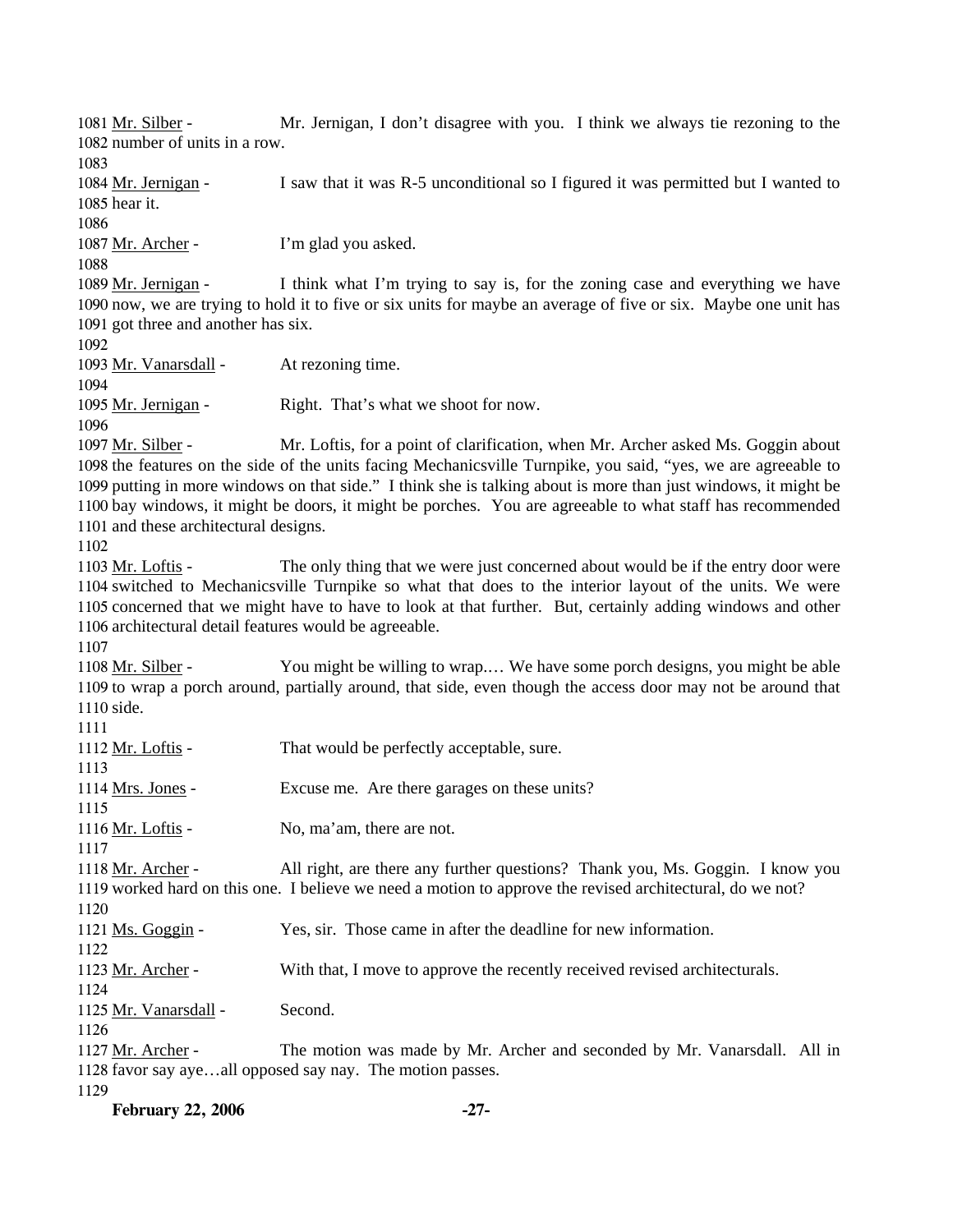1130 The Planning Commission waived the time limits for the revised architecturals for POD-5-06, St. Claire 1131 Ridge Townhomes.

1132

And for the plan of development, I move approval of POD-5-06, St. Claire Ridge 1134 Townhouses, subject to the annotations on the plans, the standard conditions for developments of this 1135 type, the following additional conditions Nos. 24 through 39 and Nos. 9 and 11 amended listed in the 1136 agenda this morning. 1133 Mr. Archer -

1137

1138 Mr. Vanarsdall - Second.

1139

The motion was made by Mr. Archer and seconded by Mr. Vanarsdall. All in 1141 favor say aye...all opposed say nay. The motion passes. 1140 Mr. Archer -

1142

# 1143 **MR. BRANIN LEAVES DURING THIS CASE**

1144

1145 The Planning Commission approved POD-5-06, St. Claire ridge Townhomes, subject to the annotations 1146 on the plans, the standard conditions attached to these minutes for developments of this type, and the 1147 following additional conditions:

1148

11499. 1150 AMENDED - A detailed landscaping plan shall be submitted to the Department of Planning for review and Planning Commission approval prior to the issuance of any occupancy permits.

1151 11. 1152 **AMENDED** - Prior to the installation of the site lighting equipment, a plan including depictions of light spread and intensity diagrams, and fixture and specifications and mounting height details

1153 shall be submitted for Department of Planning review and Planning Commission approval.

1154 24. The unit house numbers shall be visible from the parking areas and drives.

1155 25. 1156 1157 1158 25. The names of streets, drives, courts and parking areas shall be approved by the Richmond Regional Planning District Commission and such names shall be included on the construction plans prior to their approval. The standard street name signs shall be ordered from the County and installed prior to any occupancy permit approval.

- 1159 26. 1160 1161 26. The easements for drainage and utilities as shown on approved plans shall be granted to the County in a form acceptable to the County Attorney prior to any occupancy permits being issued. The easement plats and any other required information shall be submitted to the County Real
- 1162 Property Agent at least sixty (60) days prior to requesting occupancy permits.
- 1163 27. 1164 27. The entrances and drainage facilities on Mechanicville Turnpike (U.S. Route 360) shall be approved by the Virginia Department of Transportation and the County.
- 1165 28. 1166 1167 28. A notice of completion form, certifying that the requirements of the Virginia Department of Transportation entrances permit have been completed, shall be submitted to the Department of Planning prior to any occupancy permits being issued.
- 1168 29. 1169 The developer shall provide fire hydrants as required by the Department of Public Utilities and Division of Fire.
- 1170 30 1171 1172 30. Prior to issuance of a certificate of occupancy for any building in this development, the engineer of record shall certify that the site has been graded in accordance with the approved grading plans.
- 1173 31. 31. A standard concrete sidewalk shall be provided along the east side of Mechnicsville Turnpike.
- 1174 32. 1175 Any necessary off-site drainage and/or water and sewer easements must be obtained in a form acceptable to the County Attorney prior to final approval of the construction plans.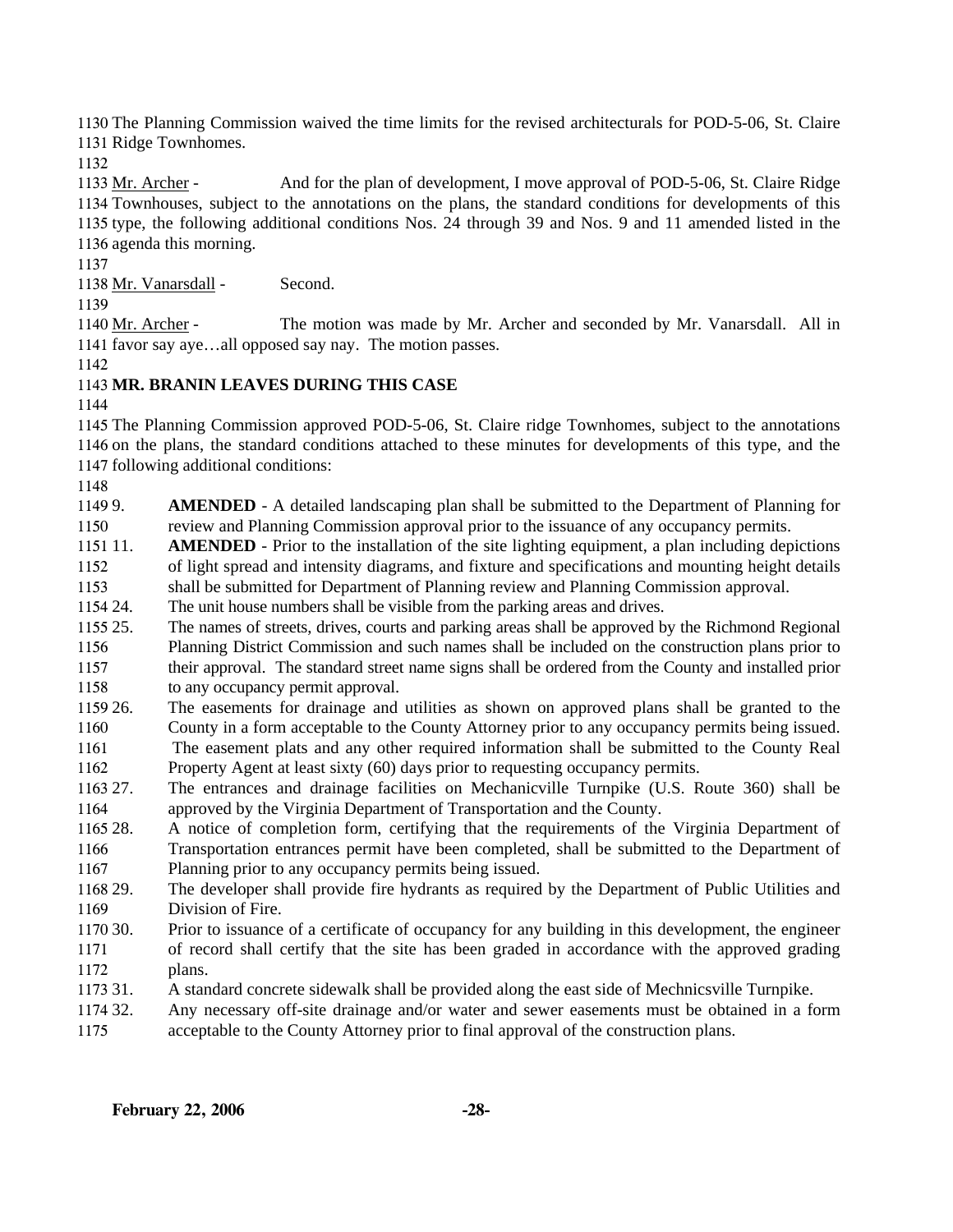1176 33. 1177 1178 33. Deviations from County standards for pavement, curb or curb and gutter design shall be approved by the County Engineer prior to final approval of the construction plans by the Department of Public Works.

1179 34. 1180 1181 1182 1183 1184 1185 1186 The pavement shall be of an SM-2A type and shall be constructed in accordance with County standard and specifications. The developer shall post a defect bond for all pavement with the Department of Planning - the exact type, amount and implementation shall be determined by the Director of Planning, to protect the interest of the members of the Homeowners Association. The bond shall become effective as of the date that the Homeowners Association assumes responsibility for the common areas. Prior to the issuance of the last Certificate of Occupancy, a professional engineer must certify that the roads have been designed and constructed in accordance with County standards.

1187 35. Storm water retention, based on the 50-10 concept, shall be incorporated into the drainage plans.

1188 36. 1189 Insurance Services Office (ISO) calculations must be included with the plans and contracts and must be approved by the Department of Public Utilities prior to the issuance of a building permit.

1190 37. 1191 1192 Evidence of a joint ingress/egress and maintenance agreement must be submitted to the Department of Planning and approved prior to issuance of a certificate of occupancy for this development.

1193 38. 1194 1195 1196 1197 38. The location of all existing and proposed utility and mechanical equipment (including HVAC units, electric meters, junction and accessory boxes, transformers, and generators) shall be identified on the landscape plans. All equipment shall be screened by such measures as determined appropriate by the Director of Planning or the Planning Commission at the time of plan approval**.** 

1198 39. 1199 1200 1201 1202 1203 1204 39. A note in bold lettering shall be provided on the erosion control plan indicating that sediment basins or traps located within buildable areas or building pads shall be reclaimed with engineered fill. All materials shall be deposited and compacted in accordance with the applicable sections of the state building code and geotechnical guidelines established by the engineer. An engineer's report certifying the suitability of the fill materials and its compaction shall be submitted for review and approval by the Director of Planning and Director of Public Works and the Building Official prior to the issuance of any building permit(s) on the affected sites.

1205

## 1206 **PLAN OF DEVELOPMENT**

1207

POD-7-06 Flagstop Car Wash @ Staples Mill – 8833 Staples Mill Road

**Balzer & Associates, P.C. for Wawa, Inc. and The Chester Company, LLC:** Request for approval of a plan of development, as required by Chapter 24, Section 24-106 of the Henrico County Code, to construct a car wash. The 0.95-acre portion of the 2.15-acre parcel is located on the east side of Staples Mill Road (U.S. Route 33) and the west side of Landmark Road on part of parcel 769-756-9510. The zoning is M-1, Light Industrial District. County water and sewer. **(Brookland)**

1208

Is there anyone in the audience in opposition to POD-7-06, Flagstop Car Wash  $@$ 1210 Staples Mill, in the Brookland District? No opposition. Mr. Greulich. 1209 Mr. Archer -

1211

Good morning, Mr. Chairman, Planning Commission members. The applicant, 1213 The Chester Company and the property owner, Wawa Inc. are proposing a single bay, automatic car wash 1214 on a portion of the vacant parcel in-between the Wawa and the Hokie Associates building on Staples Mill 1215 Road. They are proposing to construct the carwash, known as Flagstop Carwash, on the rear of the parcel 1212 Mr. Greulich -

## **February 22, 2006 -29-**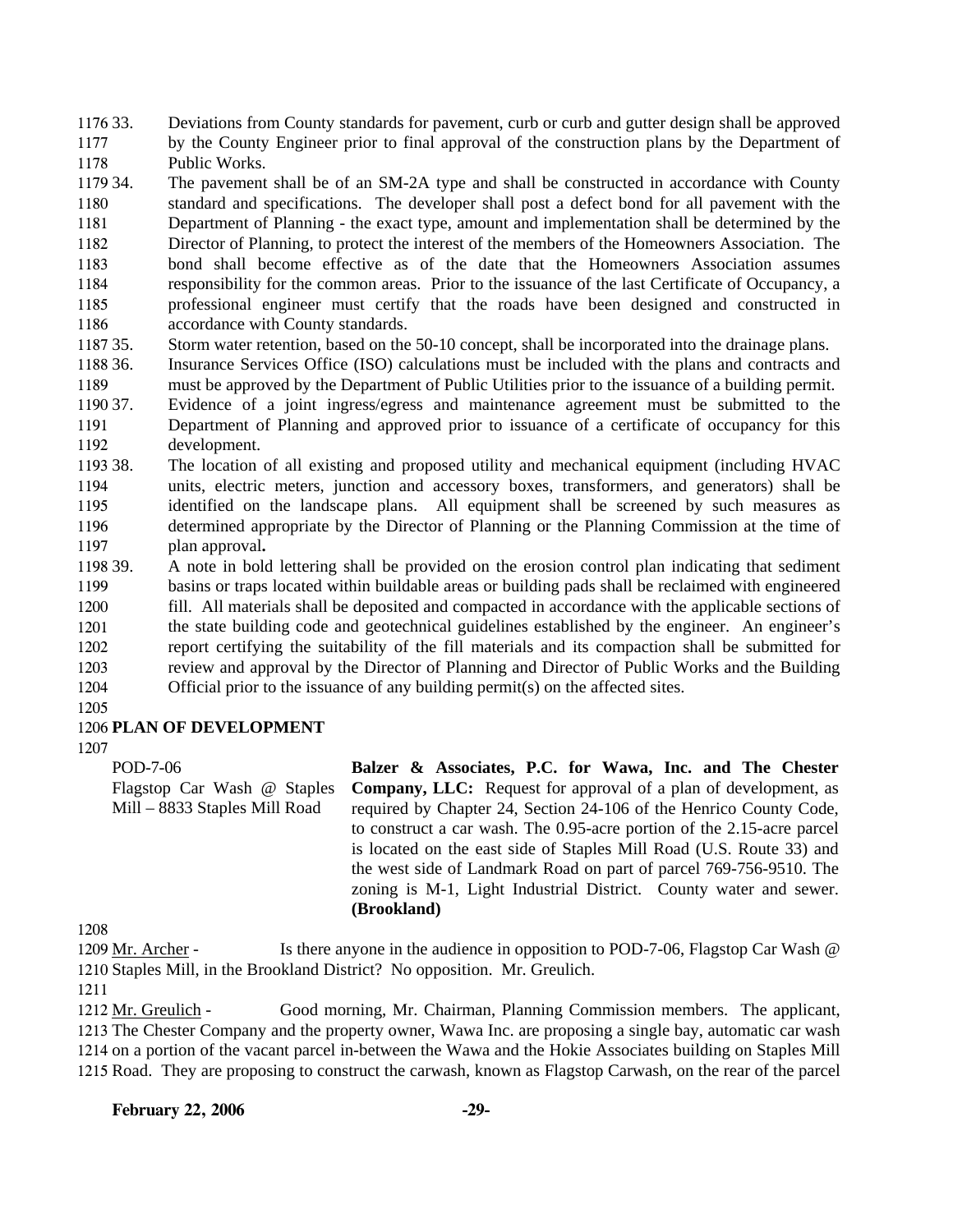and will occupy just under an acre of the 2.15 acre parcel. This portion of the parcel enjoys an unconditioned M-1 zoning classification, while the remaining portion towards Staples Mill Road is split B-1C and M-1C. The applicant had provided elevations and a floor plan that are in your original packet. As a side note, it should be stated that the signage shown on these elevations requires separate County review and approval. The applicant has also provided staff with a revised plan as requested that has relocated the dumpster so that it does not straddle the zoning classification lines. Finally, the applicant has adequately addressed all of the comments and concerns from the various County agencies and has agreed to add any notation as required. The revised plan can be found in the addendum packet along with a revised recommendation from staff and an additional condition numbered 35.

 Staff can now recommend approval of the proposed plan subject to the annotations on the plan, the standard conditions for developments of this type, additional conditions 24 through 34 and additional condition 35 found in your addendum. Staff and representatives of the applicant are here to answer any questions you may have. Thank you.

| 1230                                        |                                                                                                                |
|---------------------------------------------|----------------------------------------------------------------------------------------------------------------|
| 1231 Mr. Archer -                           | Thank you, Mr. Greulich. Are there any questions from the Commission?                                          |
| 1232                                        |                                                                                                                |
| 1233 Mr. Vanarsdall -                       | I would like to hear from the applicant.                                                                       |
| 1234                                        |                                                                                                                |
| 1235 Mr. Archer -                           | Would the applicant come forward.                                                                              |
| 1236                                        |                                                                                                                |
| 1237 Mr. Schrum -                           | Good morning. My name is Bob Schrum. Mr. Chairman, ladies and gentlemen,                                       |
| 1238 and Planning Commission.               |                                                                                                                |
| 1239                                        |                                                                                                                |
| 1240 Mr. Vanarsdall -                       | I understand you follow Wawa as much as possible.                                                              |
| 1241                                        |                                                                                                                |
| 1242 Mr. Schrum -                           | We have developed some property with them and have a good relationship.                                        |
| 1243                                        |                                                                                                                |
| 1244 Mr. Vanarsdall -                       | They are good tenants to have next door, aren't they?                                                          |
| 1245                                        |                                                                                                                |
| 1246 Mr. Schrum -                           | Yes, sir.                                                                                                      |
| 1247                                        |                                                                                                                |
| 1248 Mr. Vanarsdall -                       | Do you know what you are going to do with the front side?                                                      |
| 1249                                        |                                                                                                                |
| 1250 Mr. Schrum-                            | As of yet we do not. We've had a couple of interests there, and there are a fair                               |
|                                             | 1251 amount of restrictions on the property. We had Mr. Theobald chat with Mr. Glover, I believe. There is a   |
|                                             | 1252 condition that prevents a bank from being on the site. We had some interest in a bank being there, a      |
|                                             | 1253 branch bank, and so we are hopeful that we could possibly get something like that. I don't think Mr.      |
|                                             | 1254 Glover expressed an interest. I haven't had an opportunity to chat with you about that, but that would be |
| 1255 the thought, a nice branch bank.       |                                                                                                                |
| 1256                                        |                                                                                                                |
| 1257 Mr. Vanarsdall -                       | We examined the original proposal, the original one wanted to put a car wash on                                |
| 1258 the front side.                        |                                                                                                                |
| 1259                                        |                                                                                                                |
| 1260 Mr. Schrum -                           | We would like to build a really nice place.                                                                    |
| 1261                                        |                                                                                                                |
| 1262 Mr. Vanarsdall -                       | They couldn't put it there so they put it in the back side which is unconditional,                             |
| 1263 thereby not developing the front side. |                                                                                                                |
| 1264                                        |                                                                                                                |

**February 22, 2006** -30-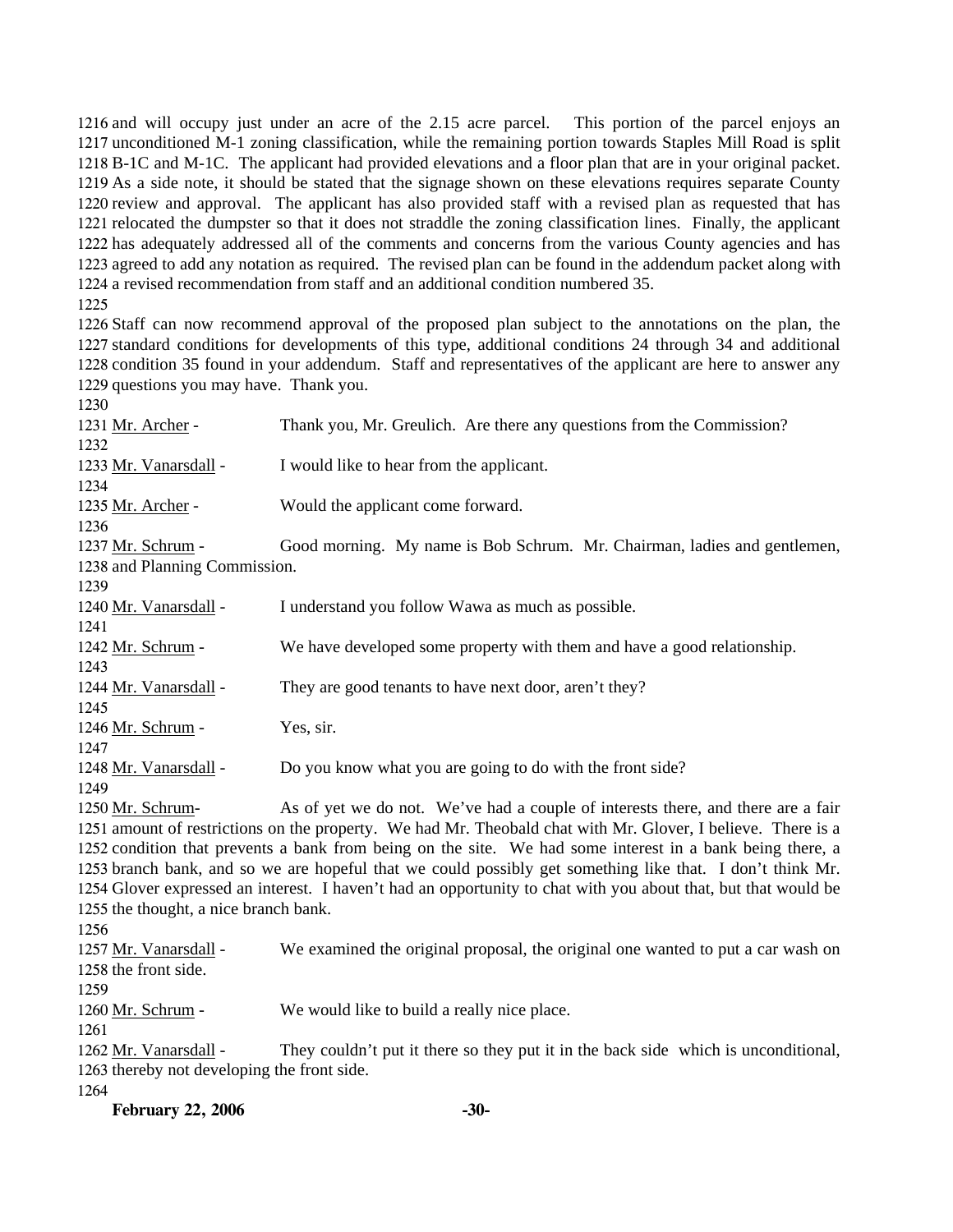| 1265 Mr. Schrum -                      |                   | Yes, sir.                                                                                                                               |
|----------------------------------------|-------------------|-----------------------------------------------------------------------------------------------------------------------------------------|
| 1266<br>1267 Mr. Vanarsdall -          |                   | This is not far from here, near Wawa.                                                                                                   |
| 1268                                   |                   |                                                                                                                                         |
| 1269 Mr. Archer -                      |                   | Sir, I'm sorry, I didn't get your name.                                                                                                 |
| 1270<br>1271 Mr. Schrum -              |                   | It's Schrum, Bob Schrum, S C H R U M.                                                                                                   |
| 1272                                   |                   |                                                                                                                                         |
| 1273 Mr. Vanarsdall -                  |                   | Robert C. He is the president and CEO of Flagstop.                                                                                      |
| 1274<br>1275 Mr. Schrum -              |                   | I'm the head car washer.                                                                                                                |
| 1276                                   |                   |                                                                                                                                         |
| 1277 Mr. Vanarsdall -<br>1278 Heights? |                   | Those are all of the questions that I have. Will it look like the one in Colonial                                                       |
| 1279                                   |                   |                                                                                                                                         |
| 1280 Mr. Schrum -                      |                   | Yes, sir, similar. Well, we feel like we have raised the bar as far as car care on                                                      |
|                                        |                   | 1281 our side of the river and we are anxious to come over to this side.                                                                |
| 1282                                   |                   |                                                                                                                                         |
| 1283 Mr. Vanarsdall -                  |                   | We really needed that. Thank you. I don't have any more questions.                                                                      |
| 1284<br>1285 Mr. Archer -              |                   | If there are no further questions, we are ready for a motion.                                                                           |
| 1286                                   |                   |                                                                                                                                         |
| 1287 Mr. Vanarsdall -                  |                   | I move that POD-7-06, Flagstop Car Wash @ Staples Mill, be approved with the                                                            |
|                                        |                   | 1288 standard conditions for developments of this type, additional conditions Nos. 24 through 34, No. 35 on                             |
|                                        |                   | 1289 the addendum and I want to add Nos. 9 and 11 amended.                                                                              |
| 1290                                   |                   |                                                                                                                                         |
| 1291 Mr. Jernigan -                    |                   | Second.                                                                                                                                 |
| 1292                                   |                   |                                                                                                                                         |
| 1293 Mr. Archer -                      |                   | The motion was made by Mr. Vanarsdall and seconded by Mr. Jernigan. All in<br>1294 favor say ayeall opposed say nay. The motion passes. |
| 1295                                   |                   |                                                                                                                                         |
|                                        |                   | 1296 The Planning Commission approved POD-7-06, Flagstop Car Wash @ Staples Mill, subject to the                                        |
|                                        |                   | 1297 standard conditions attached to these minutes for developments of this type, the annotations on the plans                          |
|                                        |                   | 1298 and the following additional conditions. Mr. Branin was absent.                                                                    |
| 1299                                   |                   |                                                                                                                                         |
| 1300 9.                                |                   | <b>AMENDED</b> - A detailed landscaping plan shall be submitted to the Department of Planning for                                       |
| 1301                                   |                   | review and Planning Commission approval prior to the issuance of any occupancy permits.                                                 |
| 1302 11.                               |                   | <b>AMENDED</b> - Prior to the installation of the site lighting equipment, a plan including depictions                                  |
| 1303                                   |                   | of light spread and intensity diagrams, and fixture and specifications and mounting height details                                      |
| 1304                                   |                   | shall be submitted for Department of Planning review and Planning Commission approval.                                                  |
| 1305 24.                               |                   | The easements for drainage and utilities as shown on approved plans shall be granted to the                                             |
| 1306                                   |                   | County in a form acceptable to the County Attorney prior to any occupancy permits being issued.                                         |
| 1307                                   |                   | The easement plats and any other required information shall be submitted to the County Real                                             |
| 1308                                   |                   | Property Agent at least sixty (60) days prior to requesting occupancy permits.                                                          |
| 1309 25.                               |                   | The developer shall provide fire hydrants as required by the Department of Public Utilities and                                         |
| 1310                                   | Division of Fire. |                                                                                                                                         |
| 1311 26.                               |                   | Outside storage shall not be permitted.                                                                                                 |
| 1312                                   |                   |                                                                                                                                         |
|                                        |                   |                                                                                                                                         |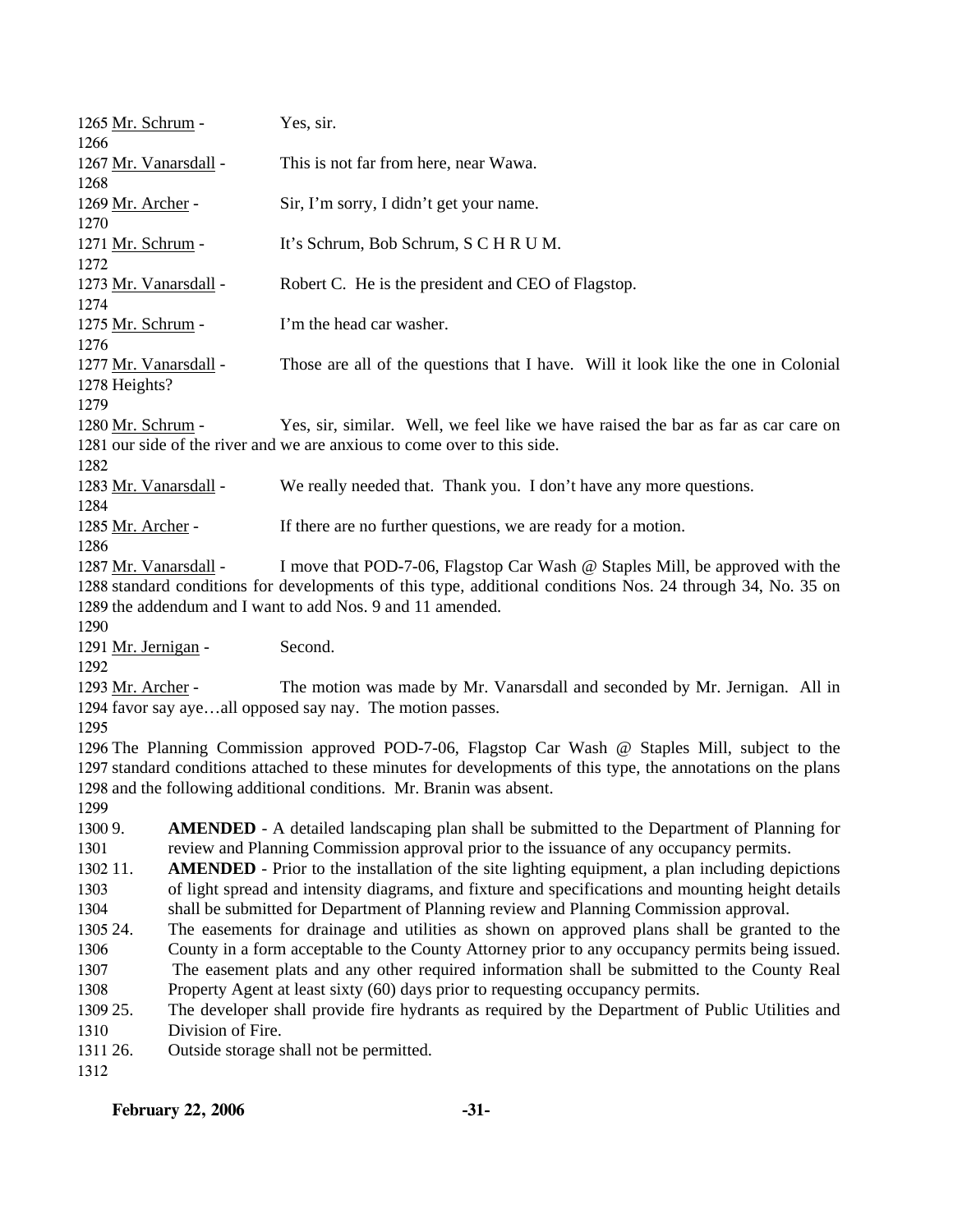1313 27. Prior to issuance of a building permit, the developer must furnish a letter from **Dominion**  1314 **Virginia Power** stating that this proposed development does not conflict with their facilities.

1315 28. 1316 Any necessary off-site drainage and/or water and sewer easements must be obtained in a form acceptable to the County Attorney prior to final approval of the construction plans.

1317 29. 1318 1319 Deviations from County standards for pavement, curb or curb and gutter design shall be approved by the County Engineer prior to final approval of the construction plans by the Department of Public Works.

1320 30. Storm water retention, based on the 50-10 concept, shall be incorporated into the drainage plans.

1321 31. 1322 Insurance Services Office (ISO) calculations must be included with the plans and contracts and must be approved by the Department of Public Utilities prior to the issuance of a building permit.

1323 32. 1324 1325 32. Approval of the construction plans by the Department of Public Works does not establish the curb and gutter elevations along the Henrico County maintained right-of-way. The elevations will be set by Henrico County.

1326 33. 1327 1328 1329 1330 The owner or manager on duty shall be responsible for temporarily closing the car facility when the on-site stacking space is inadequate to serve customer demand to prevent a backup of vehicles onto the public right-of-way. The owner shall arrange with the Traffic Engineer to provide standard traffic control signs to notify customers that stopping or standing on the public right-ofway shall not be permitted near the entrances to the car wash facility.

1331 34. 1332 1333 1334 1335 The location of all existing and proposed utility and mechanical equipment (including HVAC units, electric meters, junction and accessory boxes, transformers, and generators) shall be identified on the landscape plans. All equipment shall be screened by such measures as determined appropriate by the Director of Planning or the Planning Commission at the time of plan approval**.**

1336 35. 1337 1338 Evidence of a joint ingress/egress and maintenance agreement must be submitted to the Department of Planning and approved prior to the issuance of a certificate of occupancy for this development.

1339

## 1340 **PLAN OF DEVELOPMENT, MASTER PLAN, SPECIAL EXCEPTION &**  1341 **TRANSITIONAL BUFFER DEVIATION**

1342

POD-8-06 Grove Pointe Condominiums - Mechanicsville Turnpike and Neale Street **Bay Design Group, P.C. for Wilton Development Corporation:**  Request for approval of a plan of development, master plan, special exception and a transitional buffer deviation, as required by Chapter 24, Sections 24-2, 24-94(b), 24-106 and 24-106.2 (e) (3) of the Henrico County Code, to construct 96, three and four-story, condominium units in Phase 1 and authorize a master plan for 162 additional condominium units in Phase 2. The special exception would authorize buildings exceeding 2 1/2 stories in height. The transitional buffer deviation would authorize relocation of the required 25-foot buffer. The 15.27-acre site is located on the northwest corner of Mechanicsville Turnpike (U.S. Route 360) and Neale Street on parcels 804-737-7154, 4084, 1251(pt.) and 804-736-0481(pt.). The zoning is R-5C, General Residence District (Conditional) and B-2C, Business District (Conditional). County water and sewer. **(Fairfield)**

1343

Is there anyone in the audience in opposition to POD-8-06, Grove Pointe 1345 Condominiums, in the Fairfield District? No opposition. Mr. Kennedy. 1344 Mr. Archer -

1346 Mr. Kennedy - This case has got several different parts to it, so I'm going to try to cover them.

**February 22, 2006 -32-**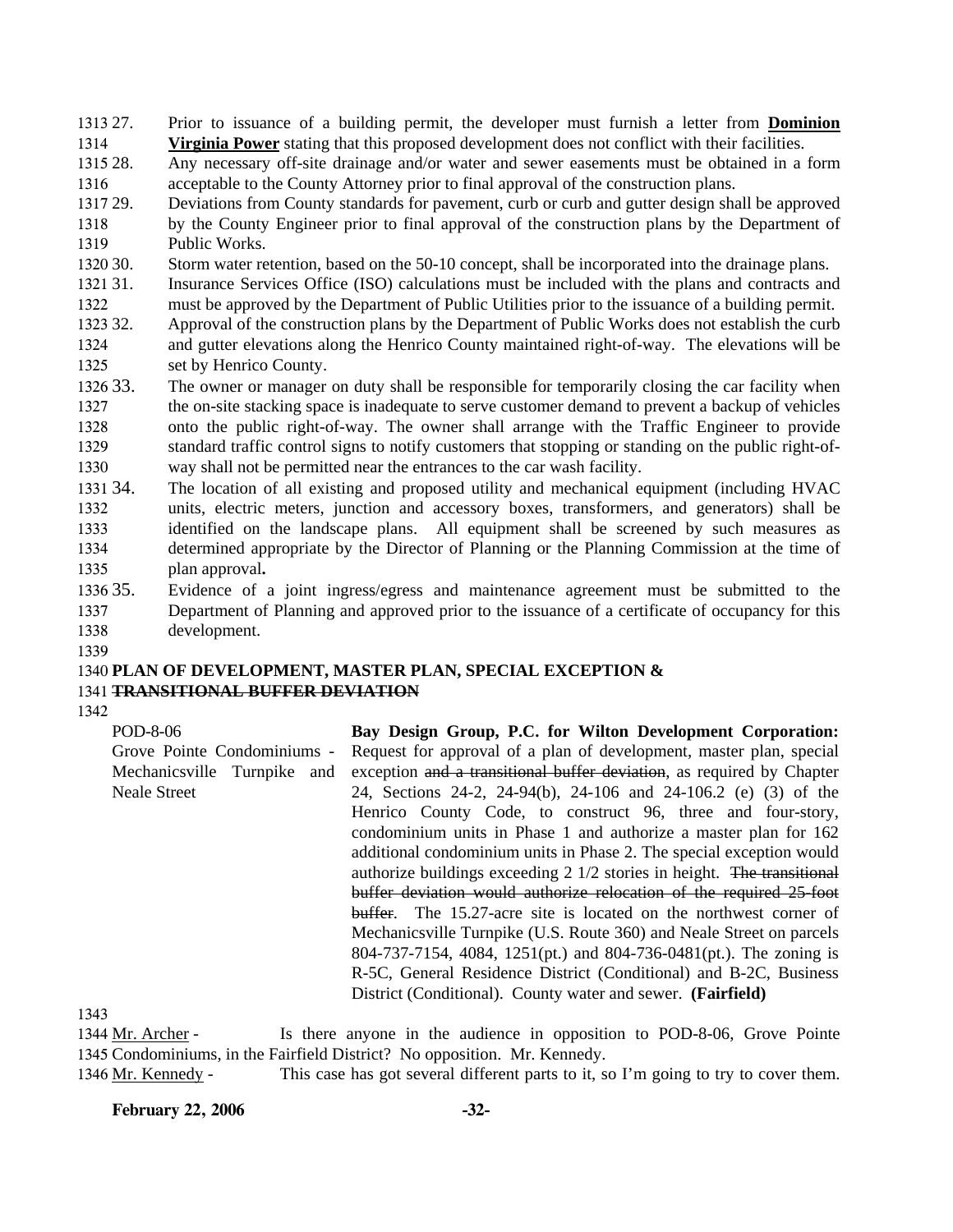It's a plan of development and master plan for future development and special exception. The transitional buffer deviation request has been withdrawn. In the packet there is a revised elevation floorplan for the community center. The applicant actually increased the size of the community center from 1,300 square feet to 1,800 square feet. There is a community center pool that is being provided and the community center will have brick veneer, that's what's shown on the elevation. Grove Pointe is a proposed condominium community located at the northeast corner of Mechanicsville Turnpike (U.S. Route 360) and Neale Street. A total of 258 units are proposed and approximately 600 parking spaces would be provided. In addition, a 1,300 square foot community center with an outdoor pool would be constructed. 

 The subject property was zoned R-5C, General Residence District (conditional) and B-2C Neighborhood Commercial (conditional). A part of this property actually includes the neighborhood business because no business use is shown. The access for this property is actually (unintelligible) to the business that's why it is included in this plan. But the master plan does not cover the business property. They would have to come back for approval of that. The master plan does cover the second phase for the additional units. They were authorized in November of last year by zoning case number C-12C-05. The commercial portion of the property is not being developed at this time. Another POD requiring Planning Commission review and approval will be submitted at a later date to authorize development of that portion of the property.

 The proposed development would be constructed in two phases, the first having 96 units and the second having 162 units, and the second phase would not come back to the Planning Commission. It would result in the ultimate construction of 5.62 units per acre. It is significant less than the maximum permitted. The R-5 District permits the construction of a maximum 14 multi-family dwelling units per acre.

 Mechanicsville Turnpike is designated as a major arterial and Neale Street is designated as a minor collector on the 2010 Major thoroughfare Plan. Both would be improved with curb and gutter and sidewalks where they abut the property.

 The plan satisfies the applicable zoning requirements and multi-family design standards. The applicable proffers including: unit size and density, buffers, architectural design, amenities, sidewalks and height; have also been satisfied. A proffered 50–foot wide landscape buffer will be provided adjacent to Mechanicsville Turnpike, Neale Street, Orchard Glen subdivision and a portion of Chickahominy National Battlefield Park, a minimum 25–foot wide landscape buffer will be provided around the balance of the property. The facades of the buildings would be approximately 50% brick.

 Due to the severe grade of the property, the nine of the proposed buildings would be four stories in height on the downhill side and three stories in height on the uphill side the remaining eleven condominium buildings would be three stories in height. The lower floor on each four-story building would have two units and the upper three floors would have four units on each level as would each level of the three-story buildings.

 A special exception is required to permit construction of a building in excess of 2½ stories. Due to the severe grade of the property and the significant open space maintained by the proposed plan, staff has no objection to the proposed exception request. Should the Planning Commission approve the Special Exception request, Additional Conditions Numbers 44 and 45 are recommended. Additional Condition Number 44 requires the condominium buildings to have fire sprinklers not only to cover the units themselves but the attics and all exterior porches, enclosed porches. Because of the severe topography, fire access is limited so we want to make sure that these are safe buildings. The second condition Number 45 requires the condominium buildings to have high quality roof materials. The proffers actually require

February 22, 2006 -33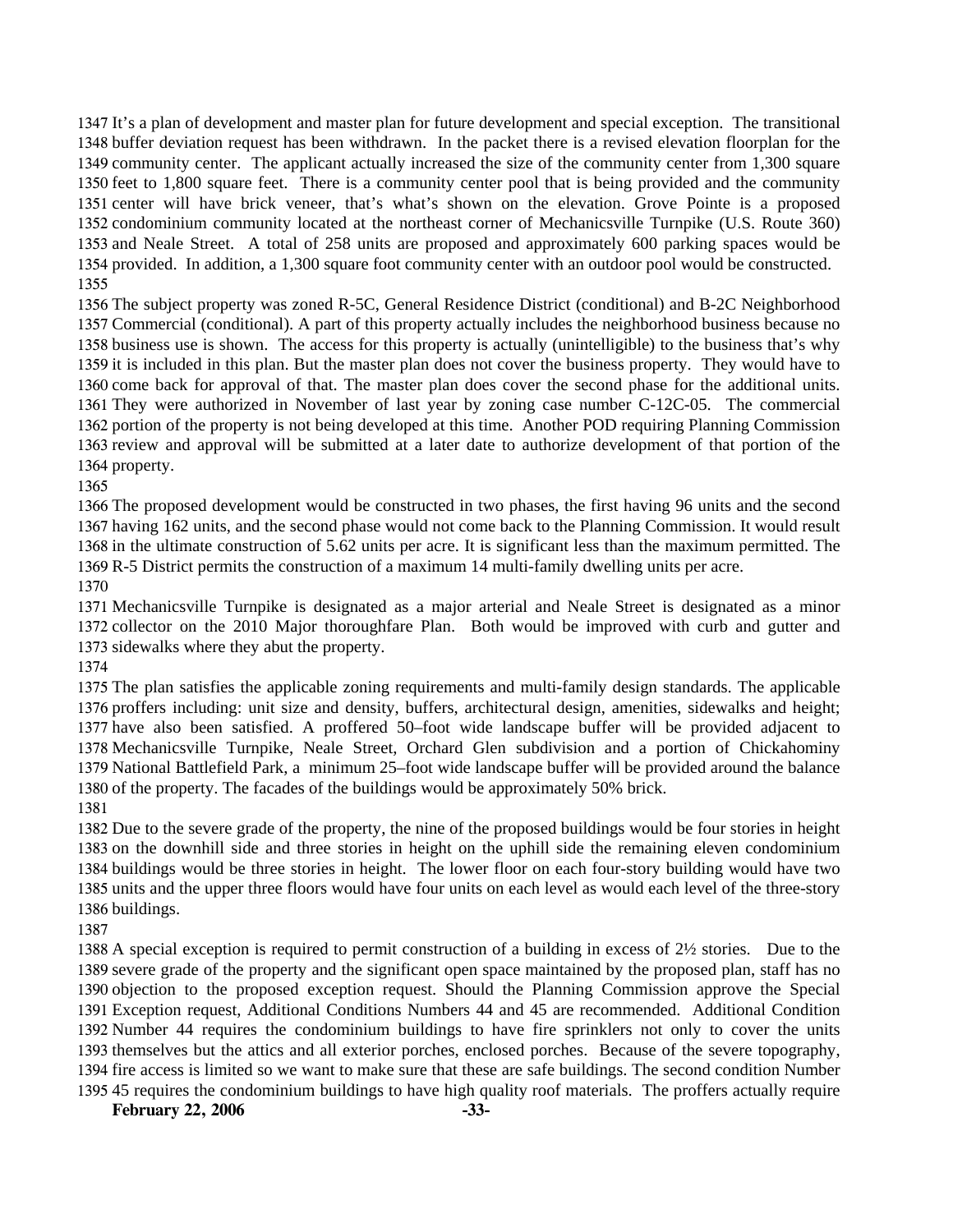20-year shingles, where the condition is requesting 50-year shingles with a 110-mile per hour warranty because we don't think that people are going to want to repair those roofs. It's going to be expensive to repair those roofs because of the topography. So, we want to make sure this is a quality project and it's going to be quality for a long time. So, we feel that those are two appropriate conditions for the special exception and the applicant has agreed to those conditions.

1401

1402 A Transitional Buffer Deviation as I noted has been withdrawn. A separate motion is required for the 1403 special exception. With that, staff recommends approval subject to the conditions on the agenda. 1404

1405 Mr. Archer - Thank you, Mr. Kennedy. Are there any questions from the Commission? 1406

I have a question, Mr. Archer. Perhaps Mr. Kennedy can help me with this, or 1408 the applicant. At the end of Orchard Glen Drive there is a piece of property that I believe may belong to 1409 that subdivision, I guess common area, how would that be accessed in the future, Mr. Kennedy, for this 1410 plan of development? 1407 Mr. Silber -

1411

1412 Mr. Kennedy - I believe there is some very minor frontage on Orchard Glen Drive.

1413

1415

1414 Mr. Silber - I'm sorry?

It's got a severe topography on that parcel but I do believe it has some access on 1417 Orchard Glen Drive. 1416 Mr. Kennedy -

1418

My recollection is that there is BMP down there and I think there is even some 1420 thought that the neighborhood might want to have some picnic shelters or some common areas, amenities 1421 that they would like to place in there. My concern is with this plan we are not going to have access to it. 1422 I don't know if it will be accessible from Orchard Glen Drive or not. There maybe some need for access 1423 across the subject property here for us to get to that common area. Perhaps the applicant can address that. 1419 Mr. Silber -1424

The severe topography coming from either side, it's severely (unintelligible) 1426 property. It's not very clear. On page C-3 of the plan it shows you the topography on this site and it's 1427 just kind of summarize this topography. 1425 Mr. Kennedy -

1428 1429 Mr. Silber - Is the topography that severe on the parcel I'm referring to. 1430 Mr. Kennedy, can you point that out on the map so the other Commissioners can 1432 see it. 1431 Mr. Archer -1433 1434 Mr. Kennedy - This is the property right here (referring to rendering on the screen). 1435 Mr. Silber, another question that I have. When this plan was first proposed, I 1437 believe there were elevators in this facility. 1436 Mr. Silber -1438 1439 Mr. Kennedy - Yes, there are elevators in each building. 1440 There was some concern about the size of the elevators, making sure that they are 1442 ample size, (unintelligible) and rescue personnel, has that been addressed with the applicant? 1441 Mr. Silber -1443 1444 Mr. Kennedy - My understanding, it has. I'll let the applicant speak to that.

**February 22, 2006** -34-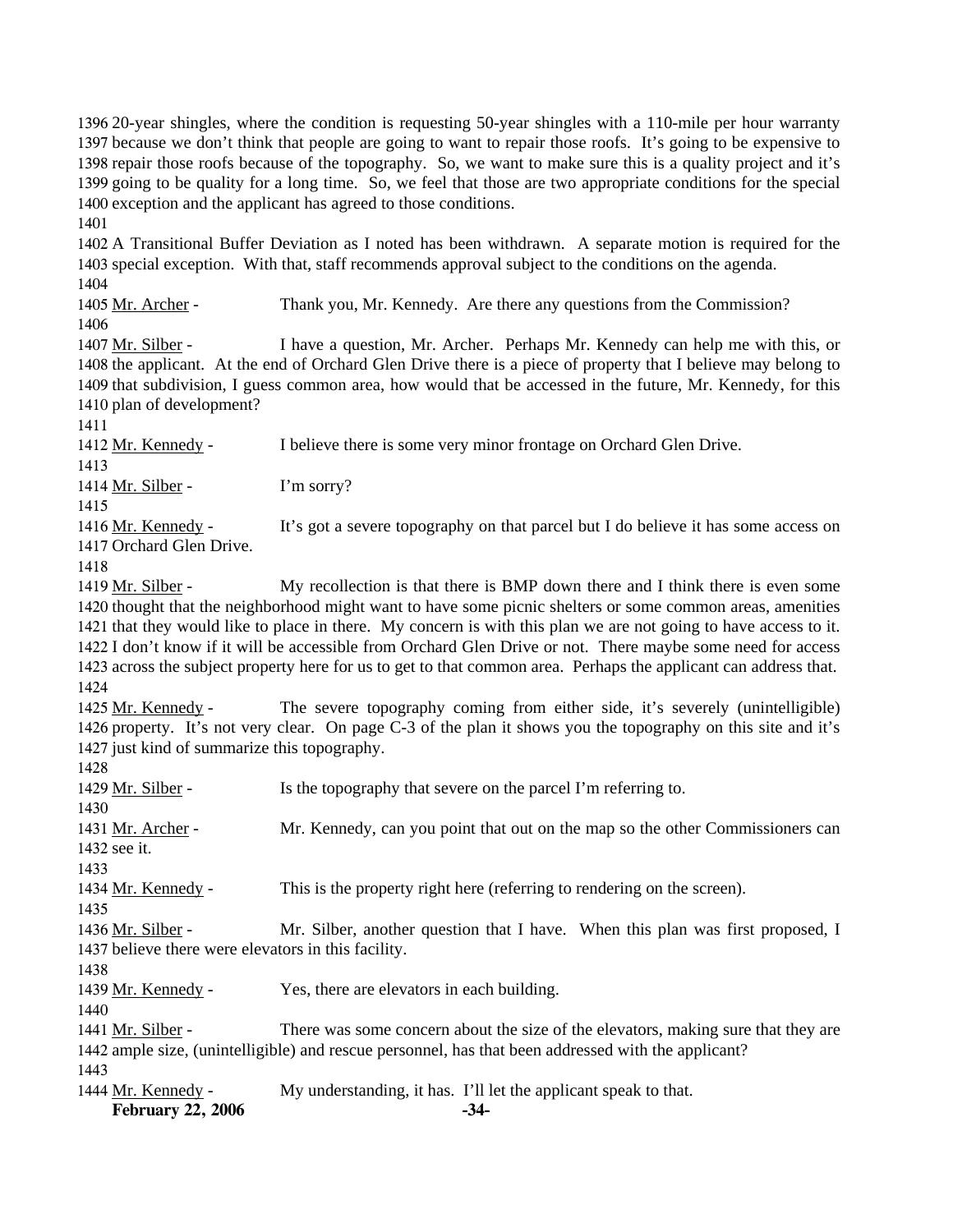1445

Thank you, Mr. Kennedy. Are there any other questions? Will the applicant 1447 come forth. 1446 Mr. Archer -1448 Good morning, members of the Planning Commission. My name is Mark 1450 Kukoski and I'm with Wilton Development. In regard to the first part, that parcel where the hand is on 1449 Mr. Kukoski -

1451 now (referring to map) I believe it's the BMP for Orchard Glen. I think there is an access through 1452 Orchard Glen and it was suppose to be turned over to the homeowners association. If it hasn't, we will 1453 make sure that it has been, turned over to them. In regards to the elevators, I'll have to check with the 1454 builder, Ryan Homes, to insure that that meets all of the applicable codes for handicap and fire access. 1455 Was there another issue?

1456

Those are the two that I have. I guess on the first matter, do you think there is an 1458 access through the subdivision? 1457 Mr. Silber -

1459

It's a BMP and I thought where that stub road comes out on the, right here, I 1461 think there is a little access there. If there is not, an easement to get access right that little area, we can 1462 grant that in our subdivision for that access but it's a BMP and for them to be able to maintain that BMP I 1463 think there would have to be an access, but I'll go back to make sure of that. 1460 Mr. Kukoski -

1464

1465 Mr. Silber - Who developed Orchard Glen? 1466 1467 Mr. Kukoski - Wilton did. 1468 1469 Mr. Silber - Okay. So, I think there is some obligation here (unintelligible) 1470 There obviously is. If there isn't an easement we will have one on this property 1472 for Orchard Glen to get back there. 1471 Mr. Kukoski -1473 1474 Mrs. O'Bannon - That's going to be in writing? 1475 It might be appropriate to have a condition placed on this plan of development 1477 that if there is not adequate access to get to that BMP and that common area that it would be provided by 1478 the developer of this R-5 property. 1476 Mr. Silber -1479 1480 Mrs. O'Bannon - So, are you recommending that? 1481 1482 Mr. Silber - Yes, I think we should have that added at today's Commission. 1483 1484 Mr. Archer - I agree, Mr. Secretary. 1485 1486 Mr. Kukoski - We'll be glad to do that. 1487 1488 Mr. Archer - Is that agreeable to you? 1489 1490 Mr. Kukoski - Yes. 1491 And in regards to elevators, did this come up before with some of our Fire 1493 personnel, and they were concerned about the size of the elevators. 1492 Mr. Silber -

**February 22, 2006 -35-**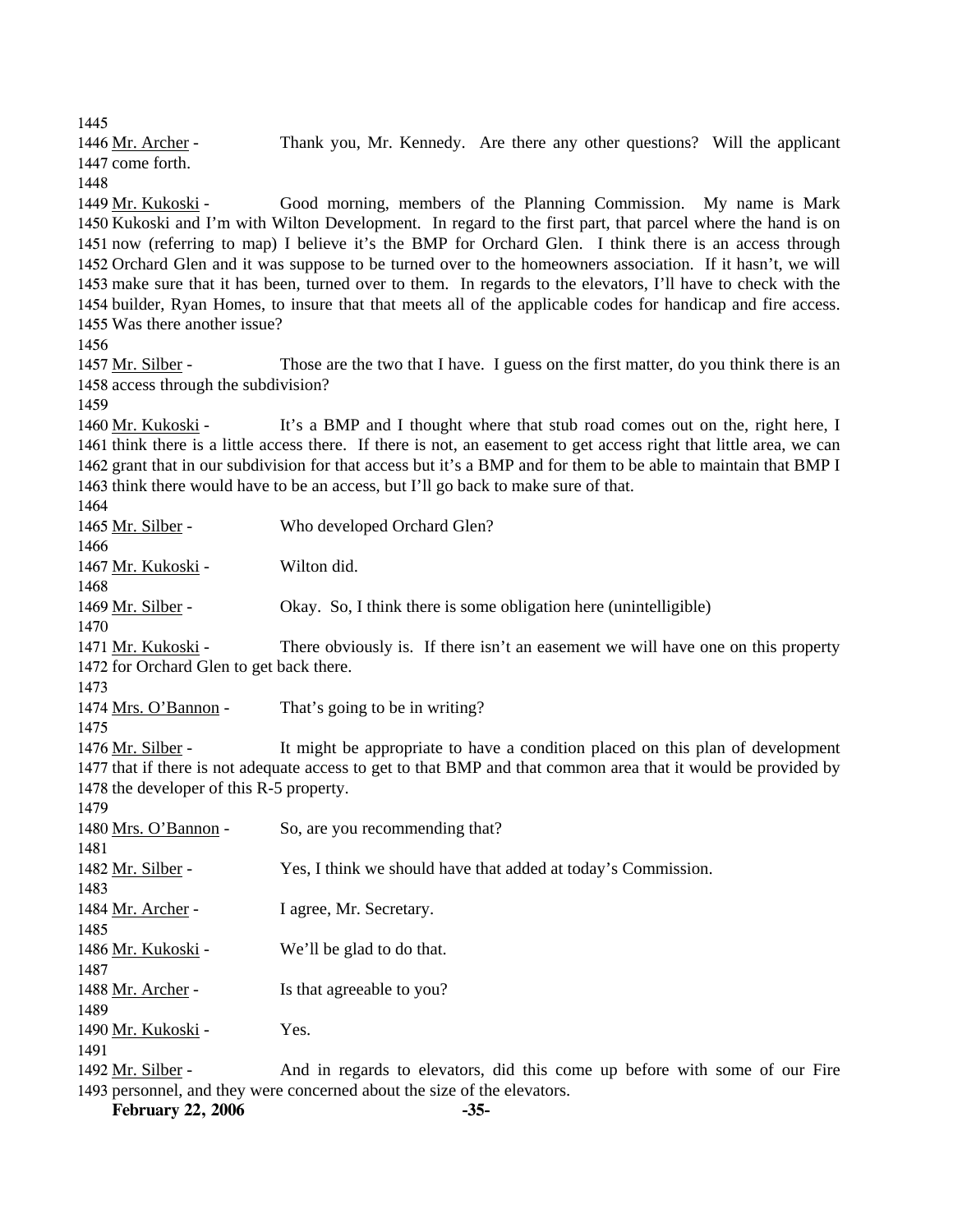**February 22, 2006 -36-** 1494 Again, I represent the developer and that's what the builder... I would have to 1496 check with Ryan Homes. I'm sure they will comply to all of the national codes in that regard. 1495 Mr. Kukoski -1497 1498 Mr. Kennedy - The elevators are seven-feet wide. 1499 1500 Mr. Kukoski - So, that would accommodate a stretcher. 1501 I don't know if that is adequate. They wanted to have room for a stretcher and 1503 two personnel people in the elevators. Perhaps we can add a condition that says, "Elevators would be of 1504 adequate size and as approved by the Division of Fire. 1502 Mr. Silber -1505 That's a little bit of an open requirement, but could we just have it comply with 1507 all national codes? 1506 Mr. Kukoski -1508 Well the national codes sometimes is not sufficient. Does anybody know what 1510 the proper size is or the size we would like to see? Is there anyone here from Fire? 1509 Mr. Archer -1511 1512 Mr. Kennedy - No. 1513 1514 Mr. Silber - I don't know the size. 1515 1516 Mr. Kukoski - (Unintelligible) 1517 1518 Mr. Silber - Seven feet by five feet? 1519 1520 Mr. Vanarsdall - Do you want to hold this until we can get somebody from Fire. 1521 Pass it by and perhaps we can contact somebody Fire and come back to it? That's 1523 a good thought, Mr. Vanarsdall. 1522 Mr. Silber -1524 What did you say? Seven feet is pretty reasonable because stretchers aren't quite 1526 that large. 1525 Mr. Jernigan -1527 1528 Mr. Kukoski - I would think that a stretcher is six foot. 1529 Well a stretcher is six feet so there might be room for one person to stand on one 1531 end. 1530 Mr. Silber -1532 1533 Mrs. Jones - They have to deliver it in and out (unintelligible). 1534 For argument sake, if it is seven by seven, if you put the stretcher on a diagonal, 1536 one person could be on either side of that diagonal. 1535 Mr. Kukoski -1537 1538 Mrs. O'Bannon - Stretchers are larger than six feet. 1539 Mr. Kukoski - Are they? 1540 1541 Mrs. O'Bannon - You are taller than six feet (unintelligible). That's a good question. 1542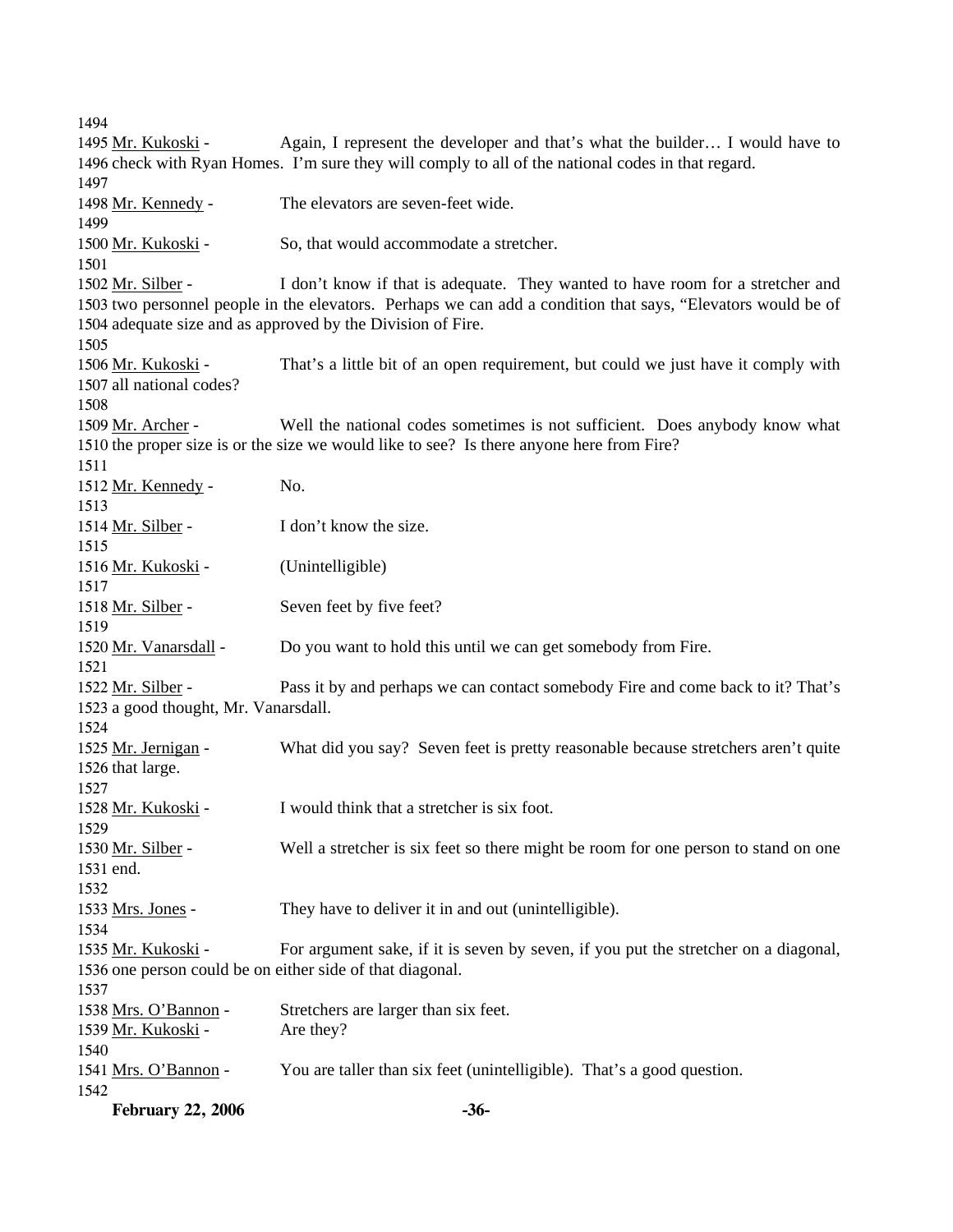I don't want to belabor this one because it somewhat technical, but it was 1544 something that came up by the Division of Fire, specifically, was a concern of theirs that there are 1545 elevators that are put in multi-family housing situations that are not adequate. In some cases, they have 1546 concern with personnel being in there with a stretcher and sometimes there is not room in there to get 1547 personnel in there with a stretcher. So, therefore, they have to carry people down through the stairs. That 1548 is a concern they brought up and I understand that Wilton, the developer of the property, he can comment 1549 to the builder that that is a concern to the administration. 1543 Mr. Silber - $1550$ 

| 1 <i>33</i> 0         |                                                                            |
|-----------------------|----------------------------------------------------------------------------|
| 1551 Mr. Archer -     | Can we just table this for a little while, why we find the answer to that? |
| 1552                  |                                                                            |
| 1553 Mr. Vanarsdall - | That's what I would do if I were you.                                      |
| 1554                  |                                                                            |

I would like to know before we move on, to be honest with you. While we are 1556 doing that, are there any questions on the rest of this? We can solve it with one issue, one shot, once we 1557 find out. Are there any other questions for the applicant from the Commission? We have had numerous 1558 neighborhood meetings on this for the past 10 years, I guess, before we finally came up with something 1559 that we think would work in this particular area. Neighbors have shown up here and brought opposition 1560 on several cases, that this has come up, and I think we finally gotten to a point where it's something 1561 workable and the neighborhood has approve it. Our last meeting was about a week and a half ago. And 1562 with the exception of what's going on about the question with the elevator, I think we are at a point where 1563 it can be recommended but we will get back to this in hopefully just a few minutes. But in the meantime, 1564 should we take a break or go on to the next case? 1555 Mr. Archer -

1565

1567

1566 Mrs. Jones - And then the access to the BMP.

Yes, that is going to be made a condition. Why don't we take a five-minute 1569 recess and then we will get this resolved. 1568 Mr. Archer -

### 1570

### 1571 **THE PLANNING COMMISSION TOOK A RECESS AT THIS TIME AND THEN**  1572 **RECONVENED.**

1573

1575

1574 Mr. Archer - The Planning Commission will now reconvene. Mr. Silber.

POD-8-06, Grove Pointe Condominiums. We wanted to check on and item 1577 related to the elevator size. Staff has checked with the Division of Fire, the stretcher size is 24 inches by 1578 72 inches. The elevator is proposed on spaces 7 feet by 5 feet. The Division of Fire personnel said that 1579 the elevator size is adequate and it could hold the stretcher and personnel. So, that no longer is an issue. 1580 We do have a recommended condition to deal with the access to the BMP and common area to the 1581 subdivision Orchard Glen. A quick draft I have to read which would be Condition No. 46, "If adequate 1582 access to Orchard Glen Subdivision common area is not available to the subdivision, then access 1583 easement shall be provided by the developer of Grove Pointe Condominiums." 1576 Mr. Silber -

| 1584                  |                                                     |
|-----------------------|-----------------------------------------------------|
| 1585 Mr. Archer -     | Is that acceptable, gentlemen, as Condition No. 46? |
| 1586                  |                                                     |
| 1587 Mr. Kukoski -    | That would be acceptable.                           |
| 1588 Mr. Archer -     | All right. Anymore questions.                       |
| 1589                  |                                                     |
| 1590 Mr. Vanarsdall - | What were you reading?                              |
| 1591                  |                                                     |

**February 22, 2006 -37-**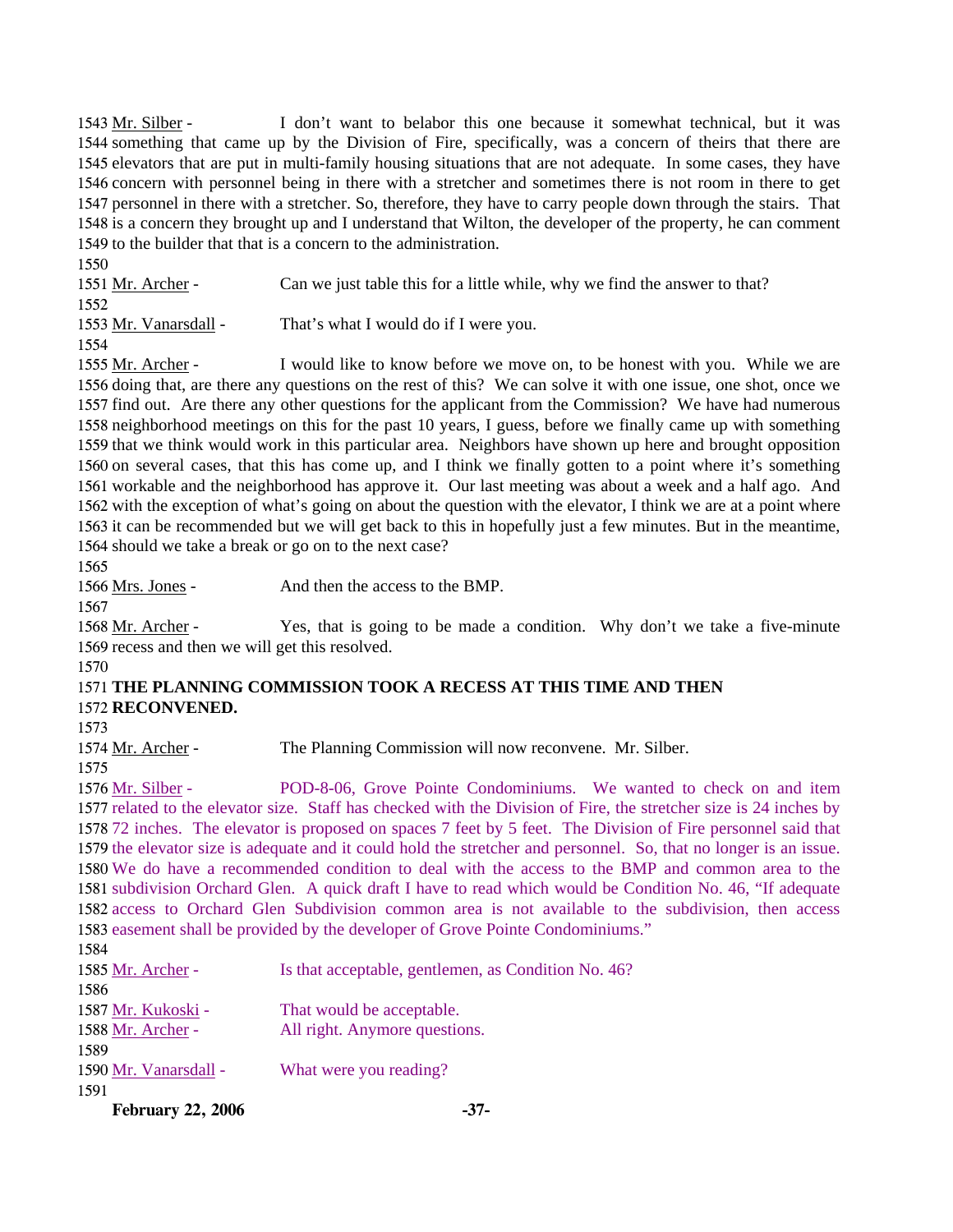| 1592 Mr. Jernigan -   | He put in a new condition.       |
|-----------------------|----------------------------------|
| 1593                  |                                  |
| 1594 Mr. Silber -     | I just drafted Condition No. 46. |
| 1595                  |                                  |
| 1596 Mr. Vanarsdall - | Okay.                            |
| 1597                  |                                  |

All right, then I have a couple of motions to make. The first one would be for the 1599 special exception, and I move that the special exception be granted. 1598 Mr. Archer -

1600

1601 Mr. Vanarsdall - Second.

1602

Motion by Archer and second by Mr. Vanarsdall. All in favor say aye. All 1604 opposed say no. The ayes have it. The special exception is approved. 1603 Mr. Archer -

1605 And, with that I move for approval of the plan of development, Master Plan for POD-8-06, Grove Pointe 1606 Condominiums, subject to the standard conditions for developments of this type, annotations on the plan. 1607 Do we have a revised any thing, Mr. Kennedy?

1608

1609 Mr. Kennedy - A revised floor plan and architecturals for the community center. 1610

Revised floor plans, revised architecturals for the size of community center, 1612 deletion of the transitional buffer deviation and conditions Nos. 9 and 11 Amended and Nos. 24 through 1613 45 with an additional condition No. 46 being added today. 1611 Mr. Archer -

1614

1615 Mr. Vanarsdall - Second.

1616

Motion by Archer and second by Mr. Vanarsdall. All in favor of the motion say 1618 aye. All opposed say no. The ayes have it. The motion passes. 1617 Mr. Archer -

1619

 The Planning Commission approved the Master Plan for POD-8-06, Grove Point Condominiums – Mechanicsville Turnpike and Neale Street, subject to the standard conditions attached to these minutes for developments of this type, the annotations on the plan, revised floor plan, revised architecturals, deletion of the transitional buffer deviation and the following additional conditions. Mr. Branin was absent.

1624

16259. 1626 **AMENDED** - A detailed landscaping plan shall be submitted to the Department of Planning for review and Planning Commission approval prior to the issuance of any occupancy permits.

1627 11. 1628 1629 1630 **AMENDED** - Prior to the approval of an electrical permit application and installation of the site lighting equipment, a plan including depictions of light spread and intensity diagrams, and fixture specifications and mounting height details shall be submitted for the Department of Planning review and Planning Commission approval.

1631 24. 1632 1633 1634 24. The right-of-way for widening of Mechanicsville Turnpike as shown on approved plans shall be dedicated to the County prior to any occupancy permits being issued. The right-of-way dedication plat and any other required information shall be submitted to the County Real Property Agent at least sixty (60) days prior to requesting occupancy permits.

1635 25. 1636 25. The easements for drainage and utilities as shown on approved plans shall be granted to the County in a form acceptable to the County Attorney prior to any occupancy permits being issued.

1637 1638 The easement plats and any other required information shall be submitted to the County Real Property Agent at least sixty (60) days prior to requesting occupancy permits.

1639 26. 26. The entrances and drainage facilities on Mechanicsville Turnpike (U.S. Route 360) shall be

## **February 22, 2006 -38-**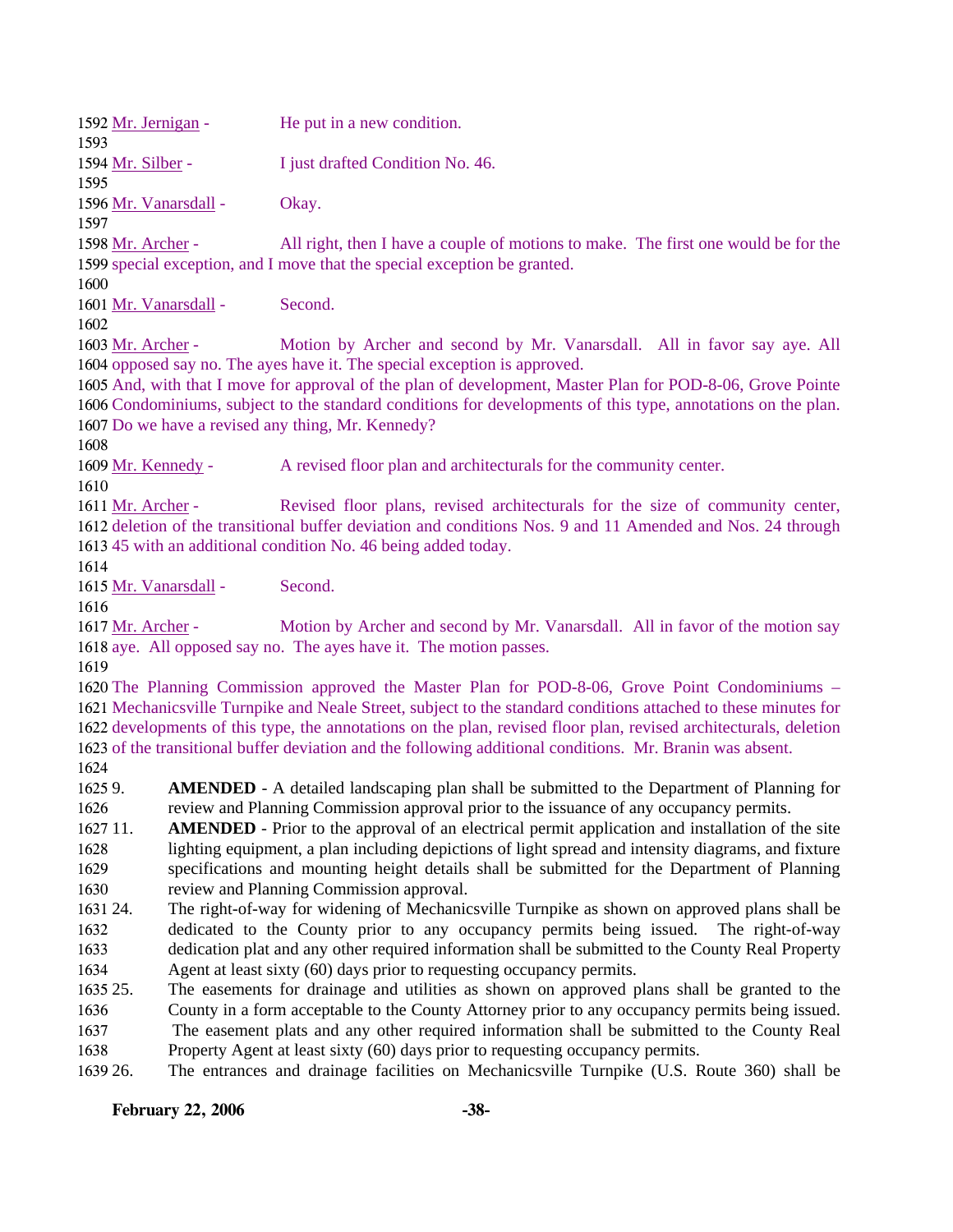- 1640 approved by the Virginia Department of Transportation and the County.
- 1641 27. 1642 1643 27. A notice of completion form, certifying that the requirements of the Virginia Department of Transportation entrances permit have been completed, shall be submitted to the Department of Planning prior to any occupancy permits being issued.
- 1644 28. 1645 The developer shall provide fire hydrants as required by the Department of Public Utilities and Division of Fire.
- 1646 29. 1647 1648 Prior to issuance of a certificate of occupancy for any building in this development, the engineer of record shall certify that the site has been graded in accordance with the approved grading plans.
- 1649 30. 30. A standard concrete sidewalk shall be provided along the east and north side of Neale Street.
- 1650 31. The proffers approved as a part of zoning case C-12C-05 shall be incorporated in this approval.
- 1651 32. 1652 Any necessary off-site drainage and/or water and sewer easements must be obtained in a form acceptable to the County Attorney prior to final approval of the construction plans.
- 1653 33. 1654 1655 Deviations from County standards for pavement, curb or curb and gutter design shall be approved by the County Engineer prior to final approval of the construction plans by the Department of Public Works.
- 1656 34. 1657 1658 1659 1660 1661 1662 1663 The pavement shall be of an SM-2A type and shall be constructed in accordance with County standard and specifications. The developer shall post a defect bond for all pavement with the Department of Planning - the exact type, amount and implementation shall be determined by the Director of Planning, to protect the interest of the members of the Homeowners Association. The bond shall become effective as of the date that the Homeowners Association assumes responsibility for the common areas. Prior to the issuance of the last Certificate of Occupancy, a professional engineer must certify that the roads have been designed and constructed in accordance with County standards.
- 1664 35. 1665 Insurance Services Office (ISO) calculations must be included with the plans and contracts and must be approved by the Department of Public Utilities prior to the issuance of a building permit.
- 1666 36. 1667 1668 Approval of the construction plans by the Department of Public Works does not establish the curb and gutter elevations along the Henrico County maintained right-of-way. The elevations will be set by Henrico County.
- 1669 37. 1670 37. Approval of the construction plans by the Department of Public Works does not establish the curb and gutter elevations along the Virginia Department of Transportation maintained right-of-way.
- 1671 1672 The elevations will be set by the contractor and approved by the Virginia Department of Transportation.
- 1673 38. 1674 1675 Evidence of a joint ingress/egress and maintenance agreement must be submitted to the Department of Planning and approved prior to issuance of a certificate of occupancy for this development.
- 1676 39. 1677 1678 1679 1680 The conceptual master plan, as submitted with this application, is for planning and information purposes only. All subsequent detailed plans of development and construction plans needed to implement this conceptual plan may be administratively reviewed and approved and shall be subject to all regulations in effect at the time such subsequent plans are submitted for review/approval.
- 1681 40. 1682 1683 1684 1685 The location of all existing and proposed utility and mechanical equipment (including HVAC units, electric meters, junction and accessory boxes, transformers, and generators) shall be identified on the landscape plans. All equipment shall be screened by such measures as determined appropriate by the Director of Planning or the Planning Commission at the time of plan approval**.**
- 168641. 1687 41. A note in bold lettering shall be provided on the erosion control plan indicating that sediment basins or traps located within buildable areas or building pads shall be reclaimed with engineered

### **February 22, 2006 -39-**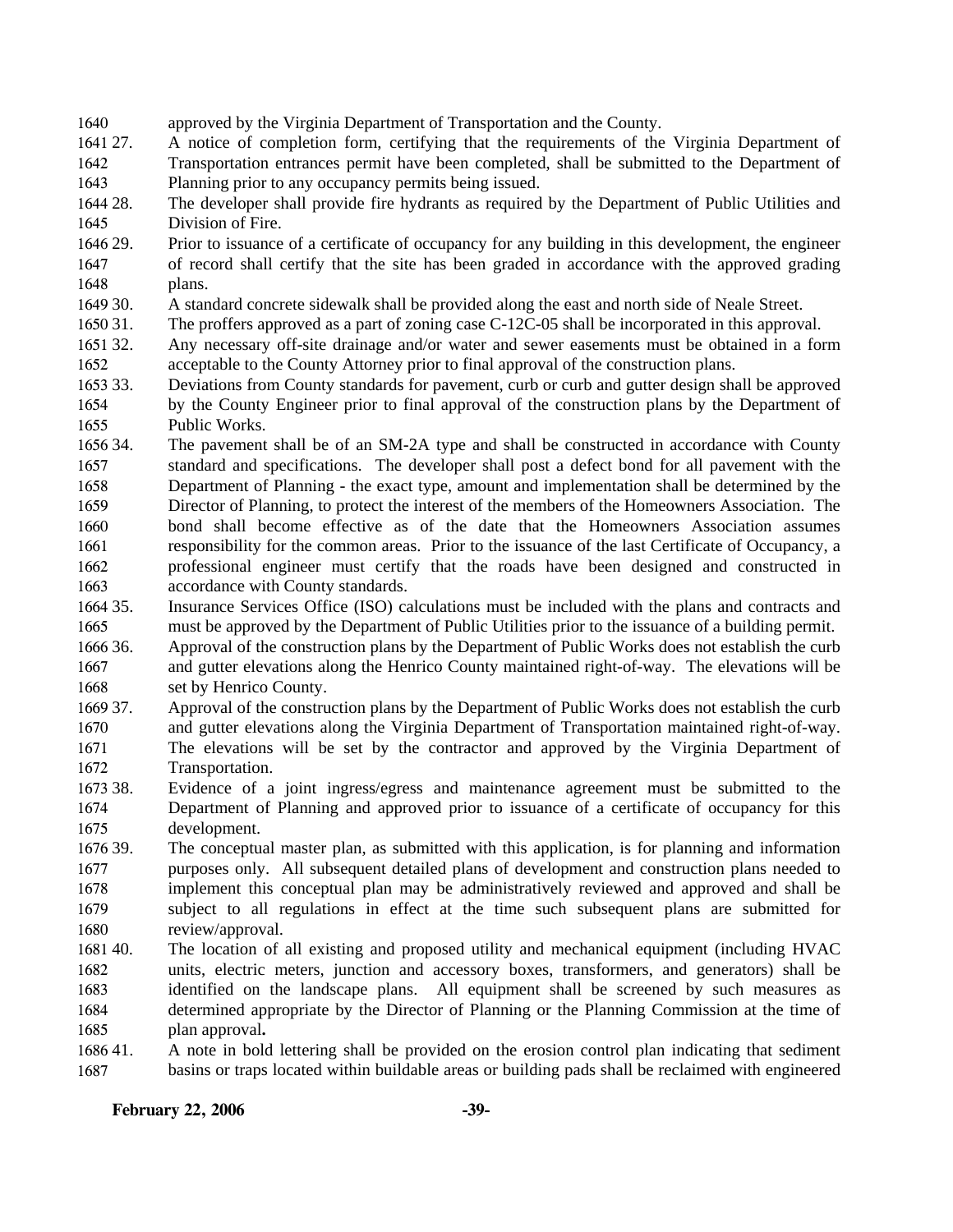1688 1689 1690 1691 1692 fill. All materials shall be deposited and compacted in accordance with the applicable sections of the state building code and geotechnical guidelines established by the engineer. An engineer's report certifying the suitability of the fill materials and its compaction shall be submitted for review and approval by the Director of Planning and Director of Public Works and the Building Official prior to the issuance of any building permit(s) on the affected sites.

- 1693 42. The unit house numbers shall be visible from the parking areas and drives.
- 1694 43. 1695 1696 1697 The names of streets, drives, courts and parking areas shall be approved by the Richmond Regional Planning District Commission and such names shall be included on the construction plans prior to their approval. The standard street name signs shall be ordered from the County and installed prior to any occupancy permit approval.
- 1698 44. 1699 44. All residential buildings shall have fire sprinkler systems covering all areas including attics and porches, in accordance with the requirements of the Fire Marshall.
- 1700 45. 1701 45. All residential building roofs shall be finished with shingles having a 50-year and 110-MPH warranty.
- 1702 46. 1703 1704 If adequate access to Orchard Glen subdivision common area is not available through the subdivision, then an access easement shall be provided by the developer of Grove Pointe Condominiums.

1705

## 1706 **PLAN OF DEVELOPMENT & SPECIAL EXCEPTION**

1707

| POD-10-06                         | Timmons Group for Audubon Land LLC and Shamin Hotels:                  |
|-----------------------------------|------------------------------------------------------------------------|
| International Airport Centre –    | Request for approval of a plan of development and special exception    |
| Hilton and Holiday Inn Hotels -   | for height, as required by Chapter 24, Sections 24-2, 24-94(b) and 24- |
| <b>International Centre Drive</b> | 106 of the Henrico County Code, to construct a 130-room, five-story,   |
|                                   | hotel and a 147-room, five-story, hotel with conference center. The    |
|                                   | 8.99-acre site is located on the eastern side of International Centre  |
|                                   | Drive, approximately 1,000 feet north of Audubon Drive, on parcels     |
|                                   | 822-717-4473 and 822-717-4415 (pt.). The zoning is M-1, Light          |
|                                   | Industrial District and ASO (Airport Safety Overlay) District.         |
|                                   | County water and sewer. (Varina)                                       |
|                                   |                                                                        |

1708

Is there any opposition to this plan of development, POD-10-06, in the Varina 1710 District? No opposition. Mr. McGarry, good morning. 1709 Mr. Archer -

1711

Good morning. The revised plan has been received and is currently being handed 1713 out. Approval is for two five-story hotels, one with a conference center. There will need to be three 1714 motions, one for transitional buffer deviation, the second for special exception for height and the third 1715 will be for the plan of development itself. 1712 Mr. McGarry -

1716

1717 The review of this revised plan is complete and the basic changes include a transitional buffer of 10 feet 1718 that has been expanded to 30 feet, but it is still not the full 50, as required.

1719

1720 The special exception is for height. The Hilton is about 12 feet above the 45 foot-height limit by the 1721 Code and the Holiday Inn is about 14 feet above the 45 foot limit.

 The Traffic Engineer has reviewed the site and plans for changes he requested and he is satisfied they have all been made. The staff can recommend approval of the site plan. It is the applicant's responsibility to present the case for the transitional buffer deviation and the special exception for height. 1725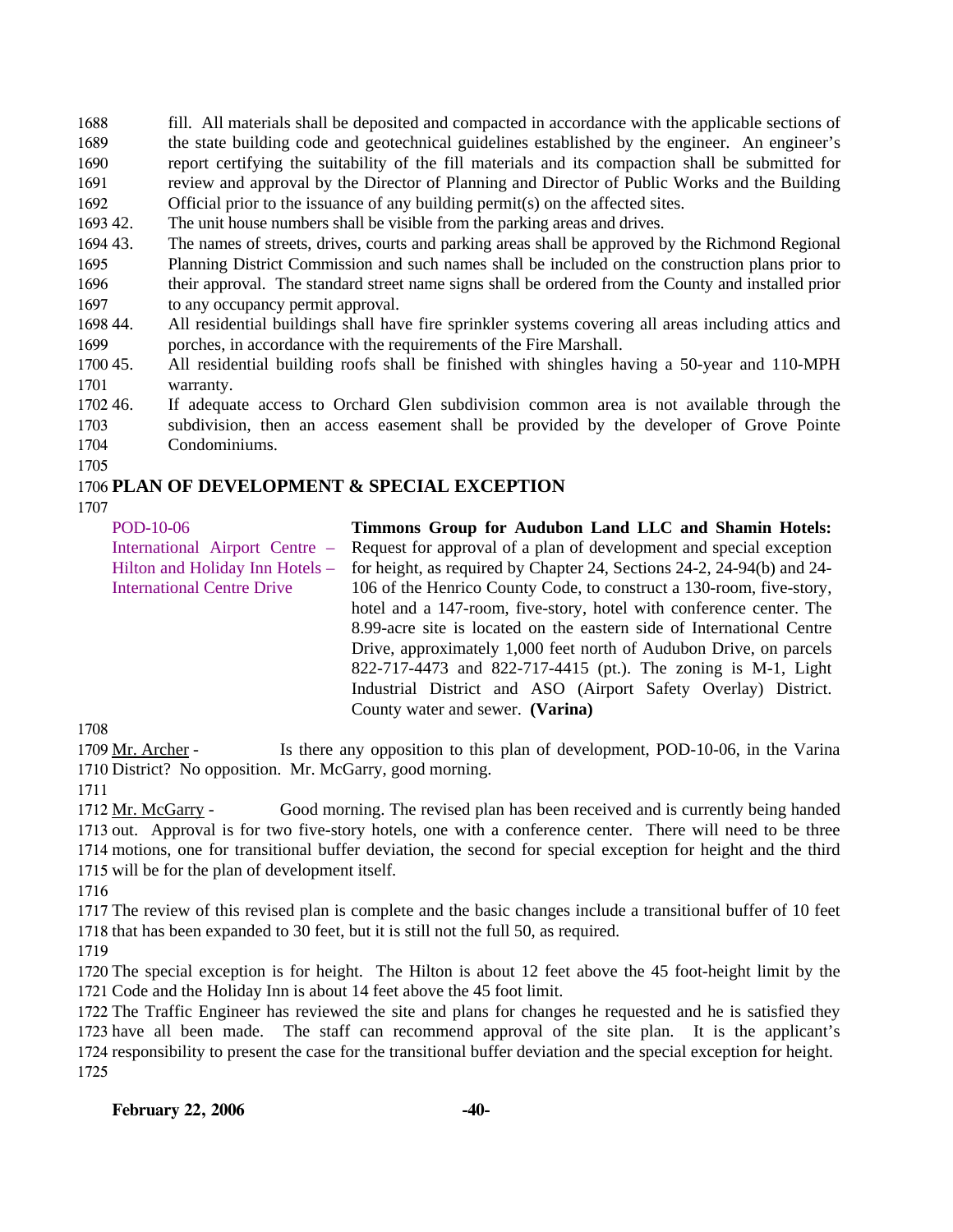**February 22, 2006 -41-** 1726 With that, staff can recommend approval for the plan of development, subject to the standard conditions 1727 for developments of this type, and the following conditions No. 24 through 33. I'd be happy to answer 1728 any questions. 1729 1730 Mr. Archer - Are there questions by the Planning Commission? 1731 1732 Mr. Silber - This does include a special exception and a transitional buffer deviation? 1733 1734 Mr. McGarry - That is correct. 1735 1736 Mr. Silber - Has the transitional buffer deviation been advertised? 1737 It would have been advertised with the case. What happened was they originally 1739 had the 10 feet and now it is 30 feet. It was in the original case. So, when the original case was 1740 advertised, the original drawings came in and it was a 10-foot transitional buffer and that wouldn't work, 1741 and now it is 30 feet. When the case was advertised, the transitional buffer should have been in the 1742 original advertisement. 1738 Mr. Jernigan -1743 They are now showing 30 feet and there is no need for a transitional buffer 1745 deviation. 1744 Mr. Silber -1746 1747 Mr. Jernigan - It is supposed to be 50. 1748 You get a 30-foot transitional buffer with a 10-foot masonry wall. That allows 1750 you to reduce it from 50 to 30. They would like not to include a masonry wall on that location. 1749 Mr. McGarry -1751 1752 Mr. Silber - Then a transitional buffer deviation is required. 1753 1754 Mr. Jernigan - Yes. It is supposed to be 50. 1755 1756 Mr. McGarry - The request came in with the revised plan last Thursday. 1757 I need clarification from staff. What I understand is that if there is a transitional 1759 buffer deviation, it should have been in the description, it should have been in the notice letters going out 1760 to adjacent property owners. If this request just came in and hasn't gone out to the property owners, then 1761 my question is has proper notification been given. 1758 Mr. Silber -1762 1763 Mr. McGarry - No. 1764 1765 Mr. Jernigan - Wait a minute. The transitional buffer deviation was in the original case, 10 feet. 1766 It was not a formal written request. That is what was shown on the site plan. We 1768 told them we could not accept that. It was not advertised with it. 1767 Mr. McGarry -1769 1770 Mrs. O'Bannon - Ted, can I ask you a quick question. Is one hotel four stories and one five stories? 1771 Both of these are supposed to be five stories. The caption reads two (2) five-1773 story hotels. 1772 Mr. McGarry -1774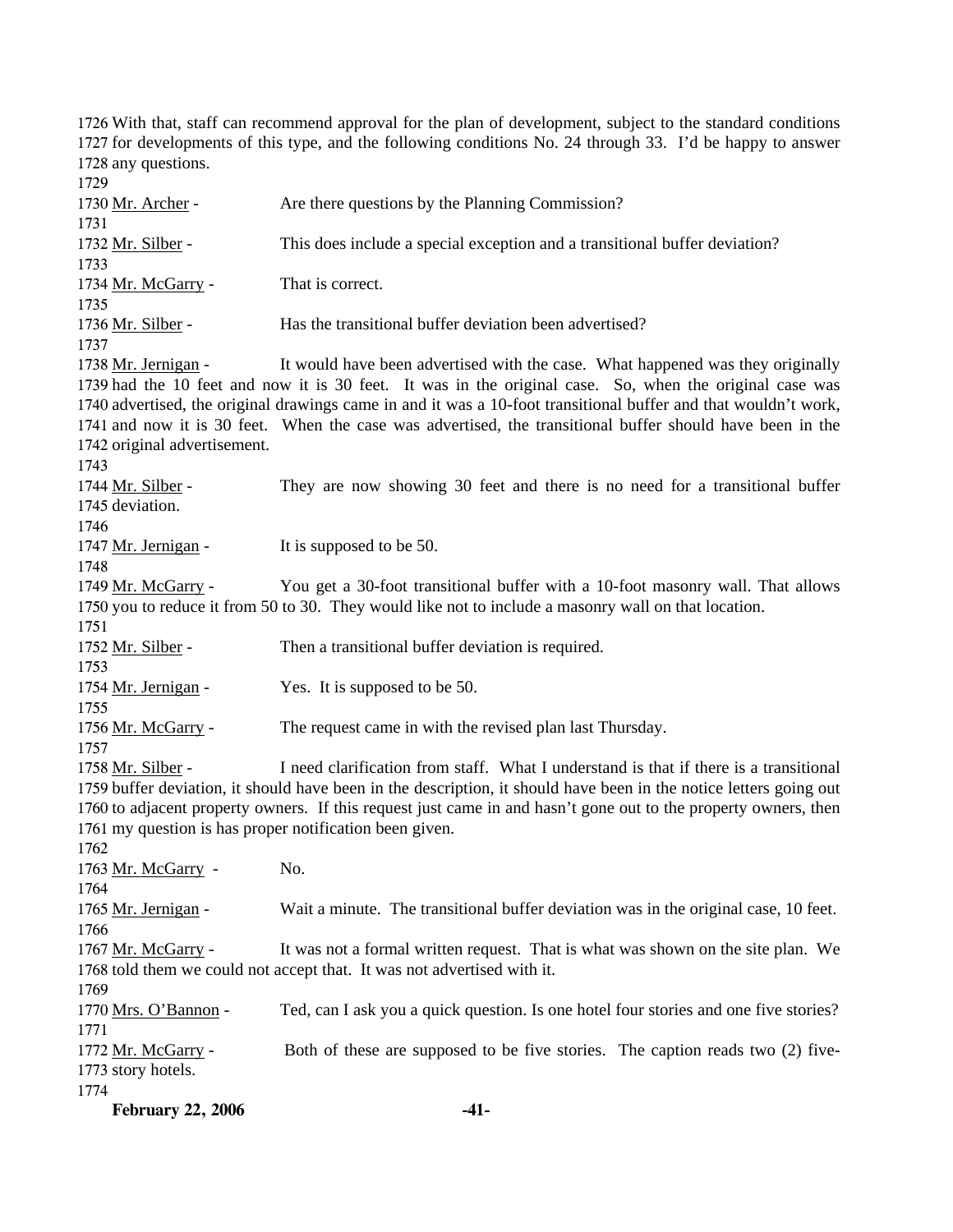1775 Mr. Jernigan - While we are talking now, are we clear for the conference center parking? 1776 Yes. I have since found out that there is an interpretation of how we are now 1778 handling the parking requirements included with hotels, and based on that calculation, they now meet the 1779 requirements for parking as our current experience with it. 1777 Mr. McGarry -1780 Staff is researching the Code to see if there is an administrative way of handling 1782 the deviations. 1781 Mr. Silber -1783 I would assume that it was advertised originally, because when Ted and I 1785 discussed it, it was only 10 feet and he said we needed a transitional buffer deviation and I said, "That's 1786 not enough, 10 is not enough." I didn't know it wasn't advertised, because it was in the original case. 1784 Mr. Jernigan -1787 Mr. Silber, Kevin just pointed out to me that he believes the Code allows for the 1789 Director of Planning to also approve a transitional buffer deviation. That is why it was not tried... 1788 Mr. McGarry -1790 Why don't we just let him go on and then we will get back to the deviation 1792 question. 1791 Mr. Jernigan -1793 1794 Mr. Archer - Do you have any more presentation, Mr. McGarry? 1795 1796 Mr. McGarry - I have finished. We can now hear from the applicant for the special exception. 1797 1798 Mr. Archer - Will the applicant come forward. 1799 Good morning. My name is Chris Early. I am with the Timmons Group. I am 1800 Mr. Early -

1801 the project manager. We are the civil engineering firm on this project, and would you like me to just talk 1802 about the height first, since you are still working on the transitional buffer thing? OK. A couple of points 1803 I want to make about the project. Shamin Hotels, PC, this is a very high end project in terms of what they 1804 want this to be a signature sight with a conference center with the Holiday Inn piece, a bigger hotel, 1805 which is, I think, a real good amenity for the County. It is not a Red Roof Inn on the side of the road. It 1806 is a very impressive development with nice landscaping, etc. So, I just think that is an important point to 1807 make. With the height exception, we got FAA approval for the height, just so you would know, this is 1808 right across from the airport, that's an important component here. They have approved both hotels to not 1809 be in any conflict with their views on planes and that type of thing, which is rather important. The 1810 Wingate Inn that is closer to Laburnum is also.... It is a four-story hotel, it's one story shorter than these, 1811 but that still does not meet the 45-foot requirement. So, the existing hotel that is actually closer to the 1812 more traveled way is already above the height restriction.

1813

 Also, Mr. Amin's, company owns the Wingate property. So, this is for an extension for kind of a nicer, further development of the area on the same character that it already is. The height restriction does not really work well with two hotels that are trying to get a certain amount of people to support the conference center and for the development in the area. The hotels in the area across the street are also… There is a six-story hotel, I think, really fairly close to the road across the street. So, again, having met the FAA approval process, having a hotel already there, that is above the height restriction, we are not in the neighborhood. You are not next to any type of business that this should impact, it's the type of business that in my opinion belongs next to an airport. And, if this isn't in character, there is a Garden Center store right down the road. The adjacent property is all commercial/industrial. So, we are not sticking the wrong kind of building in the middle of somebody's neighborhood. So, that is our position

**February 22, 2006** -42-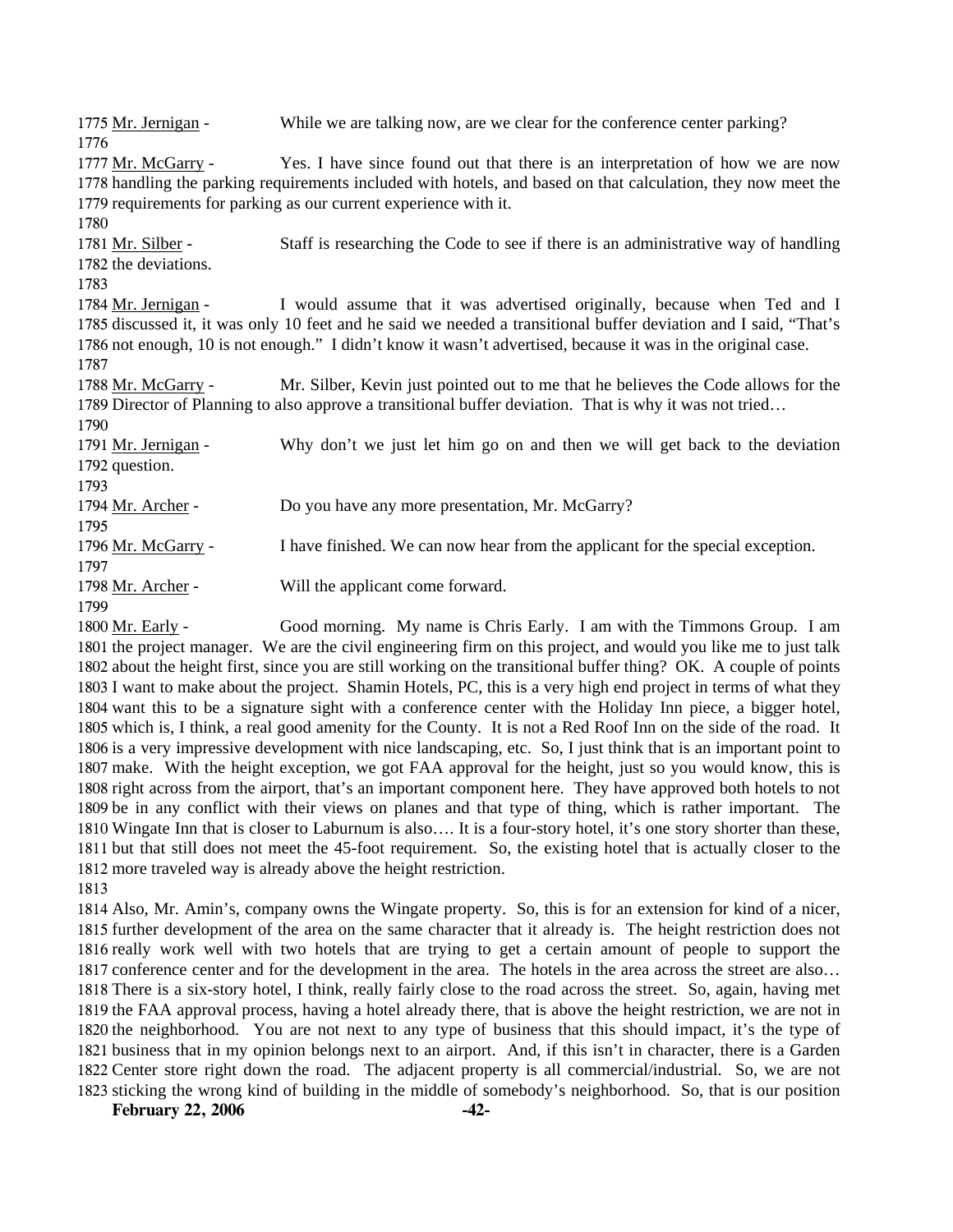1824 on this and we respectfully ask that we get the exemption. Are there any questions on that? 1825 Thank you, Mr. Early. Are there any questions for Mr. Early by the 1827 Commission? 1826 Mr. Archer -1828 I just have a quick question. The conference center, I see you have about 300 1830 and some odd spaces. How many people will the conference center accommodate? 1829 Mrs. O'Bannon -1831 We do have additional parking. What is the total number for the conference 1833 center (his questions is being referred to someone in the audience)? 1832 Mr. Early -1834 1835 Mr. Amin - Five hundred. 1836 1837 Mr. Early - Five hundred. 1838 1839 Mrs. O'Bannon - You can seat 500 (unintelligible). 1840 So, it's a major.... And, again, we use the calculation, we do have, at this point, 1842 with the buffer we have, we are proposing, we have additional parking in case there is some kind of 1843 overflow, which I understand your concern. 1841 Mr. Early -1844 Mrs. O'Bannon, I asked Ted the same thing because I knew the conference 1846 center, there is a different calculation for hotel rooms and the conference center but he said we are in 1847 compliance. 1845 Mr. Jernigan -1848 If you like, I can talk about the transitional buffer from our prospective, if you 1850 are ready for that. 1849 Mr. Early -1851 1852 Mr. O'Kelly - (Unintelligible). 1853 1854 Mr. Early - So, we don't need to talk about it? Okay. 1855 1856 Mrs. Jones - Did you say that 30 feet will provide visual separation and…. 1857 1858 Mr. Jernigan - It calls for 50 feet. 1859 1860 Mrs. Jones - Right. 1861 And you can reduce that by 20 feet by putting up a masonry wall. But, for the 1863 aesthetics of that area, and that hotel, I don't know that a wall would look good there. 1862 Mr. Jernigan -1864 1865 Mrs. Jones - And I agree. And the reason behind the request to not have 50 feet is? 1866 The primary reason, okay, is that what that does for us, two things. It allows the 1868 additional parking for the conference center to be comfortably put in the hotel. If we have to move 1869 everything back to the 50 feet, okay, absolute maximum, one we would have a wooded transitional buffer 1870 to began with, which is already there. And it really puts a hurt on ability to make that conference room 1871 really work because we are barely, we may not even quite meet the parking requirements for that which 1872 goes back to the previous question. And, so, in the sense that the area itself, the fact that we would have a 1867 Mr. Early -

**February 22, 2006 -43-**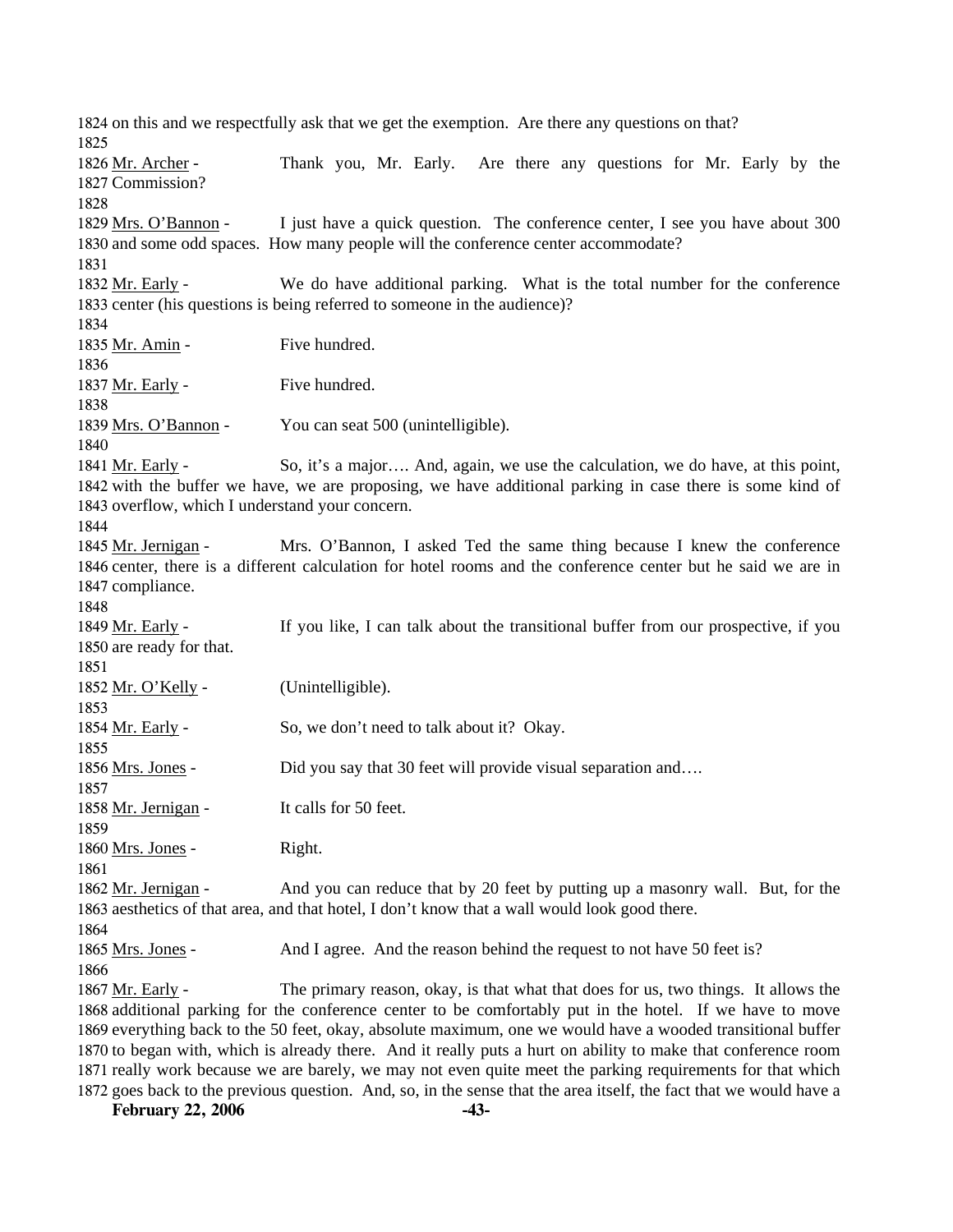good wooded buffer, we are right at the border where we would be required to do it because we are a little bit away from the interstate. We feel like it is a reasonable request to allow us to do the right thing with the conference in the hotel. And, that's the biggest reason we ask for the exemption. The masonry wall part just doesn't fit with anything out there and it's very expensive and would just be an odd duck when we've got woods. We hope that the hotels are something people see and want to spend money in and visit the County. So, that's sort of the basic reasons.

Mrs. Jones, one of the challenges is that in the zoning ordinance there are 1881 transitional buffer requirements that exists between certain zoning classifications. In this case, the zoning 1882 classification is M-1 as adjacent to A-1. In a typical situation, if this was adjacent to an A-1 subdivision 1883 we would want to maintain that 50 feet, transitional buffer separation. In this case the interstate highway 1884 is zoned A-1. So, what we have been allowing is in cases where this transitional buffer is adjacent to the 1885 interstate highway, we still want to have some buffer so that we have our interstate basically treed and 1886 lined and look nice, but we really don't believe in this case that the full dimension is necessary, nor do we 1887 believe a wall would be appropriate. So, we are comfortable with the reduction to 30 feet. I believe you 1888 are committing to 30 feet. 1880 Mr. Silber -

1889

1879

1890 Mr. Early - Yes.

1891

1892 Mr. Silber - Although, some of the latest plans still show 10 feet but staff believes….

1893

I apologize for that because we have actually changed our layout to reflect the 1895 new buffer. We have given up on that. We would not.... 1894 Mr. Early -

1896

It remains at 30 feet. We have researched the code and the code does provide the 1898 Director of Planning or the Planning Commission to provide modification to the minimum transitional 1899 buffer requirements. So, I can administratively grant that. The Planning Commission probably shouldn't 1900 act on that since it hasn't been properly notified. So, I am willing to commit to that. The endorsement of 1901 the Planning Commission would make me feel even better but 30 feet I think is more than adequate 1902 adjacent to the interstate in this case. And, it is very consistent with what we have been getting along the 1903 interstate. 1897 Mr. Silber -

1904

If you don't want a motion on the terms of the transitional buffer deviation, I 1906 would stop. And it's in the agenda. It says, "Screen G permits a reduction to 30 feet." 1905 Mr. Jernigan -

1907

And, again, we have changed our plans to match this. We realize we can't do the 1909 10 feet. We have no intention to do that. 1908 Mr. Early -1910

All right. Is the Commission agreeable to granting that authority to the 1912 Secretary? 1911 Mr. Archer -

1913

1915

1914 Mr. Jernigan - Do we need a motion for that?

1916 Mr. Archer - I don't think we need a motion.

1917

We will need a motion on the special exception for the height and the plan of 1919 development. 1918 Mr. Silber -1920

**February 22, 2006 -44-** 1921 Mr. Jernigan - Do we have any opposition?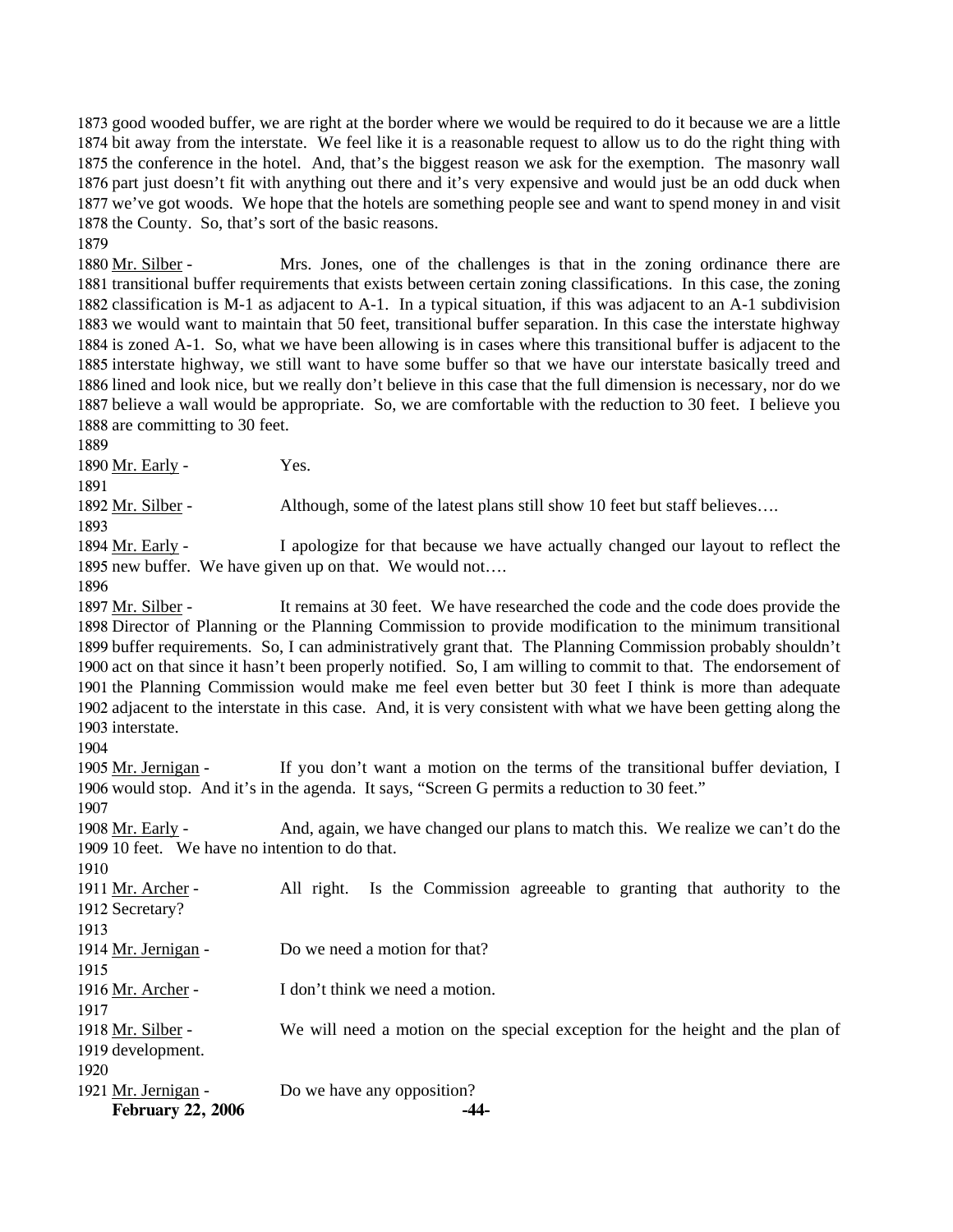1922

1923 Mr. Archer - No opposition.

1924

I'm ready to make a motion. First of all I will move for the special exception on 1926 five-story buildings, exceeding the code. 1925 Mr. Jernigan -

1927

1928 Mr. Vanarsdall - Second.

1929

The motion was made by Mr. Jernigan and seconded by Mr. Vanarsdall for the 1931 special exception for height. All in favor say aye...all opposed say nay. The motion passes. 1930 Mr. Archer -

1932

And, Mr. Chairman, I will move for approval of POD-10-06, International 1934 Airport Center – the Hilton and Holiday Inn Hotels at International Centre Drive, subject to the standard 1935 conditions for developments of this type, and the following additional conditions Nos. 24 through 33. 1933 Mr. Jernigan -

1936

1937 Mr. Vanarsdall - Second.

1938

The motion was made by Mr. Jernigan and seconded by Mr. Vanarsdall. All in 1940 favor say aye...all opposed say nay. The motion passes. 1939 Mr. Archer -

1941

I do have one question. Most of these hotels are owned by Mr. Patel, how did 1943 Mr. Shamin slide in? 1942 Mr. Jernigan -

1944

1945 Mr. Early - He's very smart.

1946

1947 The Planning Commission approved POD-10-06, International Airport Centre – Hilton and Holiday Inn 1948 Hotels, subject to the standard conditions attached to these minutes, the annotations on the plans, and the 1949 following additional conditions. Mr. Branin was absent.

1950

1951 24. 1952 24. The developer shall provide fire hydrants as required by the Department of Public Utilities and Division of Fire.

1953.25 1954 1955 1956 1957 25. The developer shall install an adequate restaurant ventilating and exhaust system to minimize smoke, odors, and grease vapors. The plans and specifications shall be included with the building permit application for review and approval. If, in the opinion of the County, the type system provided is not effective, the Commission retains the rights to review and direct the type of system to be used.

1958 26. 1959 26. Any necessary off-site drainage and/or water and sewer easements must be obtained in a form acceptable to the County Attorney prior to final approval of the construction plans.

1960 27. 27. Deviations from County standards for pavement, curb or curb and gutter design shall be approved

1961 1962 by the County Engineer prior to final approval of the construction plans by the Department of Public Works.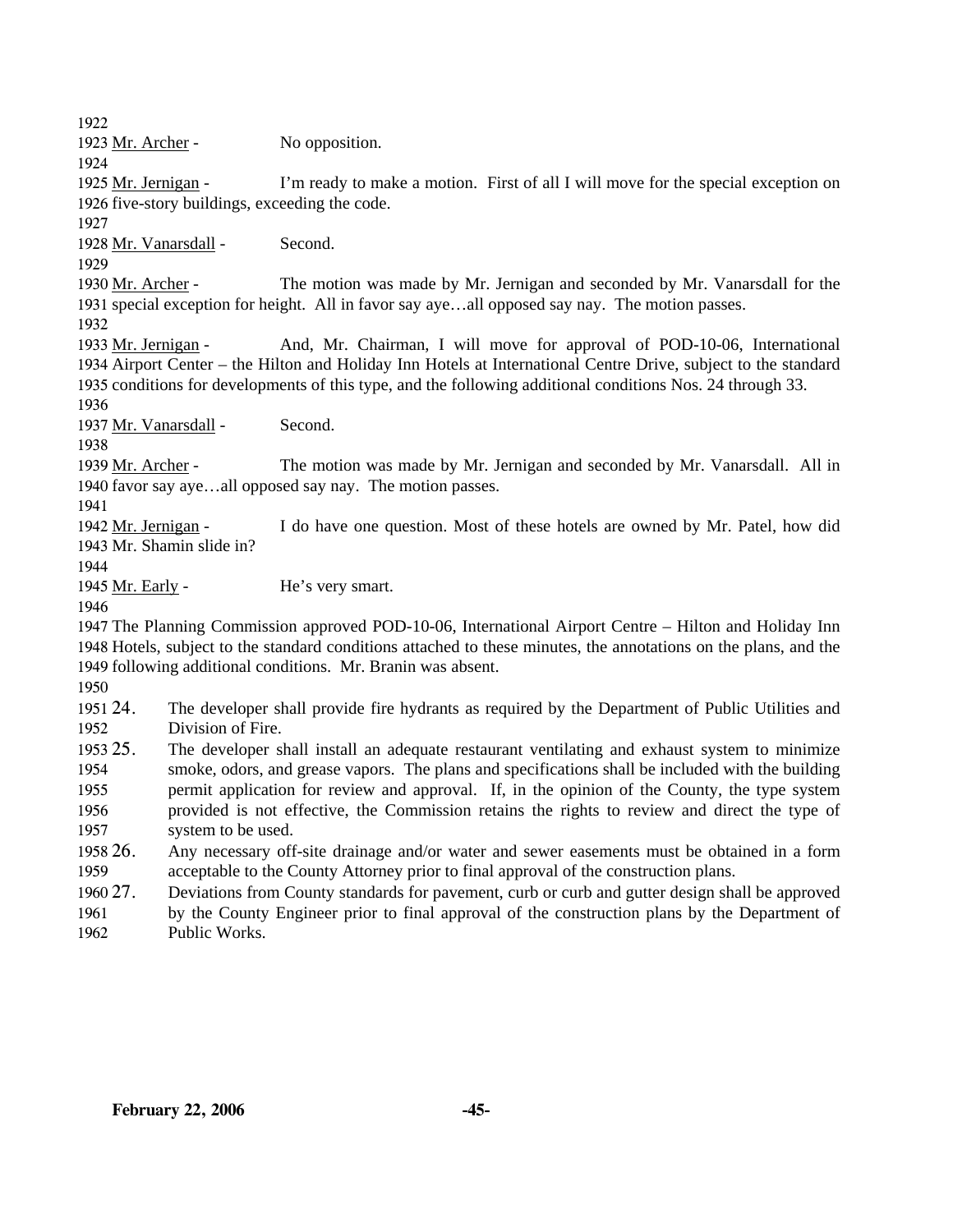1963 28. 1964 Insurance Services Office (ISO) calculations must be included with the plans and contracts and must be approved by the Department of Public Utilities prior to the issuance of a building permit.

1965 29. 1966 1967 29. Approval of the construction plans by the Department of Public Works does not establish the curb and gutter elevations along the Henrico County maintained right-of-way. The elevations will be set by Henrico County.

1968 30. 1969 1970 1971 1972 30. The location of all existing and proposed utility and mechanical equipment (including HVAC units, electric meters, junction and accessory boxes, transformers, and generators) shall be identified on the landscape plans. All equipment shall be screened by such measures as determined appropriate by the Director of Planning or the Planning Commission at the time of plan approval**.**

1973 31. 1974 Provide a letter which demonstrates the hotel owner's experience that the 8% parking reduction from the required Code would not create a parking problem.

1975 32. 1976 There shall be no exterior signage or other means of advertising that identifies the presence of food service at these facilities.

1977 33. 1978 33. Federal Aviation Administration (FAA), Form 7460-1 shall be submitted to the FAA and proof of such approval shall be provided to the Planning Department prior to approval of any building

1979 permit application.

1980

### 1981 **SUBDIVISION RECONSIDERATION**

1982

Hunters Knoll (December 2004 Plan) Bradbury Road **Foster & Miller, P.C. for Hillfam, LLC and WWLP Development LLC:** The 58.0-acre site proposed for a subdivision of 27-single-family homes is located along the east line of Bradbury Road, approximately 0.8 miles south of Darbytown Road on parcels 838-685-7540 and 640- 688-2264. The zoning is A-1, Agricultural District. Individual well and septic/tank drainfield. **(Varina) 27 Lots** 

1983

Is there anyone in the audience in opposition to subdivision Hunters Knoll in the 1985 Varina District? No opposition. Mr. Wilhite. 1984 Mr. Archer -

1986

Thank you, Mr. Chairman. This is a reconsideration of a plan approved back in 1988 December 2004 for Hunters Knoll subdivision. Since that time, final subdivision application has been 1989 submitted to the County and it was noted that the plan had deviated from what was provided to the 1990 Planning Commission back at that time. If you look at the cover map, there was a parcel, shaded in green 1991 there, that's been removed from the proposed subdivision due to the fact that there has been some 1992 dumping on the site and there is some bad soils and the developer does not wish to develop this parcel. In 1993 and of itself, the staff would not have a problem with that being removed. However, the subdivision 1994 layout also shows that the road system has been altered. 1987 Mr. Wilhite -

1995

 On the plan included in your packet, the original location of the road, coming in off of Bradbury, with the development of that parcel to the north, is sketched out so that you can see the original layout that was approved. Due to wetlands impacts on the site, the development of the road, as approved under the Planning Commission, would probably put them over the threshold of one acre and affects the Army CORPS permits for wetlands disturbance. Therefore, the applicant has come in with a new road layout to show less wetlands impacts than would originally be needed.

2002

2003 However, the relocation of the road does affect three parcels. Access to the parcel that was originally 2004 proposed to develop has been removed. It also impacts the parcel that is located right along Bradbury

### **February 22, 2006 -46-**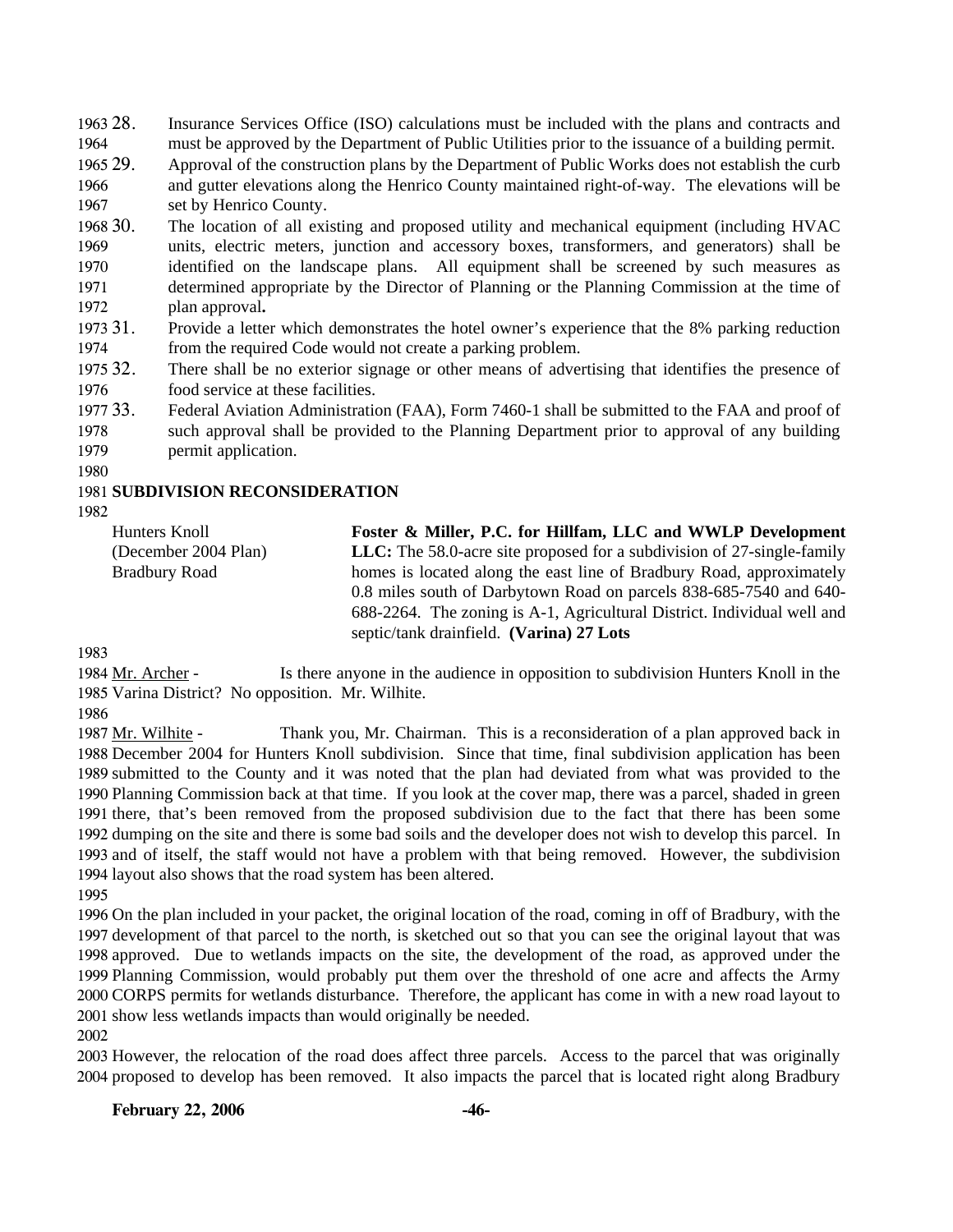2005 Road to the north by pulling the road off that property line and also with the parcel that's being taking out 2006 there was a stub street proposed through that to go to a larger parcel to the north.

2007

 With the request for the change to the layout, staff was looking at surrounding properties to see if there were potential stub connections to try to lessen the impact that this relocation would cause. Due to the fact that any stubs running to adjacent properties would increase the amount of wetlands impacts, staff has decided not to recommend any changes to the layout as proposed. There appears to be better potential for stub connections to this larger parcel from property to the north. Therefore, staff at this point, would recommend approval of the realignment as shown.

2014

Thank you, Mr. Wilhite. Are there questions of Mr. Wilhite from the 2016 Commission? 2015 Mr. Archer -

2017

2018 Mr. Jernigan - Kevin, do we have to have a separate motion for the distance (unintelligible).

2019

Yes, sir. I'm sorry. Because of the removal of that parcel with the stub street, 2021 the entrance road coming up off Bradbury is greater than 1,320 feet; it's approximately 1,650. So, you 2022 would have to approve that specifically. I don't think that's required to be a separate motion. You can 2020 Mr. Wilhite -

2023 make it a part of your overall motion.

2024

2025 Mr. Archer - Do you need to speak to the applicant?

2026

No. We've been over this thing quite a few times. This was an approved 2028 subdivision it just had to come back for the road changes, and Kevin and I have discussed it quite a bit. 2029 He's okay with it, so I'm okay with it. 2027 Mr. Jernigan -

2030

Can I just ask, for clarification. The parcel that is now being taking out of the 2032 subdivision is it owned by the same owner and will it remain just as it or…. 2031 Mrs. Jones -

2033

2034 Mr. Jernigan - It had some contamination on it. 2035

2036 Mrs. Jones - So, it will remain as is?

2038 Mr. Jernigan - That, plus it had a lot of old tires and everything sitting there.

2039

2037

Spud Mistr with Foster  $\&$  Miller, the engineer. That parcel is owned by the 2041 Deaton Land Trust. It's been a tire dump for a long time. There are trees 12 inches in diameter growing 2042 up through tires. We needed to clear the site in order to sell lot. We are working with DEQ to get it 2043 cleared. And at one point, they wanted to know if we wanted that to get into the subdivision, it's about a 2044 third of wetlands and the six acres and we couldn't get any drain field sites on it. It's wasn't good for 2045 development but it is going to be cleaned up because of this development, but they are going to retain 2046 ownership to it. 2040 Mr. Mistr - $2047$ 

| 2041              |                                                         |
|-------------------|---------------------------------------------------------|
| 2048 Mrs. Jones - | So, it won't be associated with the subdivision at all? |
| 2049              |                                                         |
| 2050 Mr. Mistr    | No, ma'am.                                              |
| 2051              |                                                         |
| 2052 Mrs. Jones - | Thank you.                                              |
| 2053              |                                                         |
|                   |                                                         |

**February 22, 2006 -47-**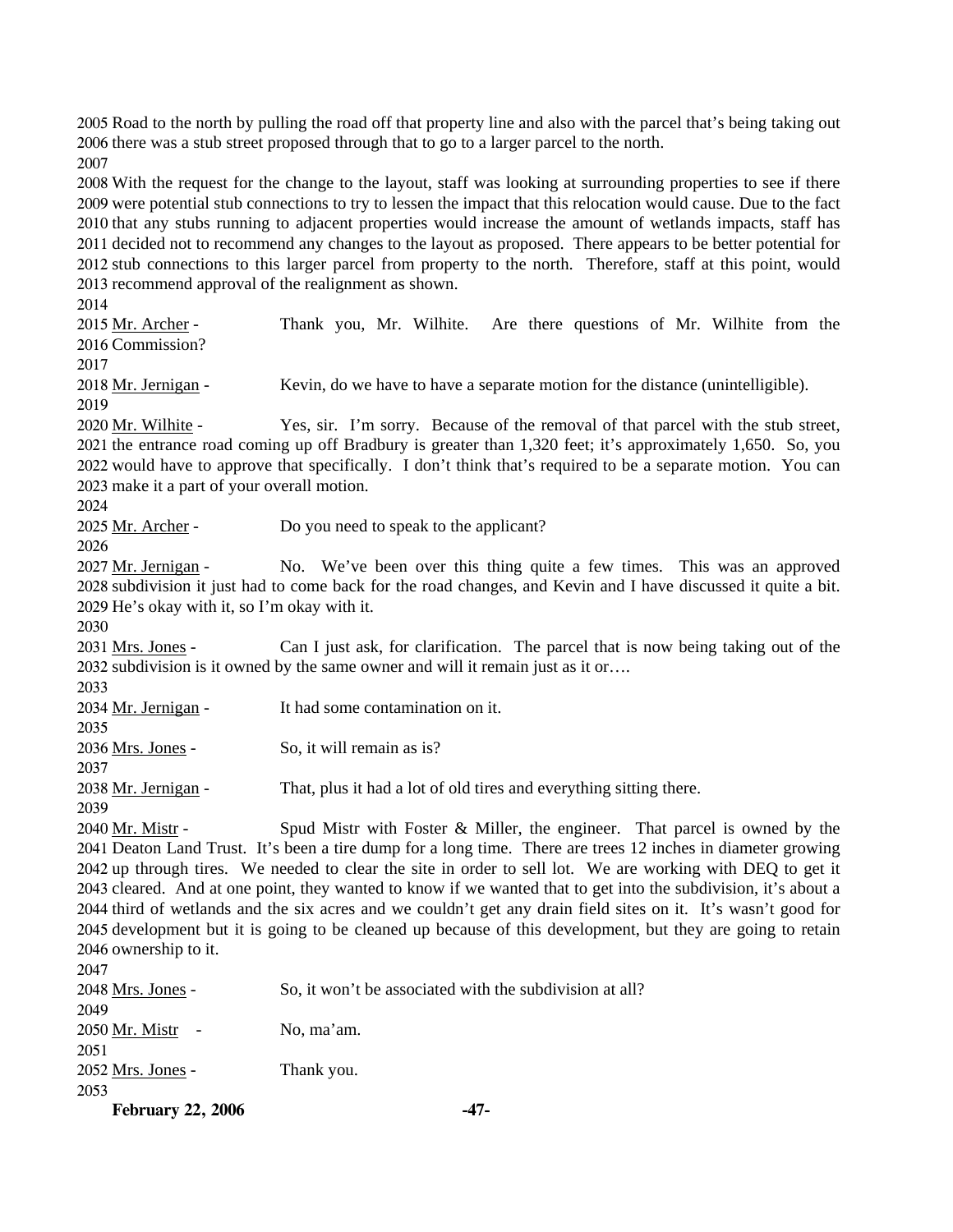2054 Mr. Jernigan - Okay, Mr. Chairman, I'm ready to make a motion if there are no more questions. 2055 2056 Mr. Archer - Go right ahead, sir. 2057

With that I will move for approval of the subdivision reconsideration, including 2059 the 1,320 foot distance on the road on Hunters Knoll (December 2004 Plan). 2058 Mr. Jernigan -

2060

2061 Mr. Vanarsdall - Second.

2062

The motion was made by Mr. Jernigan and seconded by Mr. Vanarsdall. All in 2064 favor say aye...all opposed say nay. The motion passes. 2063 Mr. Archer -

2065

2066 The Planning Commission approved the reconsideration for subdivision Hunters Knoll (December 2004 2067 Plan) subject to the standard conditions, annotations on the plan and the additional conditions previously 2068 approved. Mr. Branin was absent.

2069

Next on the agenda is consideration of a Substantial In Accord Study. This is for 2071 a radio transmission tower that is proposed. You have been provided a staff report and (unintelligible) of 2072 this location and propose design. This is a County facility. You may recall that other communication 2073 towers do not require substantial in accord and do not come through the Planning Commission but 2074 because this is a public facility, similar to a library or a fire station or school site, where by you would 2075 consider a substantial in accord this will be a County operated and owned radio tower. This is a public 2076 facility and does require consideration of a substantial in accord. We do have with us today the Director 2077 of the County's Public Relations and Media Services, Tamra McKinney. She has with her consultants 2078 from ICC Consulting Inc. that are available to answer any questions if the Commission have questions of 2079 them relative to this request. The Planning Commission will be making a recommendation on this 2080 substantial in accord. The Board of Supervisors will be having their hearing and will make final 2081 determination and then the applicant will be required to or the County will be required to file a 2082 (unintelligible) use permit, you will be seeing this a second time when a final use permit is filed ordered 2083 by the Commission and the Board of Supervisors. So, with that, Mr. Tyson is here to present the 2084 substantial in accord. 2070 Mr. Silber -

2085

# 2086 **RESOLUTION: SIA-01-06 – Media Services Site – Substantially In Accord with the County**  2087 **Comprehensive Plan (Brookland District) (Staff Report by Lee Tyson)**

2088

Good morning, everyone. Henrico County proposes to construct a 350-foot high, 2090 self-supporting, three-leg lattice-style radio transmission tower to supplement the existing antenna used 2091 by WHCE – FM 91.1, which is located at Highland Springs High School Technical Center and which will 2092 remain in use should the new transmission tower be constructed. The station is operated by students and 2093 currently transmits through a 100-foot high antenna mounted atop a building at the school. The existing 2094 radio signal does not reach the western part of the County, and improvements to the station's transmitter 2095 would be made in addition to the new transmission tower. 2089 Mr. Tyson -

2096

2097 The proposed completion date for this structure is July 2006.

2098

2099 The proposed site, Parcel 776-737-9397, is located in the Brookland Magisterial District at the northeast 2100 intersection of Westmoreland Street and Par Streets (2001 Par Street). The total area of the subject site is 2101 approximately 1.27 acres.

2102

**February 22, 2006 -48-**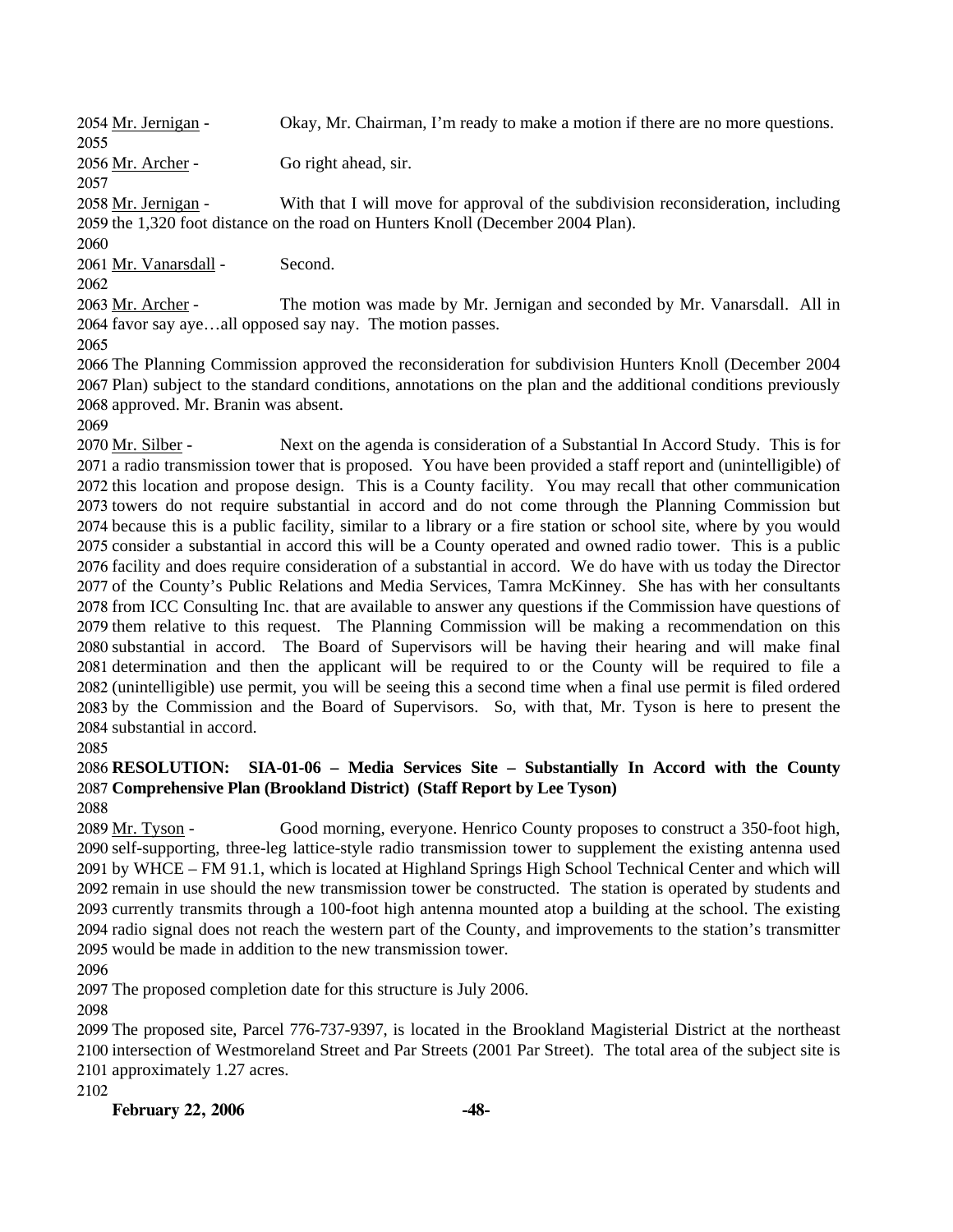The County Zoning Ordinance permits communication towers up to 100 feet in height as a use by right. A provisional use permit must be approved for communication towers exceeding the 100-foot height limit. As with other tower facilities, the proposed tower will be required to meet Federal Communication Commission (FCC) and Federal Aviation Administration (FAA) regulations.

 The proposed site is zoned M-2 General Industrial District and is surrounded by M-2 Districts with the exception of a M-1 Light Industrial District to the west side. Communications towers exceeding 100 feet in height in industrial zoning districts require a provisional use permit. In the M-2 District, the required setback is 50 feet from any property line. It appears the proposed development will meet this requirement.

 A Plan of Development (POD-147-85) was approved for the parking lot use for the previous owner, Circuit City Stores, Inc. However, records do not indicate the parking is needed by any existing adjacent uses to meet minimum parking requirements.

 There are a number of residential subdivisions and commercial development within one mile of the proposed tower site in the County and in the City of Richmond. The residential subdivisions include Westbourne, Mayfield, Kildare, Shenandoah Place and North Willow Lawn. The commercial areas are primarily along W. Broad Street (U. S. Route 250) and Willow Lawn Shopping Center. The "Mayfield" neighborhood is the closest residential development and is approximately 2000' feet from the proposed site.

 The proposed site is nearly rectangular in shape and is developed as a parking lot. The Department of Public Utilities indicates there are no County water or sewer lines on the proposed site and the proposed tower development will not require these utilities.

 There are no environmental issues noted with the proposed site. The topography on the site, as well as the surrounding area, is flat. There should be no grading required with the proposed development. 

 The Planning Department has determined that the proposed radio tower does not interfere with the County's Microwave Communication Paths.

 The 2010 Land Use Plan recommends Heavy Industry development for the proposed site. The development proposed for this site is consistent with the Land Use Plan recommendation for locating towers on sites not planned for residential use.

 The proposed radio transmission tower is consistent with the Goals, Objectives and Policies of the Plan that stress the importance of providing adequate public facilities and services located in a manner for maximizing service delivery and efficiency while minimizing negative impacts on surrounding uses.

 The applicant has provided rendering of the proposed location. These are manipulated photographs showing the proposed tower (pictures are shown on the screen).

 The proposed transmission tower project is consistent with the development trends in the area of the subject site and supports the Goals, Objectives, and Policies of the Land Use Plan. Staff believes the site for the proposed public relations and media transmission towers is substantially in accord with the Comprehensive Plan. I'll be happy to try to answer any questions. Representatives from the Department of Public Relations and Media Services are here as our consultants that can actually speak to the technical aspects of the tower.

**February 22, 2006 -49-**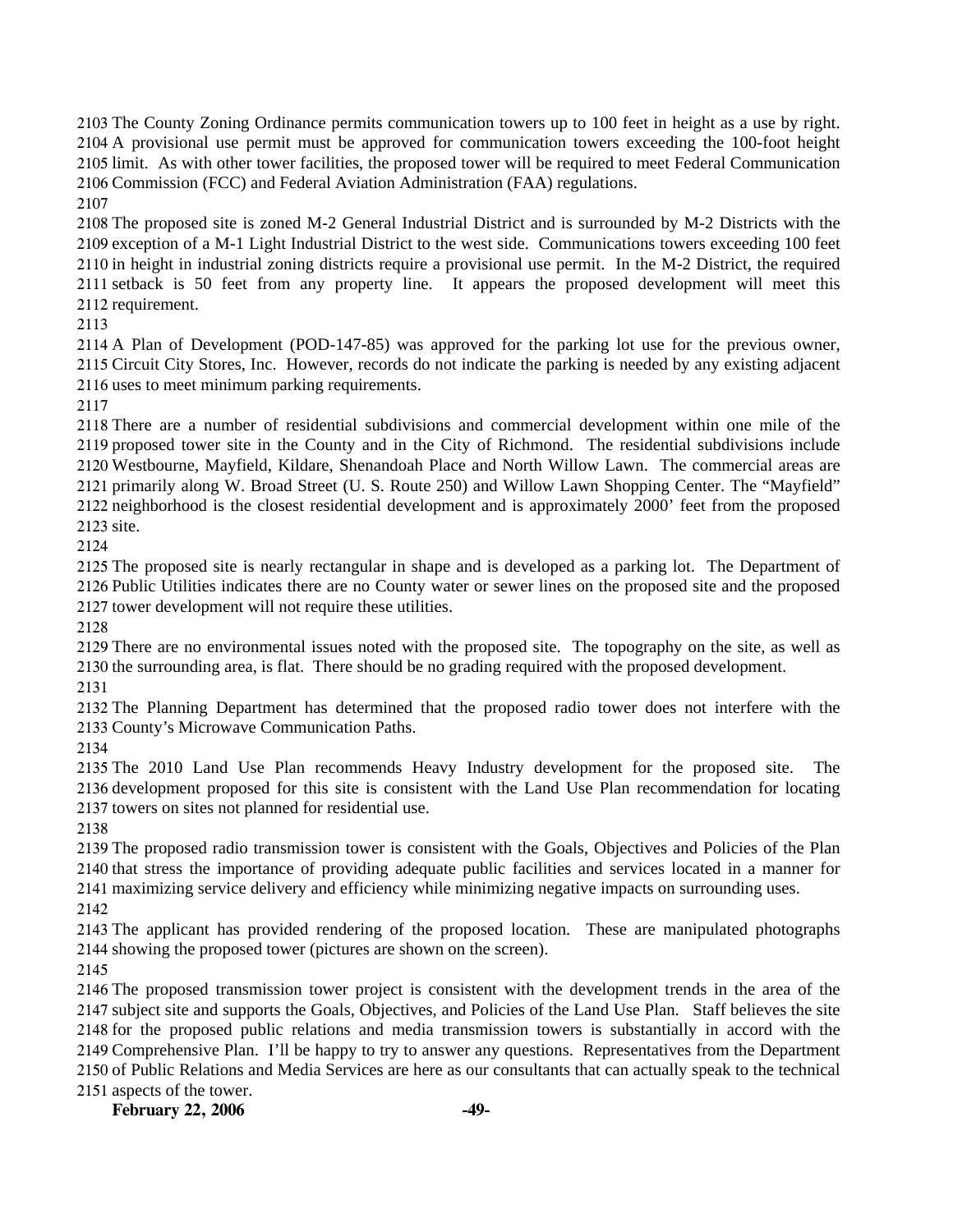2152 Mr. Archer - Thank you, Mr. Tyson. Are there any questions concerning this proposal? 2153

I have a very quick one, just for clarification. If we find this proposal 2155 substantially in accord does it becomes a notation to the Comprehensive Plan going forward or is this just 2156 for this particular case? 2154 Mrs. Jones - $2157$ 

| 2137                    |                                                                                                                 |
|-------------------------|-----------------------------------------------------------------------------------------------------------------|
| 2158 Mr. Tyson -        | It would be specific to this case.                                                                              |
| 2159                    |                                                                                                                 |
| 2160 Mr. Jernigan -     | I believe RCC is the consultant on this. They are going to construct it.                                        |
| 2161                    |                                                                                                                 |
| 2162 Mr. Tyson -        | They can tell you about the construction details.                                                               |
| 2163                    |                                                                                                                 |
| 2164 Mr. Jernigan -     | We are going to own this right?                                                                                 |
| 2165                    |                                                                                                                 |
| 2166 Mr. Tyson -        | As far as I am aware of.                                                                                        |
| 2167                    |                                                                                                                 |
| 2168 Mr. Jernigan -     | We are buying this tower.                                                                                       |
| 2169                    |                                                                                                                 |
| 2170 Mr. Silber -       | We'll let Tamra answer that question.                                                                           |
| 2171                    |                                                                                                                 |
| 2172 Ms. McKinney -     | Good morning. Yes, sir, Mr. Jernigan and members of the Planning                                                |
|                         | 2173 Commission, this will be a County-owned facility. So, we are paying to construct it. We will purchase      |
|                         | 2174 the land and we will own it. If we so decide to have co-location later, we will be able to handle that it. |
| 2175                    |                                                                                                                 |
| 2176 Mr. Archer -       | Are there any more question of Ms. McKinney?                                                                    |
| 2177                    |                                                                                                                 |
| 2178 Mr. Jernigan -     | Well, it looks like it has room for cellular at heights of 121, 160, 200. We will be                            |
| 2179 leasing these out. |                                                                                                                 |
| 2180                    |                                                                                                                 |
| 2181 Ms. McKinney -     | We can.                                                                                                         |
| 2182                    |                                                                                                                 |
| 2183 Mr. Jernigan -     | We will be pulling in money from users.                                                                         |
| 2184                    |                                                                                                                 |
| 2185 Ms. McKinney -     | Oh, yes. It will be a big money maker, no doubt.                                                                |
| 2186                    |                                                                                                                 |
| 2187 Mr. Vanarsdall -   | That's one of the reasons we want it.                                                                           |
| 2188                    |                                                                                                                 |
| 2189 Mr. Jernigan -     | I just wanted to make sure we were purchasing it.                                                               |
| 2190                    |                                                                                                                 |
| 2191 Mr. Archer -       | Ms. McKinney, how many services will we be able to co-locate on this tower?                                     |
| 2192                    |                                                                                                                 |
| 2193 Ms. McKinney -     | I'm not sure exactly, I think it depends on the type, but I know it can                                         |
|                         | 2194 accommodate cellular as well as some of our own public safety needs.                                       |
| 2195                    |                                                                                                                 |
| 2196 Mr. Archer -       | We will be using the higher elevation?                                                                          |
| 2197                    |                                                                                                                 |
| 2198 Ms. McKinney -     | Right.                                                                                                          |
| 2199                    |                                                                                                                 |
|                         |                                                                                                                 |

**February 22, 2006 -50-**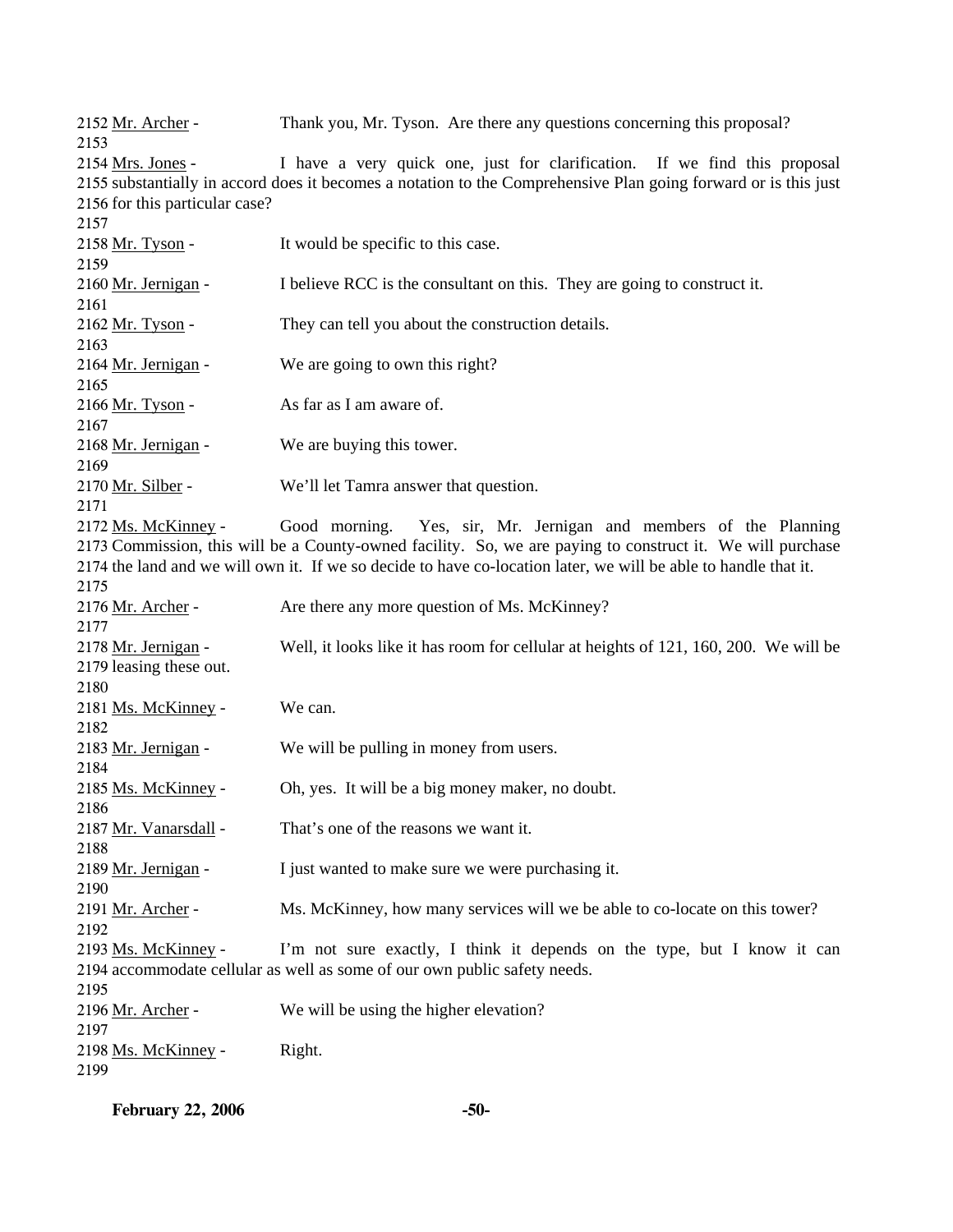Good morning, Mike Hunter from RCC and I'll answer your question. The 2201 tower is designed to hold below the FM antenna three antennas with the tips at the top, around 320 feet 2202 another 3 antennas around the 280. There is room for additional microwave and then three sets of cellular 2203 carriers. That's a factor that's in the specification. If you want more, we can put more in with the 2204 understanding that you make the tower fatter as the more antennas you put on it. You should have good 2205 use for the County as an additional safety user, unanticipated uses in the future. 2200 Mr. Hunter -2206 2207 Mr. Archer - Thank you, Mr. Hunter. 2208 You know, the real reason for this tower has to do with Hurricane Isabel. After 2210 the hurricane we were unable to get time on local radio stations to send out to folks to let them know not 2211 to drink the water for two days. And this is a part of the plan to provide communication after a disaster. 2212 So, I guess the question is to make sure that it never gets blown down. 2209 Mrs. O'Bannon -2213 Well, it's going to be specified for 140 mph winds with  $\frac{1}{2}$  inch radial icing. It is 2215 rare that you will see both of those things at the same time. 2214 Mr. Hunter -2216 That would be the main reason for construction. Putting more equipment on it, in 2218 my opinion, might make it more likely to be blown down. 2217 Mrs. O'Bannon -2219 No. It's specified to handle the full load at that wind and icing and the shelter is 2221 a concrete shelter, it won't blow away, it is a concrete foundation. 2220 Mr. Hunter -2222 2223 Mr. Archer - Are there any further questions. 2224 2225 Mrs. O'Bannon - Answer me a quick question. Did you graduate from school here? 2226 2227 Mr. Hunter - John Marshall. 2228 2229 Mrs. O'Bannon - You are another one of my classmates. 2230 2231 Mr. Hunter - I was telling Tamra here that I think we went to kindergarten together. 2232 2233 Mr. Vanarsdall - Vetta, upstairs, and Mike here were on the Rescue Squad years ago. 2234 2235 Mr. Hunter - Yes, we were on the Rescue Squad together. 2236 That's the real intent with that because we were unable to purchase, even 2238 purchase time, on WRVA radio. This is the station that most people would turn to. We were going to 2237 Mrs. O'Bannon -

2239 establish what we already have in the radio station in the eastern part of the County, expand the coverage 2240 to the western part of the County so that in the future we would ask people to turn to this station, after a 2241 disaster and hear information about don't drink the water for two days, or flush it and so on. In the past, 2242 if you recall, for Isabel it was.... In my area, we were 11 days without electricity but for the first three or 2243 four we were without phone service, electric service and water. And so when you said 140 knots per hour 2244 winds, that was like 60, even 90, I think around then but is 140 strong enough. I still getting back to the 2245 reason we are really doing that, to provide, when it talks about the (unintelligible). And if have to do with 2246 providing any information they need because we were unable to purchase time on the general radio 2247 station to speak to the people. So, that's my biggest concern being sure that it doesn't fall down. 2248

**February 22, 2006 -51-**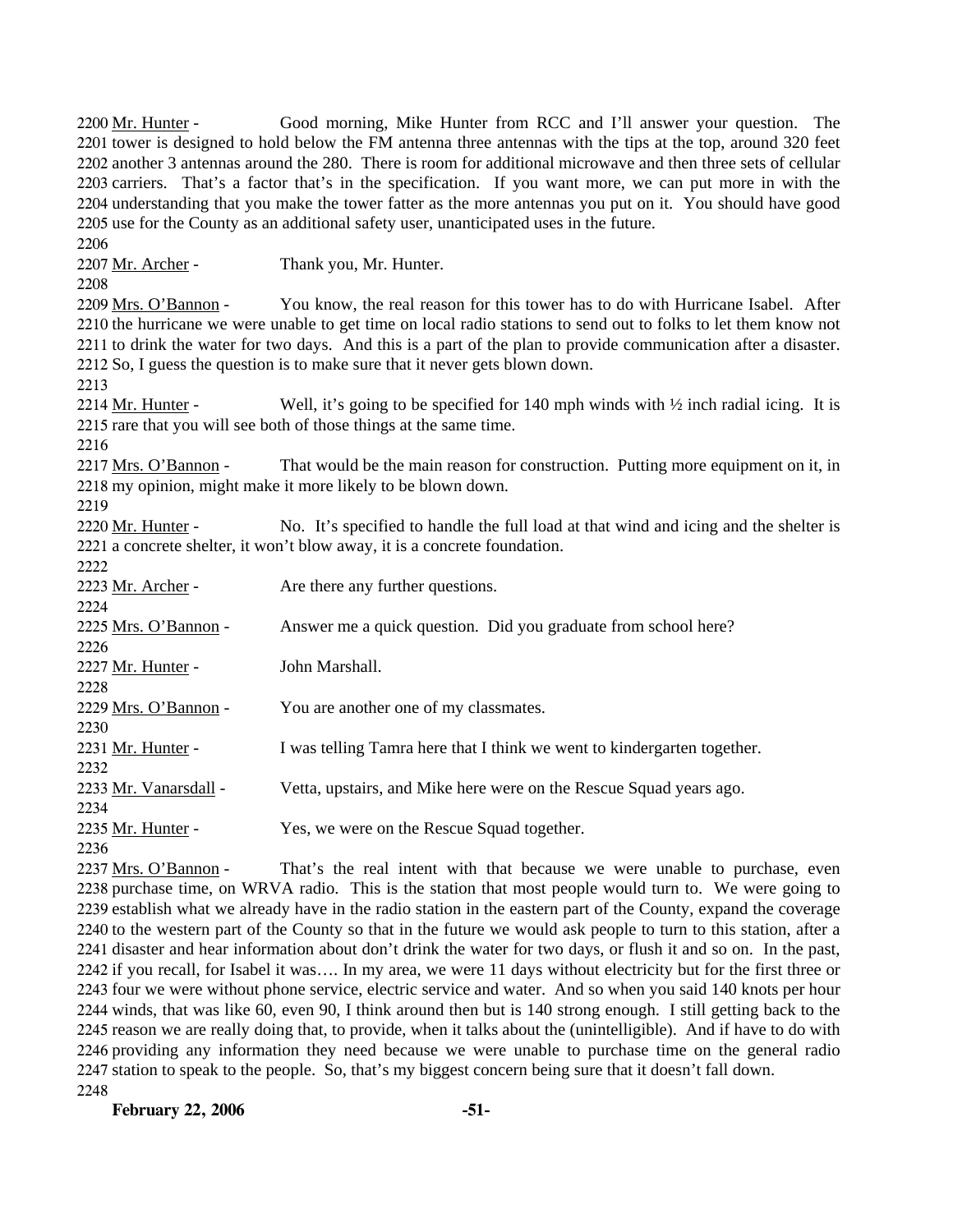Mr. Hunter, is there any concern with interference with anything in the area with 2250 televisions, radios, cell phones or anything along those lines? 2249 Mr. Silber -

2251

Selecting this site was a series of compromises. The site had to be squeezed in 2253 amongst others who use the same frequency, University of Virginia, Virginia State College, who is on an 2254 adjacent channel, Norfolk State, who is on the same channel. And then the second criteria is finding a 2255 place where there would be a minimal chance of interference to the reception of the aural carrier of 2256 WTVR Channel Six. So, by this being located reasonably close to WTVR tower the likelihood of 2257 interference is nil, especially with the new televisions today. There is a provision in the FCC's rules that 2258 says, "A period of one year after the station is constructed, it will be the licensee and the County's 2259 responsibility to investigate and correct interference." And it's very tightly defined. It's interference as 2260 received off of the air on a television or radio. It can't be a car radio, it can't be a public address system, 2261 it can't be the intercom, it can't be the baby monitor. It has to be off the air and it has to be a properly 2262 functioning TV or radio. And the area within which this has to be done is around the  $\frac{1}{2}$  mile radius. So, 2263 it may abut some of the residential neighborhoods, or be close to them, but I don't it is going to cause any 2264 interference there. This will be a new clean transmitter, it's not an old tube transmitter that does tends to 2265 be a little sloppy. 2252 Mr. Hunter -

| 2266              |                                                                                     |
|-------------------|-------------------------------------------------------------------------------------|
| 2267 Mr. Silber - | So, it will be a period of one year?                                                |
| 2268              |                                                                                     |
| 2269 Mr. Hunter - | A period of one year. The County would have to investigate these complaints.        |
| 2270              |                                                                                     |
| 2271 Mr. Silber - | If there are complaints or interference then what do you have to do, provide a      |
| 2272 filter?      |                                                                                     |
| 2273              |                                                                                     |
| 2274 Mr. Hunter - | Put a filter on the antenna for the TV that's receiving the interference. These are |

fairly simple to resolve. The fact that it has been operating in Highland Springs, which is right in the 2276 middle of a residential neighborhood, with no complaints over the last 10 years, anyway, it seems 2277 unlikely in this area that it would have a problem. 2274 2275

2278

2279 Mr. Archer - All right. Are there any other questions? Thank you, sir.

2280

2281 Mr. Hunter - Thank you.

2282

Hold on. Before we make a motion, I want to tell everyone that, with short 2284 notice, that Mike Hunter and Tamra and I met this morning upstairs at 7:30 a.m. And I left them with 20 2285 questions. One of them you just asked you will get it in writing. All of them are going to be put in 2286 writing. And I thank him again for getting together on such short notice. I had large concern over and 2287 above the nicely done job that he did. (Unintelligible). And just as a matter of trival pursuit, I guess, you 2288 call it. The Lighthouse at Hatteras is 208 feet, the tower at Kings Dominion is 350, the tower at the 2289 Virginia Police Headquarters is 350. We have one on Bassie Road, as y'all know, that is 690 feet, they 2290 call it 700 feet and that is a monopole and I asked them this morning why they couldn't use a monopole 2291 (unintelligible) why we can't. So, this will be the second, if it is built, this will be the second tallest tower 2292 in the entire County. There is no other tower like this that can be compared to it. It's a lattice type, with 2293 three feet on it, (unintelligible) in the front room. So, anyway, and to answer, you already asked Mrs. 2294 Jones but.... 2283 Mr. Vanarsdall -

2295

Mr. Vanarsdall, I was wondering if you knew the height of the Effival Tower or 2297 the Leaning Tower of Pisa? 2296 Mr. Silber -

**February 22, 2006 -52-**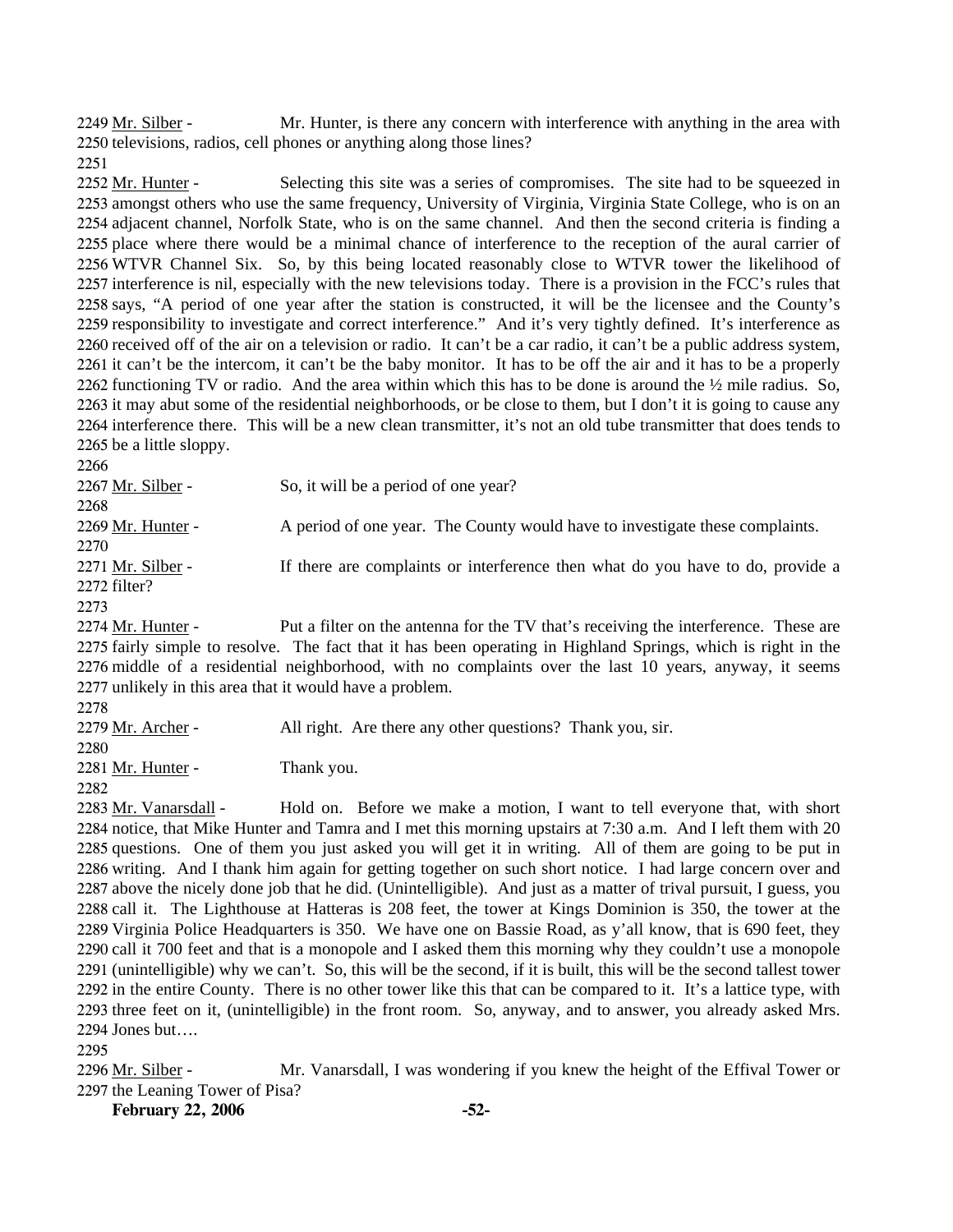Well, I had that in one of my French books but I don't have the book with me. With that said, I will make a motion… 2299 2298 Mr. Vanarsdall -

2300

2301 Mr. Archer - One second, Mr. Vanarsdall. Do we need to read the resolution for the record? 2302

I make a motion that the Planning Commission has reviewed the proposed 2304 WHCE Transmission Tower site for conformance of the County's Comprehensive Plan including the 2305 Land Use Plan, the Major Thoroughfare Plan, Parks & Recreation Office Space Plan, and we find that this 2306 site is substantially in accord with the Comprehensive Plan. 2303 Mr. Vanarsdall -

2307

2308 Mr. Archer - Do I have a second.

2309

2310 Mr. Jernigan - Second.

2311

The motion was made by Mr. Vanarsdall and second by Mr. Jernigan. All in 2313 favor say aye...all opposed say nay. The motion passes. 2312 Mr. Archer -

2314

2315 The Planning Commission adopted the resolution to accept the substantial in accord for SIA-01-06, 2316 Media Services Site, with the County Comprehensive Plan.

2317

Next on the agenda would be consideration of the minutes for January 26, 2006, 2319 minutes. 2318 Mr. Silber -

2320

Mr. Secretary, before we do that I would like to, for the benefit of the 2322 Commission members, in your last packet Mr. Silber and I had been discussing this letter that we all got a 2323 copy of at the last meeting. We got the letter but we didn't get the attachment. So, in discussing this with 2324 Mr. Silber he indicated that he would send it by copying it in the next packet that was going out and he 2325 did so. I appreciate that, sir. 2321 Mr. Archer -

2326

 I think the problem was, with the first indication, that this had to do with a zoning case that I had but when I looked at it I think this has more to do with just general road concerning these PODs and what other localities are doing to deal with the issue. And I understand that there are some issues that you probably haven't been confronted with that has come up in the County about people leaving these cars. And I mention that because we should probably study this and maybe at some point in the future determine whether or not we need to do something on a similar line.

2333

2334 Some of you may know of such problems that have been associated with use of PODs, particularly on 2335 residential property. I've had a few with people bringing them on site and then just leaving them forever. 2336

I've seen them sitting around different places but I don't know that they sat there 2338 for a long time. Normally, they are gone within 30 or 40 days. 2337 Mr. Jernigan -

2339

Well, pretty consistently in my district unfortunately one of the uses that has 2341 come up is that the people that rent a POD put their boat in it for the winter and use it as if it were an 2342 accessory structure, which is what I've talked to Mr. Silber about. 2340 Mrs. O'Bannon -

2343

2344 Mr. Jernigan - Well, they are supposed to be just temporary.

2345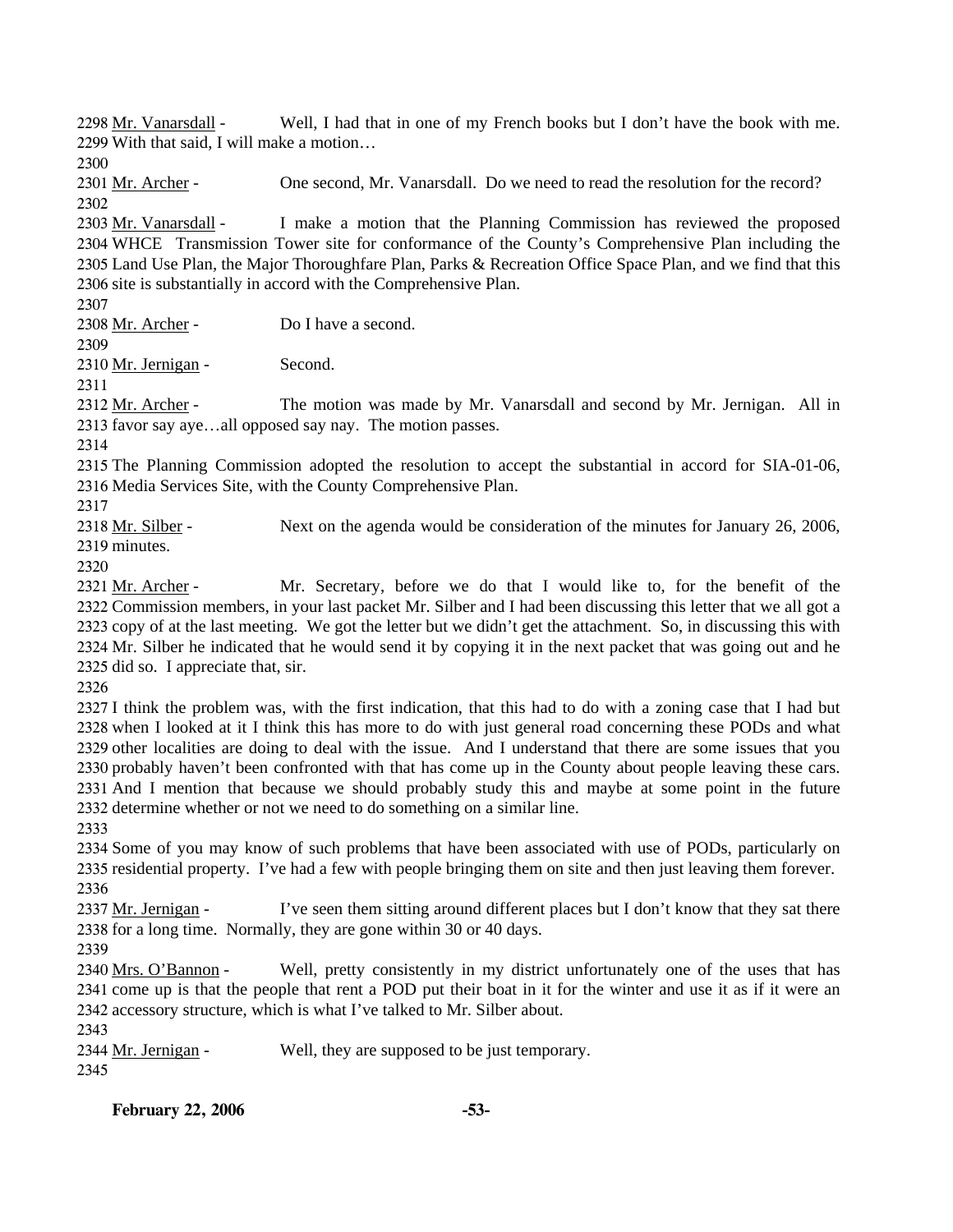Well, I have one actually in my neighborhood, directly behind me, and it has 2347 been there for longer than six months. But, they are renovating their house and they move all of their 2348 furniture in it, but it is in the backyard. Of course that's why I've use it, my backyard is near 2349 (unintelligible). And, of course, I'm not going to say anything but I do get calls on them. Some have 2350 been left in the street, in the driveway, in front of someone's house in that case it was there less than a 2351 month and then it was moved away, at the beginning of renovating there house. They took the roof off 2352 and moved all their furniture out and moved into an apartment for six months, nine months, actually about 2353 a year. 2346 Mrs. O'Bannon -

2354

The Board informally discussed this about a week ago, when they received this 2356 information from Mr. Levy and others. I informed the Board at time that we treat these PODs no 2357 differently from accessory structures. It is required to be in the backyard and meet the setbacks as other 2358 accessory structures. They are not allowed to be in public right-of-way. If we do receive a complaint and 2359 they are in a right-of-way, we will contact them and have them remove it. If they are in the front yard or 2360 side yards they don't meet the requirements and they must be removed. Now, as you know, our 2361 complaint policy is we go out and give them notice and give them two weeks to comply and if they are 2362 not in compliance we go back and give them two more weeks to comply. So, they end up having about 2363 30 additional days once we receive the complaint. And, Mr. Jernigan, your point is well taken. Many of 2364 these don't last too much beyond that 30-day time. Mrs. O'Bannon has some examples of some that have 2365 been around much longer but the point is we do have a policy for addressing these. We may get more 2366 complaints because these seem to be occurring more frequently in residential areas. Mr. Levey provided 2367 us some ordinances that have been adopted in other localities. We don't feel we need to take that step at 2368 this point. We think we can handle these through our normal policy and that's on a compliant basis. If 2369 they get worse, we may revisit that and propose some ordinance. But, at this point in time, we will treat 2370 them like accessory structure and they need to be in backyards. 2355 Mr. Silber -2371

Well, if it is used like it is supposed to be, temporary, you are suppose to bring in 2373 a truck, load it up, and have it out of there in a matter of weeks and then have it stored in another facility 2374 until you need that back. But, if you have got one that has been sitting in the backyard for six months.... 2372 Mr. Jernigan -2375

Revitalization will take care of that, so will John Short. I just about wore John 2377 Short out with stuff like that. 2376 Mr. Vanarsdall -

2378

Well, at any rate, I do appreciate, Mr. Silber, you giving us this information. It 2380 will give us something to think about anyway and some examples to go by. 2379 Mr. Archer -

2381

I think by calling it accessory structure and causing it to be in the backyard and 2383 for setback that will work well, at least with the situations we've had so far. That's probably the best way 2384 to put it. But it is the ones that are in the street and it's because their driveway, or in the front yard, 2385 because they might have a little driveway in the front yard or something, these are the calls that I get 2386 because they can't put them in the backyard. It's not a good access. You got a narrow lot or there is no 2387 driveway so they just kind of sit in the street. Those are the problems that come up with them and they 2388 don't have an alternative for putting it, even in the side yard because there is no driveway at all or it's a 2389 very short driveway and it sits in the front yard. So, that's when you get into the problems. 2382 Mrs. O'Bannon -

2390

I wouldn't even consider them as accessory structure. I mean, this is supposed to 2392 be a temporary mean to move stuff out. When you class it as a temporary structure you are almost 2393 making it okay to put it in the yard. 2391 Mr. Jernigan -

2394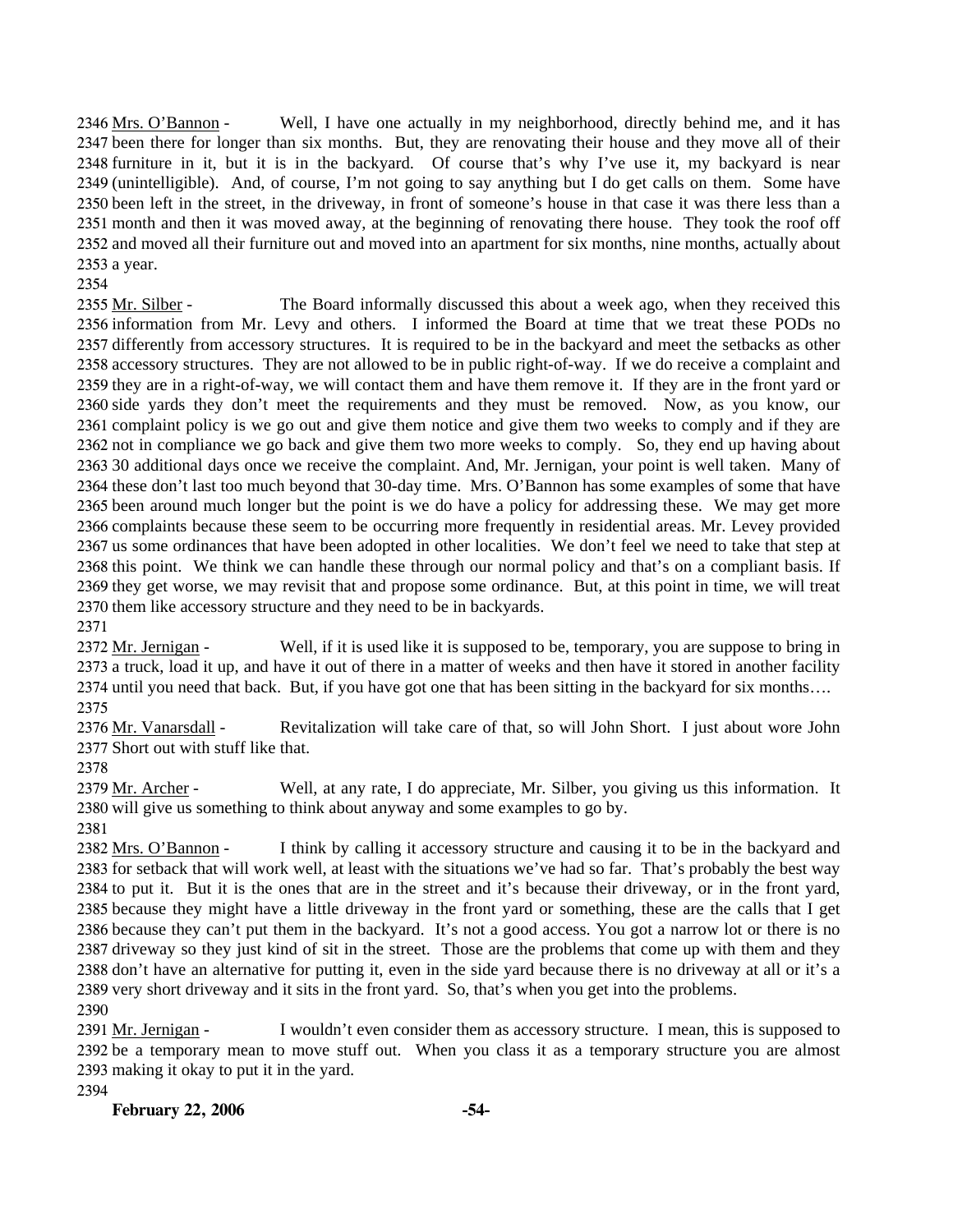**February 22, 2006 -55-** Our current policy came about years ago when we were dealing with 2396 (unintelligible) putting in backyards and (unintelligible). Then the PODs came later (unintelligible). 2395 Mr. O'Kelly -2397 Dave, I don't even have much of that. I mean we have them on commercial 2399 properties but.... 2398 Mr. Jernigan -2400 2401 Mr. Silber - Some people have used them in that fashion. 2402 2403 Mrs. O'Bannon - They are actually living in them. Because you need a window. 2404 2405 Mr. Vanarsdall - Well, Mr. Secretary, you said we are going to leave it like it is. 2406 2407 Mr. Silber - Yes, sir. 2408 For the time being. All right. I guess the next item on the agenda will be the 2410 approval of the minutes and since I was not at the last meeting, I want to thank all you in my absence. 2411 And in reading the minutes everything I might have said was stated correctly. 2409 Mr. Archer -2412 2413 **APPROVAL OF MINUTES: January 25, 2006 Minutes**  2414 2415 Mrs. Jones - I just noted a few. 2416 2417 Mr. Archer - Do you have some, Mrs. Jones? 2418 2419 Mrs. Jones - I've already submitted them. 2420 2421 Mr. Archer - Are there any questions? If not, we will have a motion. 2422 2423 Mr. Vanarsdall - I move that the minutes of Wednesday, January 25, 2006, be approved. 2424 2425 Mrs. Jones - Second. 2426 The motion was made by Mr. Vanarsdall and seconded by Mrs. Jones. All in favor 2428 say aye...all opposed say nay. The motion passes. 2427 Mr. Archer -2429 2430 The Planning Commission approved the January 25, 2006, minutes, as corrected. 2431 Randy, can I say one more thing on the PODs and this may be something you would 2433 want to look into. Rather than a big policy change, just basically there are just two people renting these, The 2434 EZ Box and POD's. I would just go to them and say what is your policy and if they say, I mean, that's only 2435 two people to go to. And if they say we want them back here in 30 days then enforce it. 2432 Mr. Jernigan -2436 2437 Mr. Silber- Yes, but what happens if they say we don't care how long they rent them? 2438 Well, I don't even think that's (unintelligible). What I'm saying is I would like to 2440 see what their policy is. 2439 Mr. Jernigan -2441 2442 Mr. Silber - Okay. 2443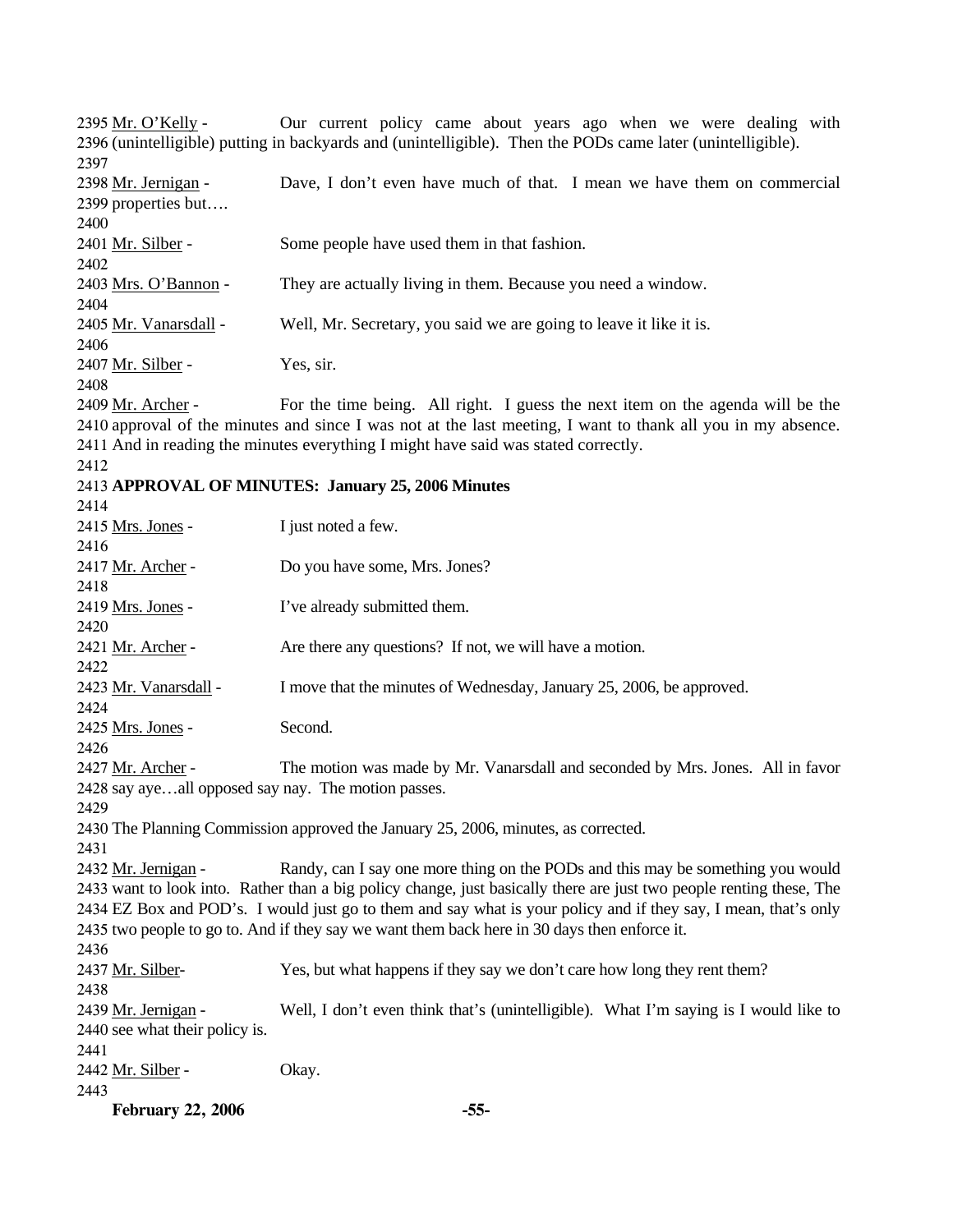| <b>February 22, 2006</b>                                                                                                                                                                                       | $-56-$                                                                                                        |  |  |  |  |
|----------------------------------------------------------------------------------------------------------------------------------------------------------------------------------------------------------------|---------------------------------------------------------------------------------------------------------------|--|--|--|--|
| 2491                                                                                                                                                                                                           |                                                                                                               |  |  |  |  |
| 2489<br>2490 Mr. Archer -                                                                                                                                                                                      | All right, is there a motion for adjournment?                                                                 |  |  |  |  |
| 2488 touch with Melba? Fine, just a reminder. I have nothing else.                                                                                                                                             |                                                                                                               |  |  |  |  |
| 2487 Mr. Silber -                                                                                                                                                                                              | Is there anybody else interested in going or considering it or have you been in                               |  |  |  |  |
| 2486                                                                                                                                                                                                           |                                                                                                               |  |  |  |  |
| 2485 lot of vacant properties.                                                                                                                                                                                 |                                                                                                               |  |  |  |  |
| 2484 Mrs. O'Bannon -                                                                                                                                                                                           | When you go up into the other areas there are no stores, no drug store, it's just a                           |  |  |  |  |
| 2483                                                                                                                                                                                                           |                                                                                                               |  |  |  |  |
|                                                                                                                                                                                                                | 2482 a revenue generator but beyond that there are some challenges.                                           |  |  |  |  |
| 2481 Mr. Silber -                                                                                                                                                                                              | That is one of the challenges of this city. The river walk is very popular and it is                          |  |  |  |  |
| 2480                                                                                                                                                                                                           |                                                                                                               |  |  |  |  |
| 2478 beyond the area that you could see where the river walk was. If you just walked up the stairs to the upper<br>2479 level it's like boarded up buildings and it looks like what we have in any other city. |                                                                                                               |  |  |  |  |
| 2477 Mrs. O'Bannon -                                                                                                                                                                                           | About five year's ago. But that was what impressed me, there was nothing                                      |  |  |  |  |
| 2476                                                                                                                                                                                                           |                                                                                                               |  |  |  |  |
| 2475 Mr. Jernigan -                                                                                                                                                                                            | When were you there?                                                                                          |  |  |  |  |
| 2474                                                                                                                                                                                                           |                                                                                                               |  |  |  |  |
|                                                                                                                                                                                                                | 2473 everything, just up and above from were the river walk was. It's horrible devastation.                   |  |  |  |  |
| 2472 the steps to the main part of the city, it was just horrible. It was boarded up and derelict buildings and                                                                                                |                                                                                                               |  |  |  |  |
| 2471 beautifully and incredibility done around the river front, you can sit and eat and so on, but as I walked up                                                                                              |                                                                                                               |  |  |  |  |
| 2470 the problem with it and what I saw the problem was when I left the area where they have it totally                                                                                                        |                                                                                                               |  |  |  |  |
| 2469 thing that I always do when I go on these trips, I leave the group and I go poking around and see what's                                                                                                  |                                                                                                               |  |  |  |  |
| 2468 They have barges that go up and down and they keep it full, but what concerns met and this is the kind of                                                                                                 |                                                                                                               |  |  |  |  |
| 2467 we ought to look at it and all that and basically it's a drainage ditch and it's only about 20 feet wide.                                                                                                 |                                                                                                               |  |  |  |  |
| 2466 Mrs. O'Bannon -                                                                                                                                                                                           | Well, the biggest thing about San Antonio, they kept promoting it, the river, and                             |  |  |  |  |
| 2465                                                                                                                                                                                                           |                                                                                                               |  |  |  |  |
|                                                                                                                                                                                                                | 2464 Newport News and then called Delta and so we got a flight out of Regan National for \$307.00.            |  |  |  |  |
| 2463 the news where RIC has become almost you buy a song and they will sing it for you. Then she looked at                                                                                                     |                                                                                                               |  |  |  |  |
| 2462 Mr. Vanarsdall -                                                                                                                                                                                          | Let me tell you about the flight. Effie got a flight for \$394.00. You've heard in                            |  |  |  |  |
| 2461                                                                                                                                                                                                           |                                                                                                               |  |  |  |  |
| 2460 Mr. Silber -                                                                                                                                                                                              | In San Antonio, TX.                                                                                           |  |  |  |  |
| 2459                                                                                                                                                                                                           |                                                                                                               |  |  |  |  |
| 2458 Mrs. O'Bannon -                                                                                                                                                                                           | Where is it being held?                                                                                       |  |  |  |  |
| 2457                                                                                                                                                                                                           |                                                                                                               |  |  |  |  |
|                                                                                                                                                                                                                | 2456 members. Mrs. O'Bannon, if you are interested I do have the literature if you are planning to attend.    |  |  |  |  |
|                                                                                                                                                                                                                | 2455 Antonio, Texas. I know that Mr. Vanarsdall signed up to go and I haven't heard from the other Commission |  |  |  |  |
|                                                                                                                                                                                                                | 2454 to remind you that we do have the national conference coming up, the APA Conference coming up in San     |  |  |  |  |
| 2453 Committee. So, we will provide those maps to you by request of the PDC. Secondly, and finally, I just want                                                                                                |                                                                                                               |  |  |  |  |
| 2452 interpretive maps. So, we have two maps that we are providing you from the James River Advisory                                                                                                           |                                                                                                               |  |  |  |  |
|                                                                                                                                                                                                                | 2451 from the Richmond Regional Planning District Commission. These are James River Access Maps,              |  |  |  |  |
| 2450 Mr. Silber -                                                                                                                                                                                              | Mr. O'Kelly is passing out for me some information that has been provided to us                               |  |  |  |  |
| 2449                                                                                                                                                                                                           |                                                                                                               |  |  |  |  |
| 2448 Mr. Archer -                                                                                                                                                                                              | Go ahead, Mr. Secretary.                                                                                      |  |  |  |  |
| 2447                                                                                                                                                                                                           |                                                                                                               |  |  |  |  |
| 2446 Mr. Silber -                                                                                                                                                                                              | Actually, I have two additional comments, Mr. Chairman.                                                       |  |  |  |  |
| 2445                                                                                                                                                                                                           |                                                                                                               |  |  |  |  |
| 2444 Mr. Archer -                                                                                                                                                                                              | Before we leave, can we have a motion for adjournment?                                                        |  |  |  |  |
|                                                                                                                                                                                                                |                                                                                                               |  |  |  |  |